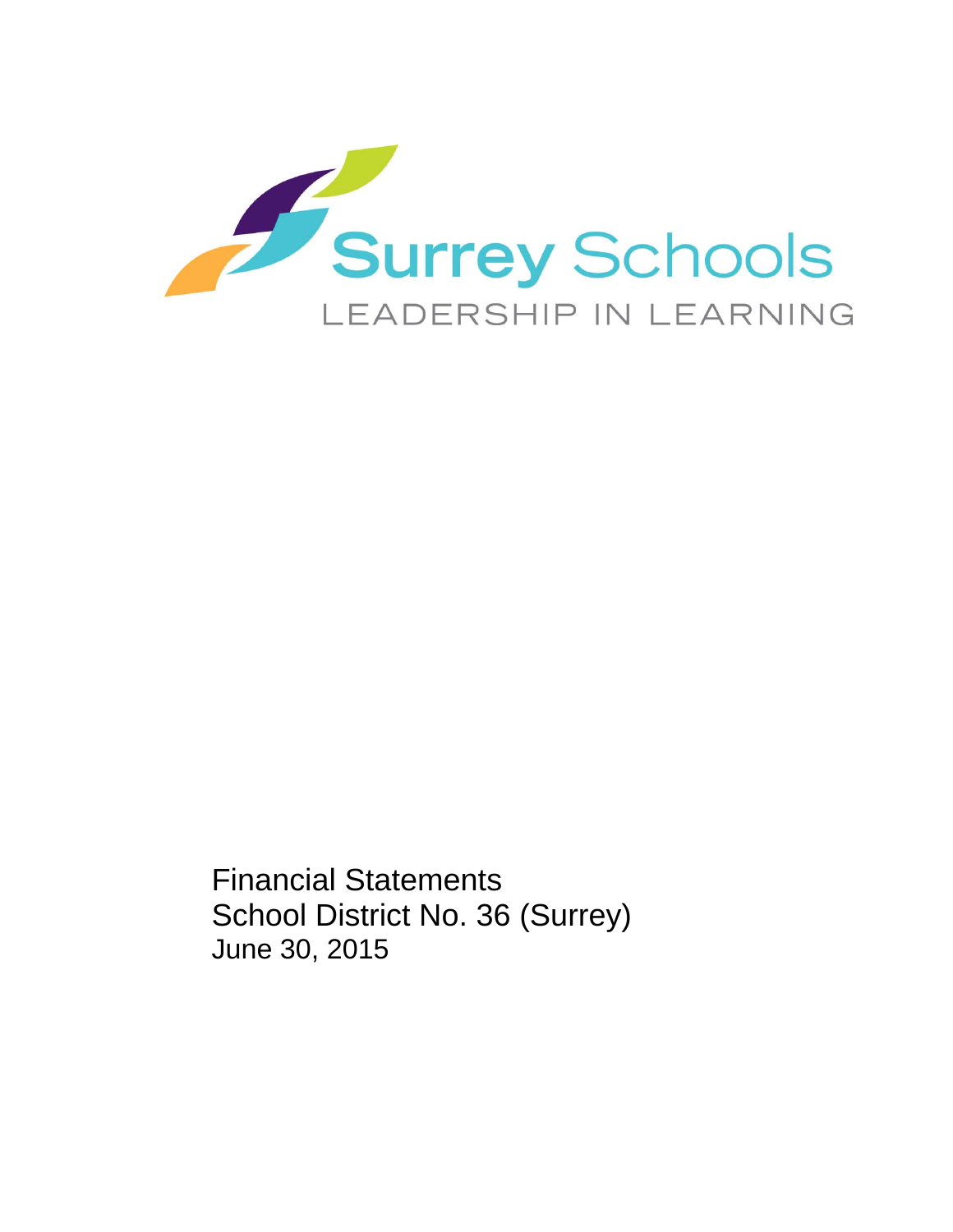# School District No. 36 (Surrey)<br>June 30, 2015

### Table of Contents

| $\overline{\phantom{0}}$ |
|--------------------------|
| $2 - 3$                  |
| $\overline{4}$           |
| $\sqrt{5}$               |
| 6                        |
| $\overline{7}$           |
| $8-25$                   |
| 26                       |
| 27                       |
| 28                       |
| 29                       |
| 30                       |
| 32                       |
| 33                       |
| 36                       |
| 37                       |
| 38                       |
| 39                       |
| 40                       |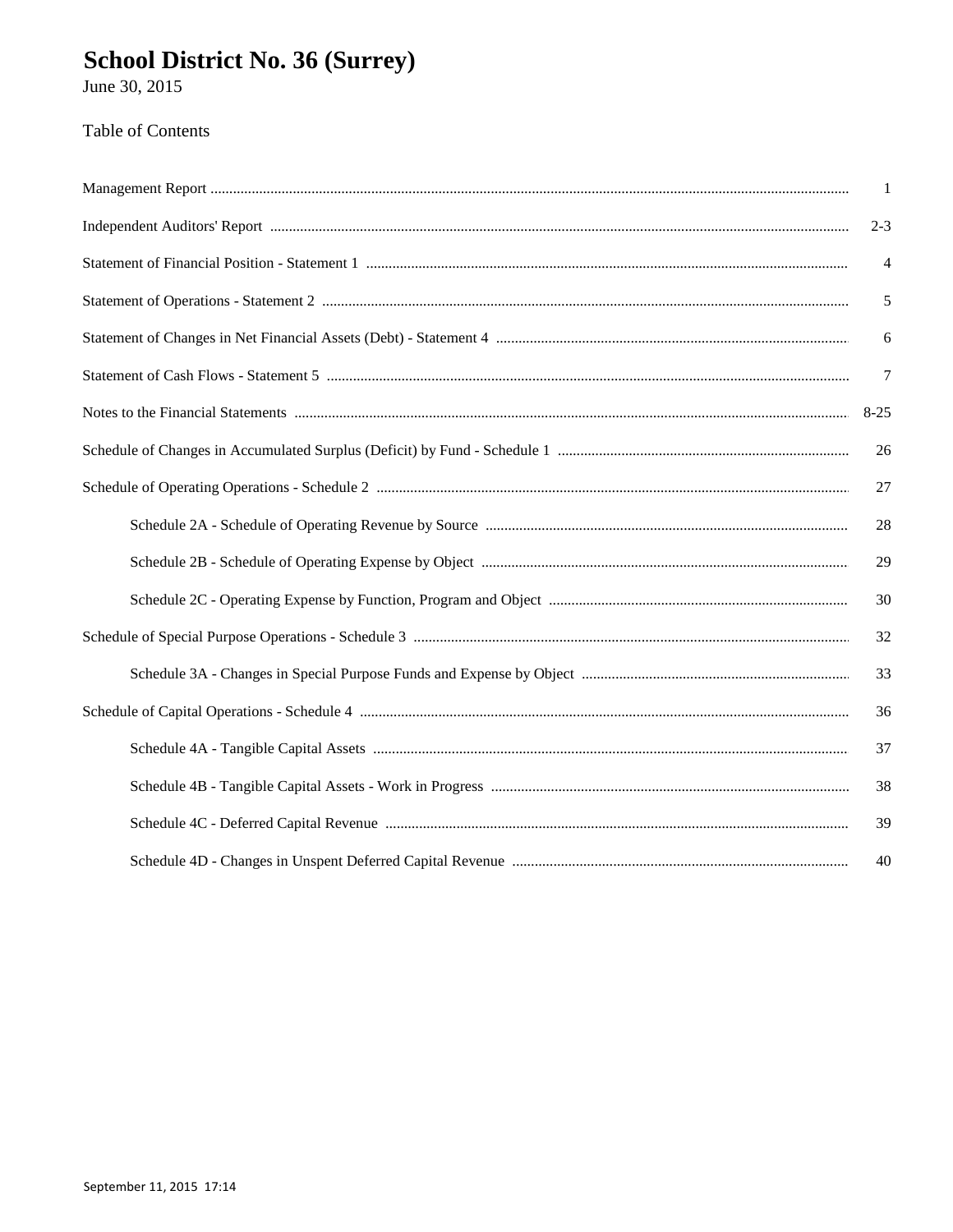#### **MANAGEMENT REPORT**

Version: 7196-6451-4468

Management's Responsibility for the Financial Statements.

The accompanying financial statements of School District No. 36 (Surrey) have been prepared by management in accordance with the accounting requirements of Section 23.1 of the Budget Transparency and Accountability Act of British Columbia, supplemented by Regulations 257/2010 and 198/2011 issued by the Province of British Columbia Treasury Board, and the integrity and objectivity of these statements are management's responsibility. Management is also responsible for all of the notes to the financial statements and schedules, and for ensuring that this information is consistent, where appropriate, with the information contained in the financial statements.

The preparation of financial statements necessarily involves the use of estimates based on management's judgment particularly when transactions affecting the current accounting period cannot be finalized with certainty until future periods.

Management is also responsible for implementing and maintaining a system of internal controls to provide reasonable assurance that assets are safeguarded, transactions are properly authorized and reliable financial information is produced.

The Board of Education of School District No. 36 (Surrey) (called the "Board") is responsible for ensuring that management fulfills its responsibilities for financial reporting and internal control and exercises these responsibilities through the Board. The Board reviews internal financial statements on a monthly basis and externally audited financial statements yearly.

The external auditors', Grant Thornton LLP, conduct an independent examination, in accordance with Canadian generally accepted auditing standards, and express their opinion on the financial statements. The external auditors' have full and free access to financial management of School District No. 36 (Surrey) and meet when required. The accompanying Independent Auditors' Report outlines their responsibilities, the scope of their examination and their opinion on the School District's financial statements.

On behalf of School District No. 36 (Surrey)

 $20/5$  /09/17 Signature of the Chairperson of the Board of Education Signature of the Superintendent Date Signed Signature of the Secretary Treasurer Date Signed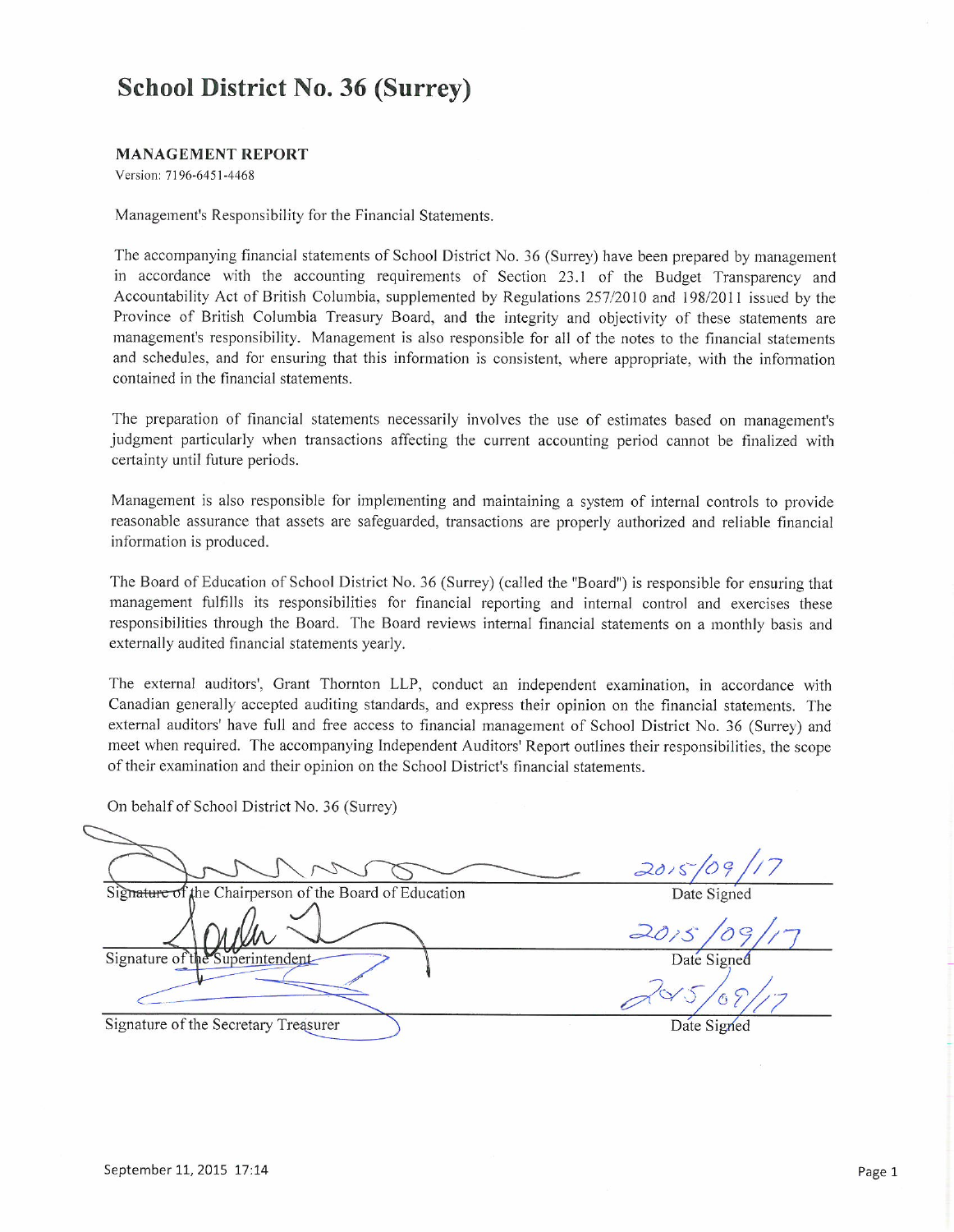

## Independent Auditor's Report

**Grant Thornton LLP**  Suite 1600, Grant Thornton Place 333 Seymour Street Vancouver, BC V6B 0A4

T +1 604 687 2711 F +1 604 685 6569 www.GrantThornton.ca

To the Board of Education of School District No. 36 (Surrey) and the Minister of Education of the Province of British Columbia:

We have audited the accompanying financial statements of School District No. 36 (Surrey) (the "School District"), which comprise the statement of financial position as at June 30, 2015 and the statement of operations, statement of changes in net financial assets (debt), and statement of cash flows for the year then ended, and a summary of significant accounting policies and other explanatory information.

#### Management's responsibility for the financial statements

Management is responsible for the preparation of these financial statements in accordance with the accounting requirements of Section 23.1 of the Budget Transparency and Accountability Act of the Province of British Columbia, and for such internal control as management determines is necessary to enable the preparation of financial statements that are free from material misstatement, whether due to fraud or error.

#### Auditor's responsibility

Our responsibility is to express an opinion on these financial statements based on our audit. We conducted our audit in accordance with Canadian generally accepted auditing standards. Those standards require that we comply with ethical requirements and plan and perform the audit to obtain reasonable assurance about whether the financial statements are free from material misstatement.

An audit involves performing procedures to obtain audit evidence about the amounts and disclosures in the financial statements. The procedures selected depend on the auditor's judgment, including the assessment of the risks of material misstatement of the financial statements, whether due to fraud or error. In making those risk assessments, the auditor considers internal control relevant to the School District's preparation of the financial statements in order to design audit procedures that are appropriate in the circumstances, but not for the purpose of expressing an opinion on the effectiveness of the School District's internal control. An audit also includes evaluating the appropriateness of accounting policies used and the reasonableness of accounting estimates made by management, as well as evaluating the overall presentation of the financial statements.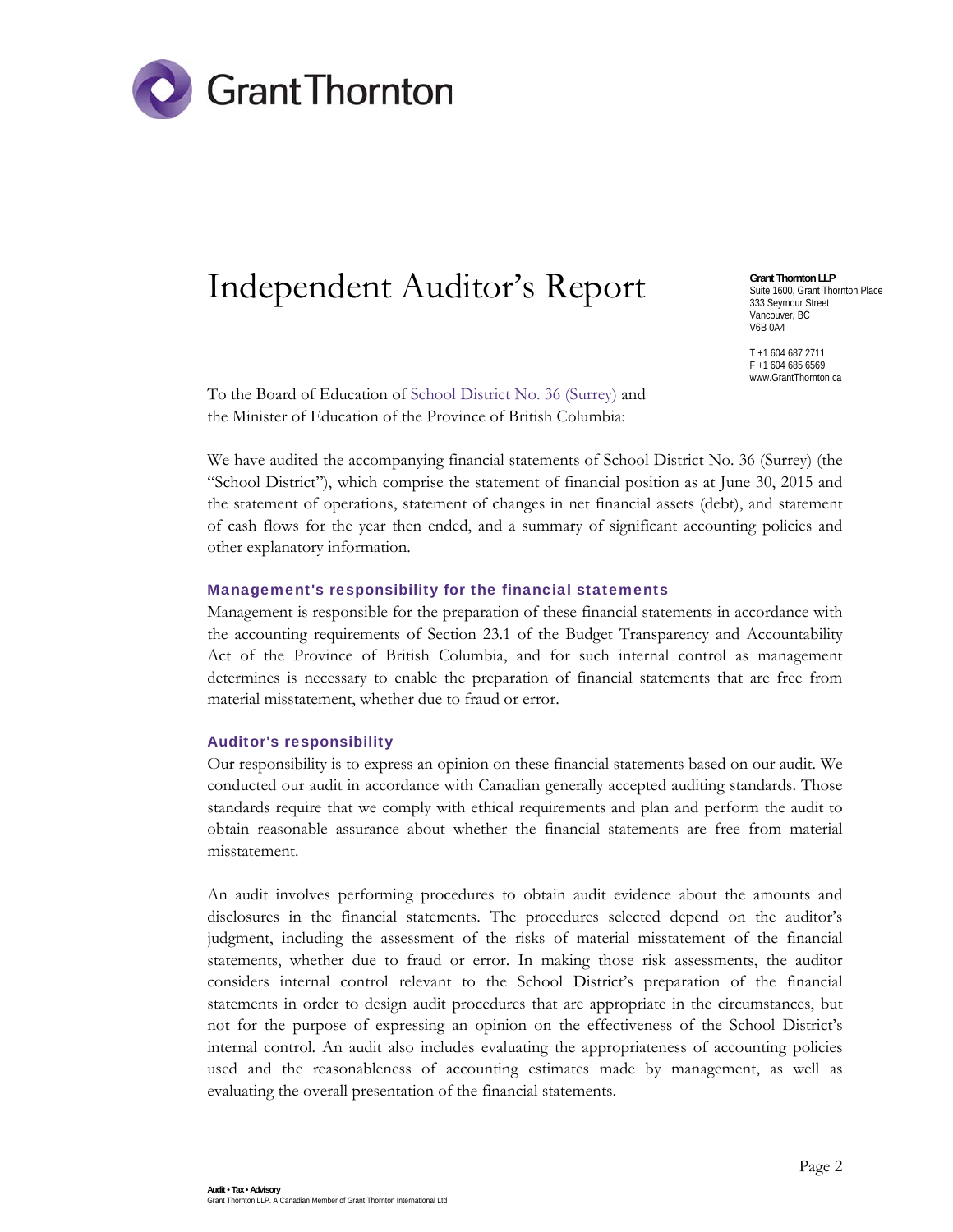

We believe that the audit evidence we have obtained in our audit is sufficient and appropriate to provide a basis for our audit opinion.

#### Opinion

In our opinion, the financial statements of the School District No. 36 (Surrey) for the year ended June 30, 2015 are prepared, in all material respects, in accordance with Section 23.1 of the Budget Transparency and Accountability Act of the Province of British Columbia.

#### Emphasis of matter

Without modifying our opinion, we draw attention to Note 2 to the financial statements, which describes the basis of accounting and the significant differences between such basis of accounting and Canadian public sector accounting standards.

#### Other matters

Our audit was conducted for the purpose of forming an opinion on the financial statements taken as a whole. The supplementary information included in Schedules 1 through 4 is presented for purposes of additional information and is not a required part of the financial statements. Such information has been subjected to the auditing procedures applied, only to the extent necessary to express an opinion, in the audit of the financial statements taken as a whole.

The financial statements of the School District for the year ended June 30, 2014 were audited by another auditor who expressed an unmodified opinion on those financial statements on September 18, 2014.

Vancouver, Canada

Grant Thouston LLP

September 17, 2015 Chartered Professional Accountants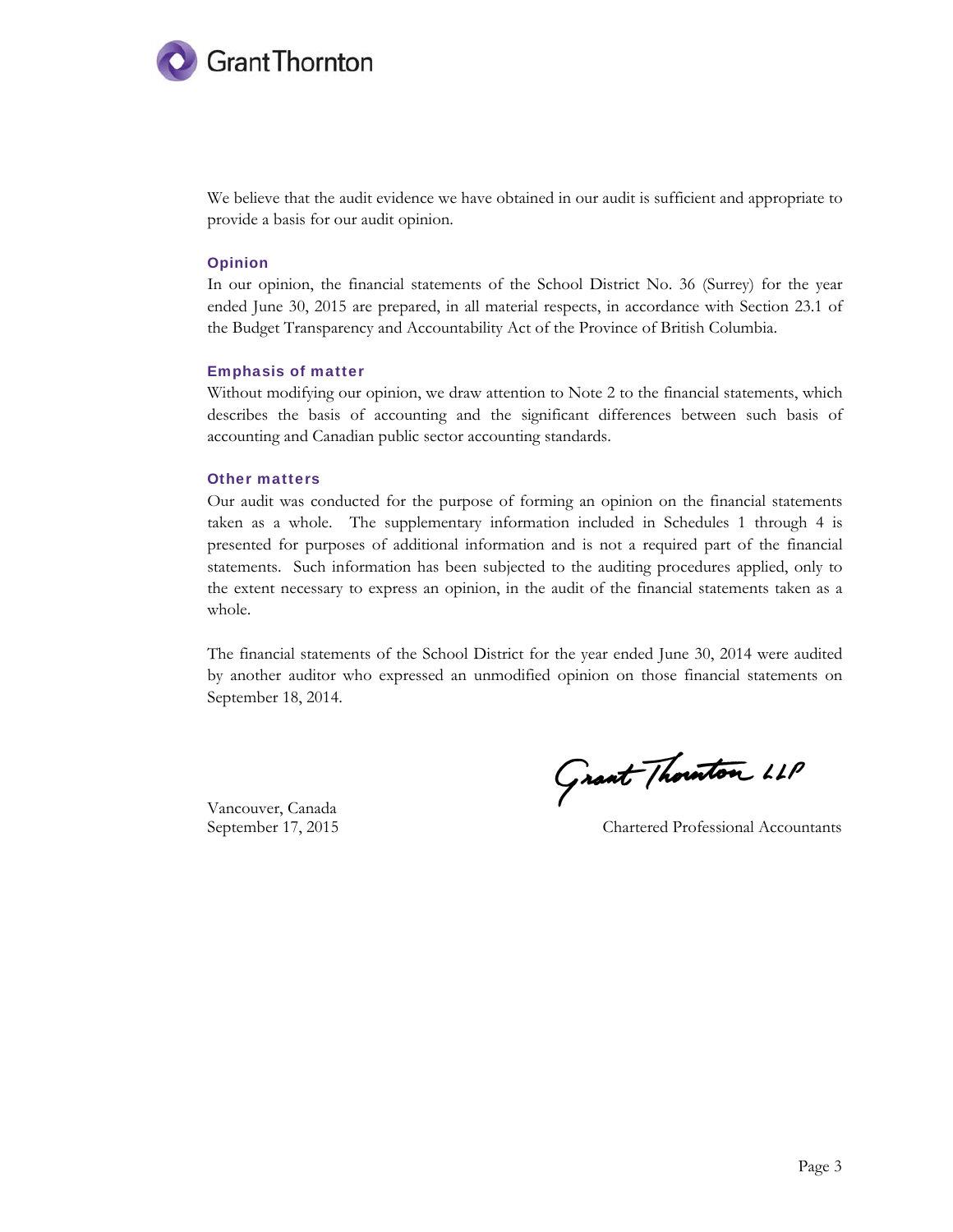Statement of Financial Position As at June 30, 2015

|                                           | 2015            | 2014            |
|-------------------------------------------|-----------------|-----------------|
|                                           | Actual          | Actual          |
|                                           | S               | $\mathbb{S}$    |
| <b>Financial Assets</b>                   |                 |                 |
| Cash and Cash Equivalents                 | 136,399,781     | 137,572,325     |
| Accounts Receivable                       |                 |                 |
| Due from Province - Ministry of Education | 2,246,148       | 5,139,381       |
| Other (Note 4)                            | 3,109,411       | 2,751,015       |
| Portfolio Investments (Note 5)            | 43,963,421      | 33.456,449      |
| <b>Total Financial Assets</b>             | 185,718,761     | 178,919,170     |
| Liabilities                               |                 |                 |
| Accounts Payable and Accrued Liabilities  |                 |                 |
| Due to Province - Ministry of Education   |                 | 17,213,291      |
| Other                                     | 9,162,081       | 7,659,142       |
| Unearned Revenue (Note 6)                 | 12,450,742      | 10,185,046      |
| Deferred Revenue (Note 7)                 | 9.691.516       | 6,375,880       |
| Deferred Capital Revenue (Note 8)         | 550,484,156     | 556,272,733     |
| Employee Future Benefits (Note 9)         | 16,733,167      | 16.991.683      |
| Other Liabilities (Note 10)               | 46,098,877      | 34,520,420      |
| <b>Total Liabilities</b>                  | 644,620,539     | 649,218,195     |
| <b>Net Financial Assets (Debt)</b>        | (458, 901, 778) | (470, 299, 025) |
| <b>Non-Financial Assets</b>               |                 |                 |
| Tangible Capital Assets (Note 12)         | 921,747,242     | 924, 781, 777   |
| Prepaid Expenses                          | 1,561,513       | 1,343,698       |
| <b>Total Non-Financial Assets</b>         | 923,308,755     | 926, 125, 475   |
| <b>Accumulated Surplus (Deficit)</b>      | 464,406,977     | 455,826,450     |

Contractual Obligations and Contingencies (Note 16,18)

**Approved** by the Board

 $\frac{20}{5}$  / 09  $\leq$ Signature of the Chairperson of the Board of Education 2015 09  $\Lambda\Lambda$ Signature of the Superintendent Date Signed  $\mathcal{Z}_2$  $\frac{1}{\sqrt{2}}\sqrt{\frac{g}{c}}$ Signature of the Secretary Treasurer

 $\cdots$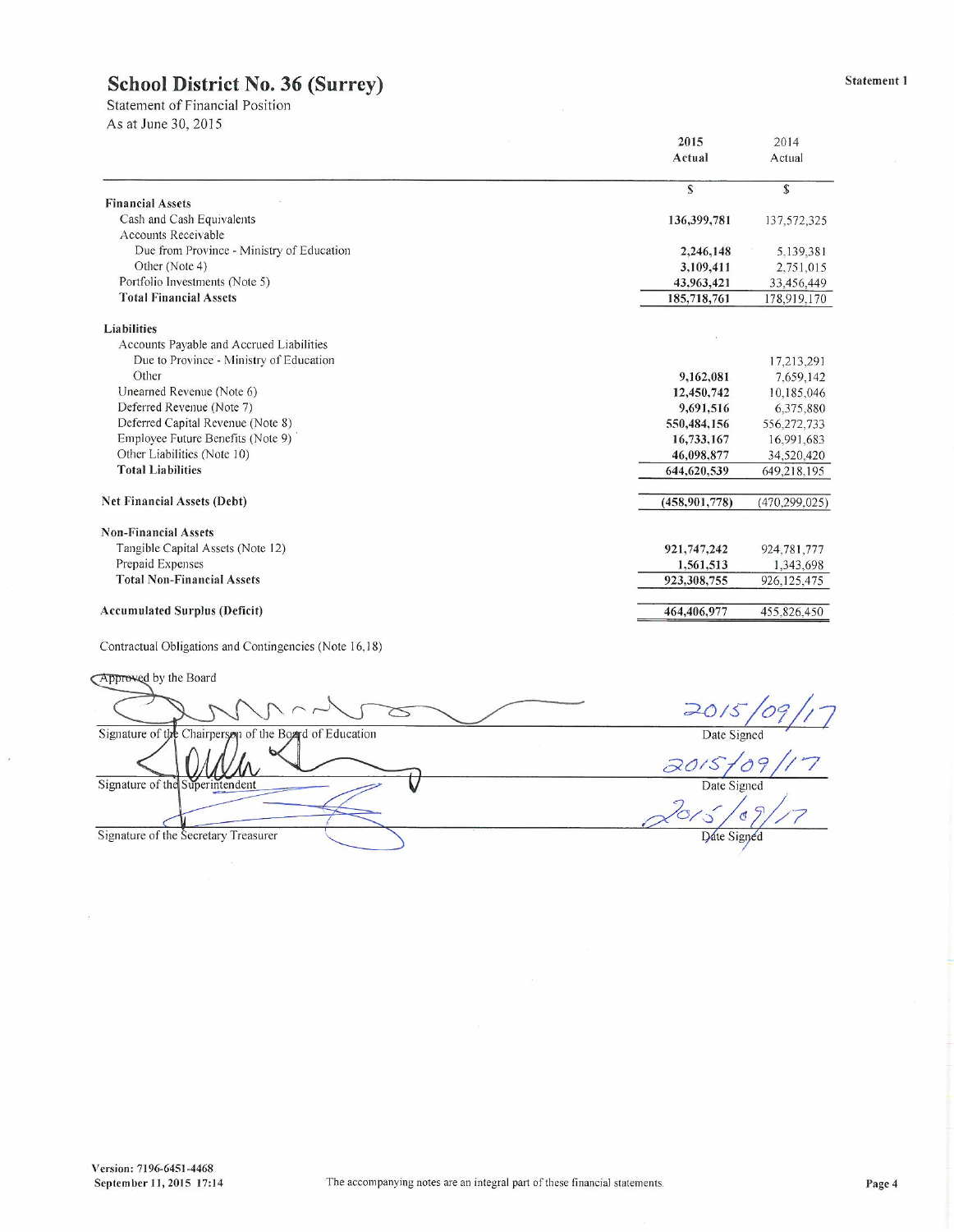|                                                                         | 2015           | 2015          | 2014        |
|-------------------------------------------------------------------------|----------------|---------------|-------------|
|                                                                         | <b>Budget</b>  | <b>Actual</b> | Actual      |
|                                                                         | (Note 21)      |               |             |
|                                                                         | \$             | \$            | \$          |
| <b>Revenues</b>                                                         |                |               |             |
| <b>Provincial Grants</b>                                                |                |               |             |
| Ministry of Education                                                   | 592,834,613    | 592,771,829   | 573,829,051 |
| Other                                                                   | 477,927        | 516,678       | 2,792,275   |
| <b>Federal Grants</b>                                                   | 2,773,057      | 2,249,488     | 267,469     |
| Tuition                                                                 | 12,074,200     | 11,954,074    | 11,660,045  |
| <b>Other Revenue</b>                                                    | 16,476,958     | 17,687,816    | 20,117,255  |
| <b>Rentals and Leases</b>                                               | 2,190,550      | 2,686,624     | 2,054,787   |
| <b>Investment Income</b>                                                | 1,709,500      | 2,411,596     | 1,556,733   |
| Gain (Loss) on Disposal of Tangible Capital Assets                      |                | (21,930)      | (89, 436)   |
| Amortization of Deferred Capital Revenue                                | 20,800,000     | 21,017,730    | 21,011,415  |
| <b>Total Revenue</b>                                                    | 649,336,805    | 651,273,905   | 633,199,594 |
| <b>Expenses</b>                                                         |                |               |             |
| Instruction                                                             | 562,999,668    | 532,177,049   | 516,595,017 |
| <b>District Administration</b>                                          | 12,403,685     | 12,227,053    | 11,934,556  |
| <b>Operations and Maintenance</b>                                       | 96,950,365     | 93,420,287    | 90,032,710  |
| <b>Transportation and Housing</b>                                       | 5,276,604      | 4,868,989     | 4,772,709   |
| <b>Total Expense</b>                                                    | 677,630,322    | 642,693,378   | 623,334,992 |
| Surplus (Deficit) for the year                                          | (28, 293, 517) | 8,580,527     | 9,864,602   |
| <b>Accumulated Surplus (Deficit) from Operations, beginning of year</b> |                | 455,826,450   | 445,961,848 |
| <b>Accumulated Surplus (Deficit) from Operations, end of year</b>       |                | 464,406,977   | 455,826,450 |

Statement of Operations Year Ended June 30, 2015

**Version: 7196-6451-4468**

**September 11, 2015 17:14** The accompanying notes are an integral part of these financial statements. Page 5

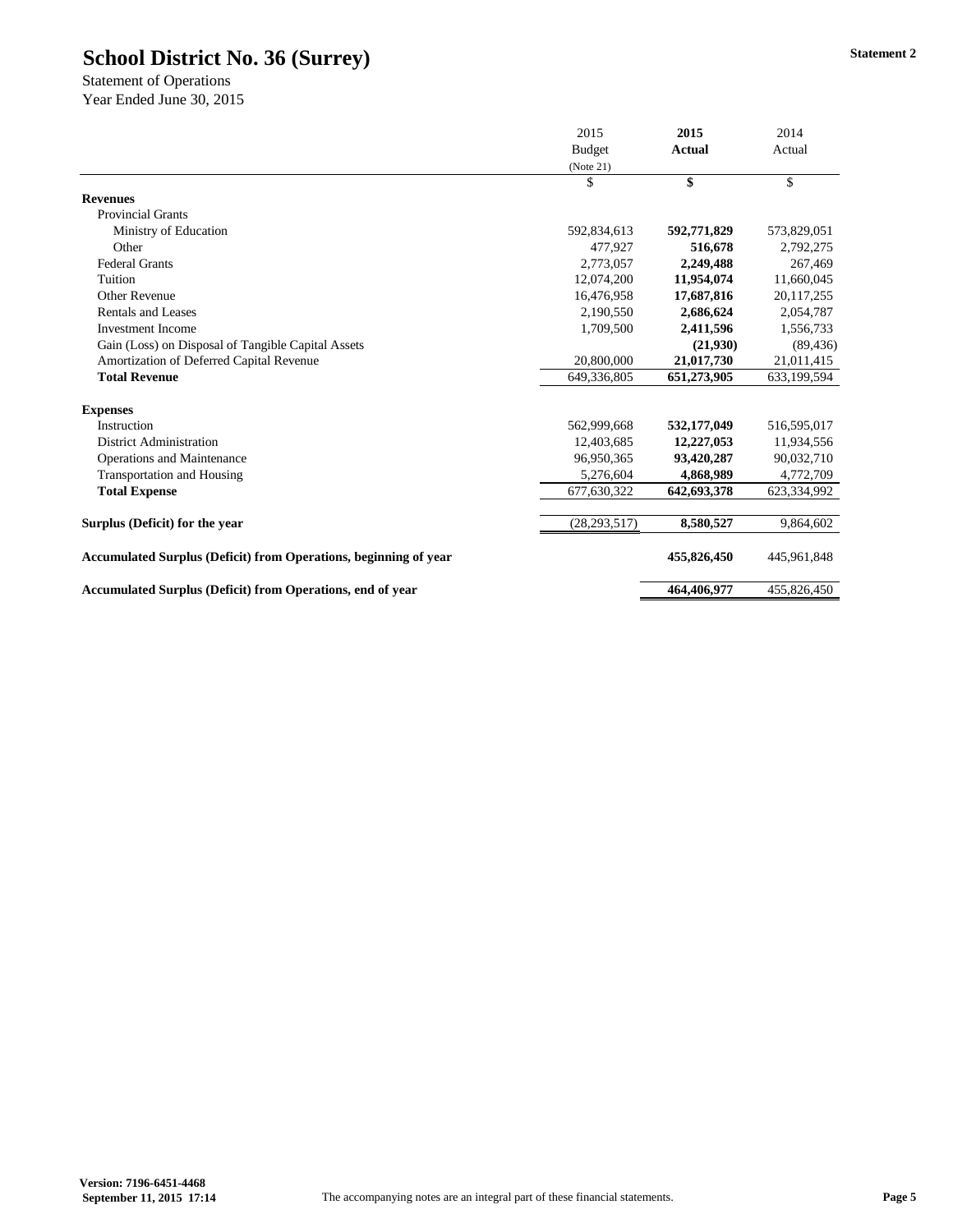|                                                             | 2015                       | 2015            | 2014                      |
|-------------------------------------------------------------|----------------------------|-----------------|---------------------------|
|                                                             | <b>Budget</b><br>(Note 21) | <b>Actual</b>   | Actual                    |
|                                                             |                            |                 |                           |
|                                                             | \$                         | \$              | $\boldsymbol{\mathsf{S}}$ |
| <b>Surplus (Deficit) for the year</b>                       | (28, 293, 517)             | 8,580,527       | 9,864,602                 |
| <b>Effect of change in Tangible Capital Assets</b>          |                            |                 |                           |
| <b>Acquisition of Tangible Capital Assets</b>               | (13,782,826)               | (28, 419, 440)  | (50, 372, 980)            |
| <b>Amortization of Tangible Capital Assets</b>              | 31,000,000                 | 31,008,327      | 29,936,909                |
| Net carrying value of Tangible Capital Assets disposed of   |                            | 445,648         | 94,108                    |
| <b>Total Effect of change in Tangible Capital Assets</b>    | 17,217,174                 | 3,034,535       | (20, 341, 963)            |
| <b>Acquisition of Prepaid Expenses</b>                      |                            | (1,530,722)     | (1,343,698)               |
| Use of Prepaid Expenses                                     |                            | 1,312,907       | 1,329,494                 |
| <b>Total Effect of change in Other Non-Financial Assets</b> |                            | (217, 815)      | (14,204)                  |
| (Increase) Decrease in Net Financial Assets (Debt),         |                            |                 |                           |
| before Net Remeasurement Gains (Losses)                     | (11,076,343)               | 11,397,247      | (10, 491, 565)            |
| <b>Net Remeasurement Gains (Losses)</b>                     |                            |                 |                           |
| (Increase) Decrease in Net Financial Assets (Debt)          |                            | 11,397,247      | (10, 491, 565)            |
| Net Financial Assets (Debt), beginning of year              |                            | (470, 299, 025) | (459,807,460)             |
| Net Financial Assets (Debt), end of year                    |                            | (458, 901, 778) | (470, 299, 025)           |

Statement of Changes in Net Financial Assets (Debt) Year Ended June 30, 2015

**Version: 7196-6451-4468**

**September 11, 2015 17:14** The accompanying notes are an integral part of these financial statements. Page 6

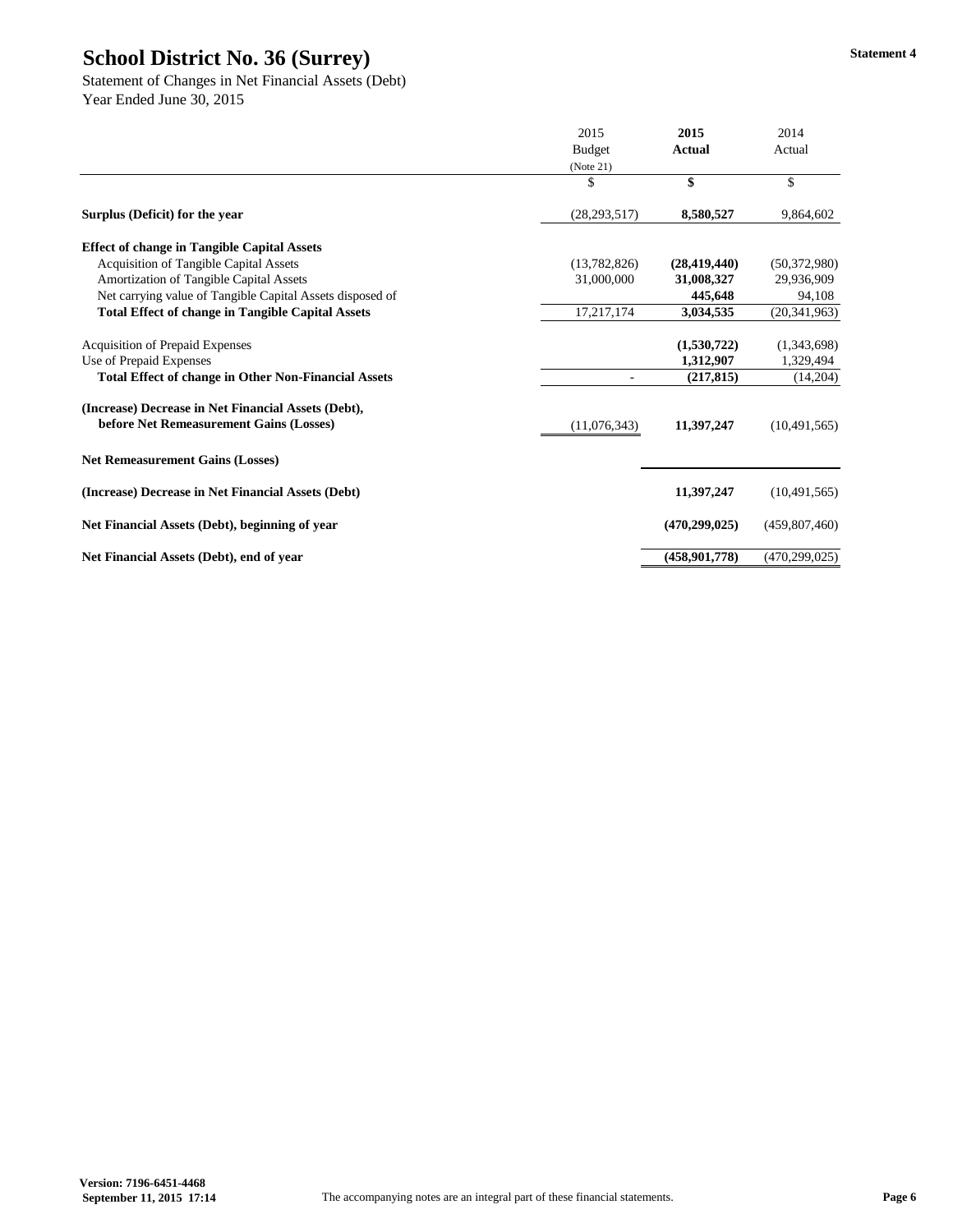|                                                             | 2015           | 2014           |
|-------------------------------------------------------------|----------------|----------------|
|                                                             | <b>Actual</b>  | Actual         |
|                                                             | \$             | \$             |
| <b>Operating Transactions</b>                               |                |                |
| Surplus (Deficit) for the year                              | 8,580,527      | 9,864,602      |
| Changes in Non-Cash Working Capital                         |                |                |
| Decrease (Increase)                                         |                |                |
| <b>Accounts Receivable</b>                                  | 2,534,837      | (1,731,052)    |
| Prepaid Expenses                                            | (217, 815)     | (14,204)       |
| Increase (Decrease)                                         |                |                |
| <b>Accounts Payable and Accrued Liabilities</b>             | (15,710,352)   | 10,241,538     |
| <b>Unearned Revenue</b>                                     | 2,265,696      | 1,194,906      |
| <b>Deferred Revenue</b>                                     | 3,315,636      | (312, 721)     |
| <b>Employee Future Benefits</b>                             | (258, 516)     | (226, 808)     |
| <b>Other Liabilities</b>                                    | 11,578,457     | (8,261,493)    |
| Loss (Gain) on Disposal of Tangible Capital Assets          | 21,930         | 89,436         |
| Amortization of Tangible Capital Assets                     | 31,008,327     | 29,936,909     |
| Amortization of Deferred Capital Revenue                    | (21,017,730)   | (21,011,415)   |
| Recognition of Deferred Capital Revenue Spent on Sites      | (1,167,059)    | (2,831,786)    |
| District Portion of Proceeds on Disposal                    | 423,718        | 4,672          |
| <b>Total Operating Transactions</b>                         | 21,357,656     | 16,942,584     |
| <b>Capital Transactions</b>                                 |                |                |
| <b>Tangible Capital Assets Purchased</b>                    | (19,807,015)   | (46, 107, 364) |
| Tangible Capital Assets - WIP Purchased                     | (8,612,425)    | (4,265,616)    |
| <b>Total Capital Transactions</b>                           | (28, 419, 440) | (50, 372, 980) |
| <b>Financing Transactions</b>                               |                |                |
| Capital Revenue Received                                    | 16,396,212     | 50,786,269     |
| <b>Total Financing Transactions</b>                         | 16,396,212     | 50,786,269     |
|                                                             |                |                |
| <b>Investing Transactions</b>                               |                |                |
| <b>Investments in Portfolio Investments</b>                 | (10,506,972)   | (62, 432)      |
| <b>Total Investing Transactions</b>                         | (10, 506, 972) | (62, 432)      |
| <b>Net Increase (Decrease) in Cash and Cash Equivalents</b> | (1, 172, 544)  | 17,293,441     |
| Cash and Cash Equivalents, beginning of year                | 137,572,325    | 120,278,884    |
| Cash and Cash Equivalents, end of year                      | 136,399,781    | 137,572,325    |
| Cash and Cash Equivalents, end of year, is made up of:      |                |                |
| Cash                                                        | 136,399,781    | 137, 572, 325  |
|                                                             | 136,399,781    | 137, 572, 325  |

Statement of Cash Flows Year Ended June 30, 2015

**Version: 7196-6451-4468**

**September 11, 2015 17:14** The accompanying notes are an integral part of these financial statements. Page 7

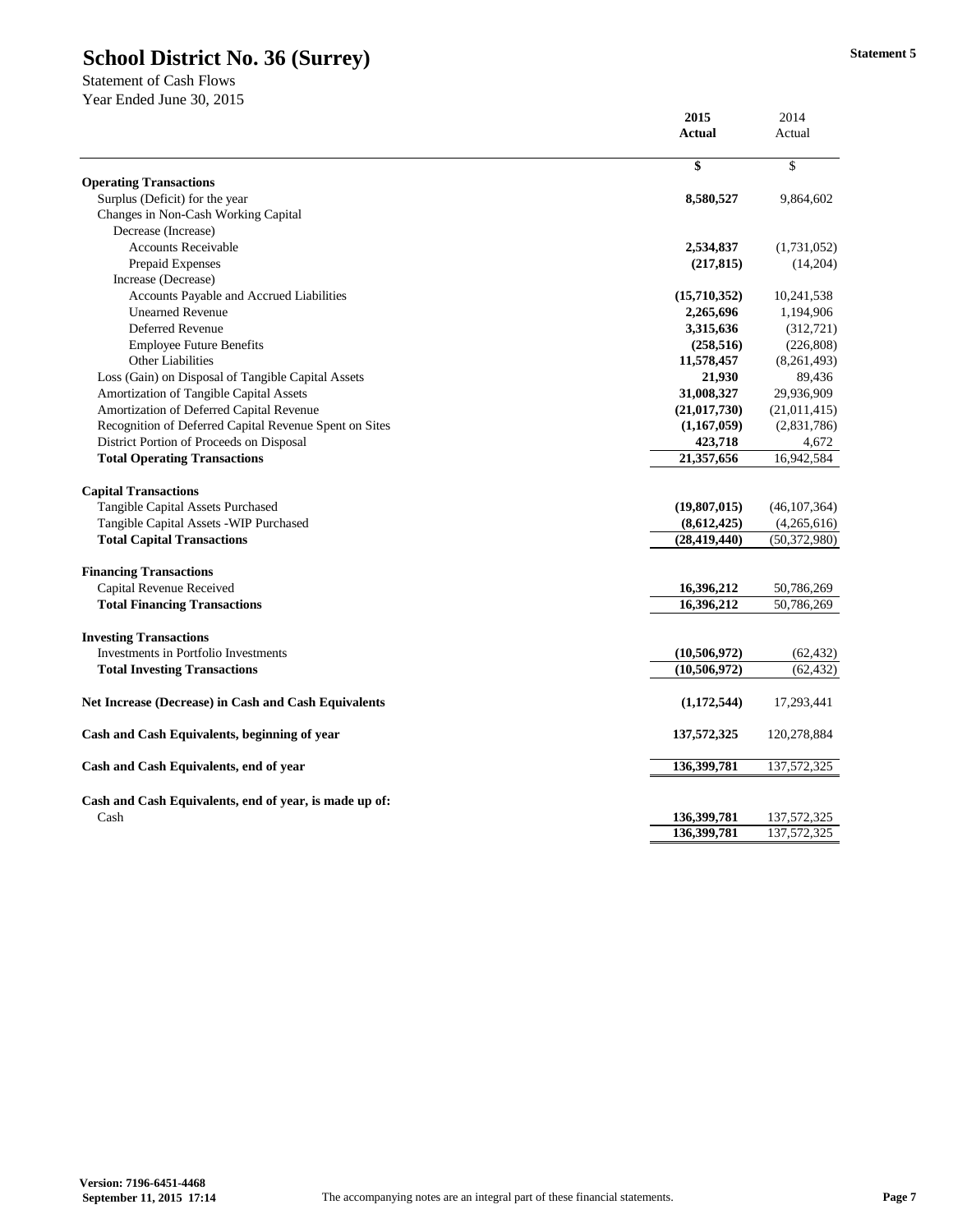Year Ended June 30, 2015

### **NOTE 1 AUTHORITY AND PURPOSE**

The School District operates under authority of the School Act of British Columbia as a corporation under the name of "The Board of Education of School District No. 36 (Surrey)", and operates as "School District No. 36 (Surrey)". A board of education ("the Board") is elected for a four-year term and governs the School District. The School District provides educational programs to students enrolled in its schools in the cities of Surrey and White Rock, and is principally funded by the Province of British Columbia through the Ministry of Education. School District No. 36 (Surrey) is exempt from federal and provincial corporate income taxes.

#### **NOTE 2 SUMMARY OF SIGNIFICANT ACCOUNTING POLICIES**

a) Basis of Accounting

These financial statements have been prepared in accordance with Section 23.1 of the Budget Transparency and Accountability Act of the Province of British Columbia. This Section requires that the financial statements be prepared in accordance with Canadian public sector accounting standards except in regard to the accounting for government transfers as set out in Notes 2(f) and 2(l).

In November 2011, Treasury Board provided a directive through Restricted Contributions Regulation 198/2011 providing direction for the reporting of restricted contributions whether they are received or receivable by the School District before or after this regulation was in effect.

As noted in notes 2(f) and 2(l), Section 23.1 of the *Budget Transparency and Accountability Act* and its related regulations require the School District to recognize non-capital restricted contributions into revenue in the fiscal period in which the restriction the contribution is subject to is met and require the School District to recognize government transfers for the acquisition of capital assets into revenue on the same basis as the related amortization expense. Canadian public sector accounting standards would require these contributions, if they are government transfers, to be recognized into revenue immediately when received unless they contain a stipulation that meets the definition of a liability. The impact of these differences on the financial statements of the School District are as follows:

Year-ended June 30, 2014 – increase in annual surplus by \$26,630,347 June 30, 2014 – increase in accumulated surplus by \$532,180,995, a decrease in deferred revenue by \$3,649,044 and a decrease in deferred capital revenue by \$528,531,951.

Year-ended June 30, 2015 - decrease in annual surplus by \$2,472,941 June 30, 2015 - increase in accumulated surplus by \$527,019,640, a decrease in deferred revenue by \$5,632,976 and a decrease in deferred capital revenue by \$521,386,664.

b) Cash and Cash Equivalents

Cash and cash equivalents include cash on hand balances on deposit in financial institutions that are readily convertible to known amounts of cash and that are subject to an insignificant risk of change in value. These cash equivalents generally have a maturity of three months or less at acquisition and are held for the purpose of meeting short-term cash commitments rather than for investing.

c) Accounts Receivable

Accounts receivable are shown net of allowance for doubtful accounts. (See Note 4)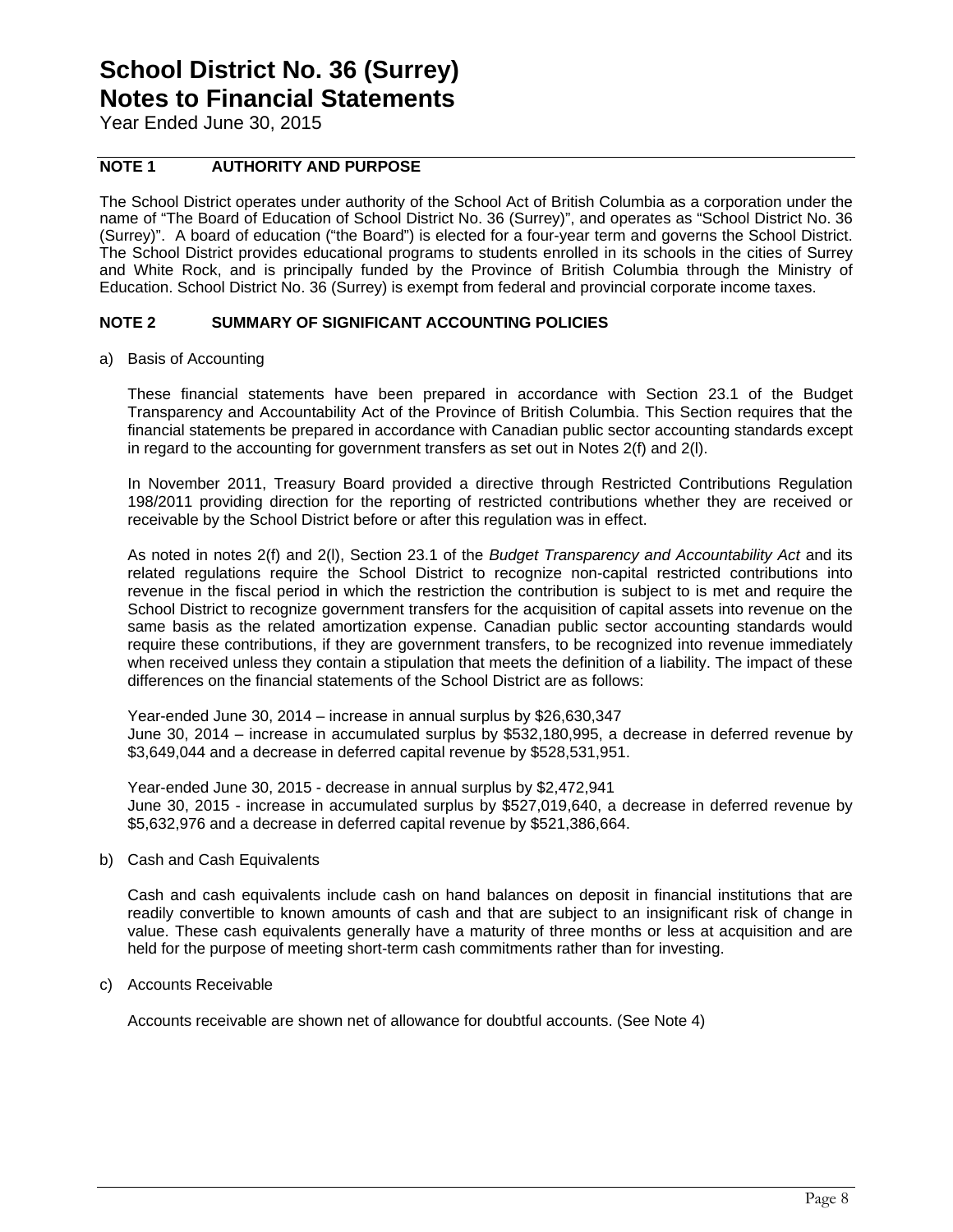Year Ended June 30, 2015

#### **NOTE 2 SUMMARY OF SIGNIFICANT ACCOUNTING POLICIES** (*Continued)*

d) Portfolio Investments

The School District has investments in GIC's, term deposits and bonds, that either have no maturity dates or have a maturity of greater than 3 months at the time of acquisition. GIC's, term deposits and fixed income securities are reported at amortized cost.

The School District did not include a statement of re-measurement gains and losses as there were no remeasurement transactions to report.

Impairment is defined as a loss in value of a portfolio investment that is other than a temporary decline and is included in the Statement of Operations. The loss is not reversed if there is a subsequent increase in value.

Detailed information regarding portfolio investments is disclosed in Note 5.

e) Unearned Revenue

Unearned revenue includes tuition fees received for courses to be delivered in future periods and receipt of proceeds for services or products to be delivered in a future period. Revenue will be recognized in that future period when the courses, services, or products are provided.

f) Deferred Revenue and Deferred Capital Revenue

Deferred revenue includes both government transfers and other contributions received with stipulations that meet the description of restricted contributions in the Restricted Contributions Regulation 198/2011 issued by Treasury Board. When restrictions are met, deferred revenue is recognized as revenue in the fiscal year in a manner consistent with the circumstances and evidence used to support the initial recognition of the contributions received as a liability as detailed in Note 2(l).

Funding received for the acquisition of depreciable tangible capital assets is recorded as deferred capital revenue and amortized over the life of the asset acquired as revenue in the statement of operations. This accounting treatment is not consistent with the requirements of Canadian public sector accounting standards which require that government transfers be recognized as revenue when approved by the transferor and eligibility criteria have been met unless the transfer contains a stipulation that creates a liability in which case the transfer is recognized as revenue over the period that the liability is extinguished. See note 2(a) for the impact of this policy on these financial statements.

g) Employee Future Benefits

The School District provides certain post-employment benefits including vested and non-vested benefits for certain employees pursuant to certain contracts and union agreements.

The School District accrues its obligations and related costs including both vested and non-vested benefits under employee future benefit plans. Benefits include vested sick leave, accumulating nonvested sick leave, early retirement, retirement/severance, vacation, overtime and death benefits. The benefits cost is actuarially determined using the projected unit credit method pro-rated on service and using management's best estimate of expected salary escalation, termination rates, retirement rates and mortality. The discount rate used to measure obligations is based on the cost of borrowing.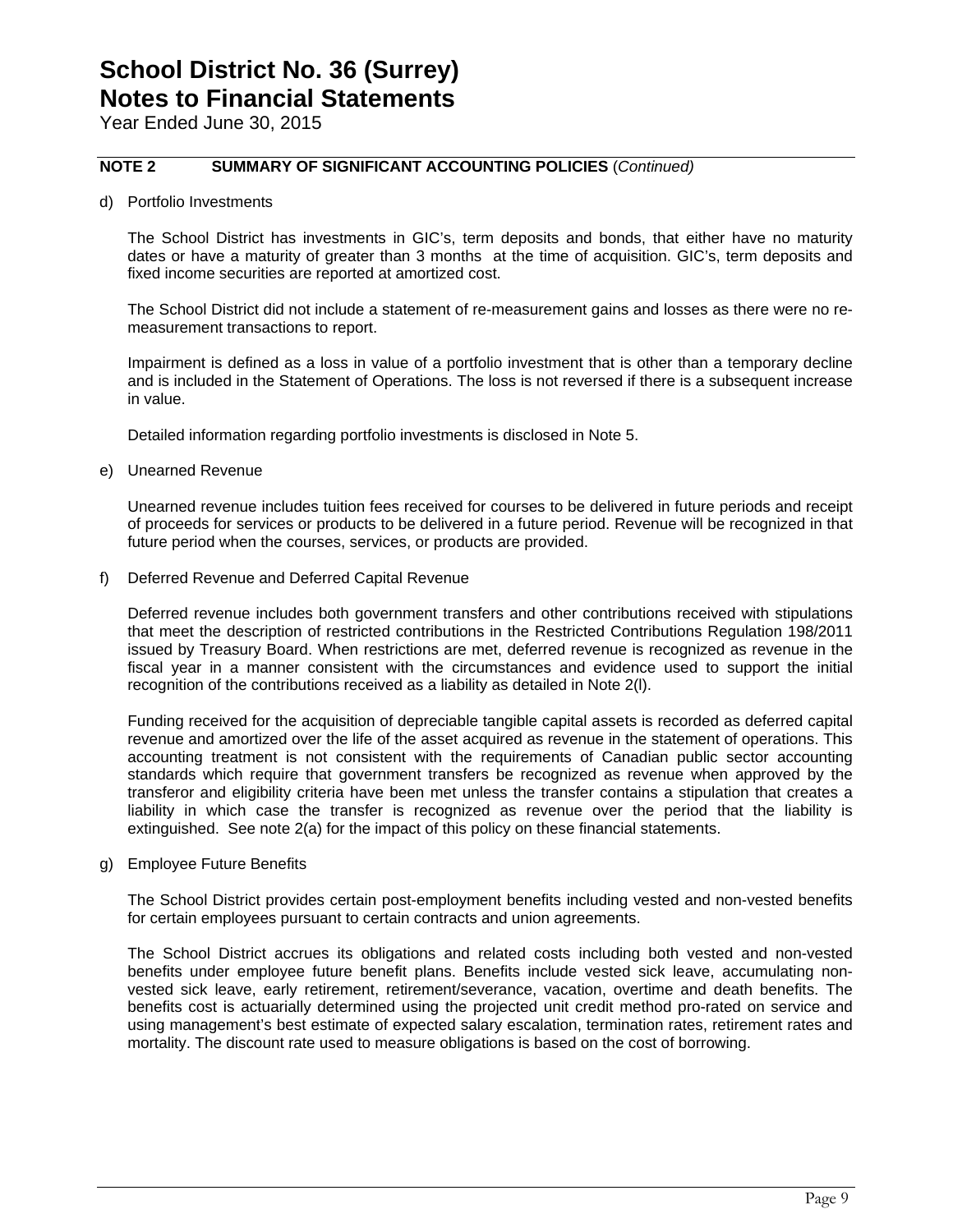Year Ended June 30, 2015

#### **NOTE 2 SUMMARY OF SIGNIFICANT ACCOUNTING POLICIES** *(Continued)*

g) Employee Future Benefits (cont'd)

The cumulative unrecognized actuarial gains and losses are amortized over the expected average remaining service lifetime (EARSL) of active employees covered under the plan.

The most recent valuation of the obligation was performed at March 31, 2013 and projected to June 30, 2016. The next valuation will be performed at March 31, 2016 for use at June 30, 2016. For the purposes of determining the financial position of the plans and the employee future benefit costs, a measurement date of March 31 was adopted for all periods subsequent to July 1, 2004.

The School District and its employees make contributions to the Teachers' Pension Plan and Municipal Pension Plan. The plans are multi-employer plans where assets and obligations are not separated. The costs are expensed as incurred.

h) Prepaid Expenses

Materials and supplies held in central stores for use within the district are included as a prepaid expense and stated at acquisition cost and are charged to expense over the periods expected to benefit.

i) Funds and Reserves

Certain amounts, as approved by the Board are set aside in accumulated surplus for future operating and capital purposes. Transfers to and from funds and reserves are an adjustment to the respective fund when approved (see Notes 14 – Interfund Transfers and Note 22 – Internally Restricted – Operating Fund).

j) Liability for Contaminated Sites

On July 1, 2014, the School District adopted PS3260 Liability for Contaminated Sites.

Contaminated sites are a result of contamination being introduced into air, soil, water or sediment of a chemical, organic or radioactive material or live organism that exceeds an environmental standard. The liability is recorded net of any expected recoveries. A liability for remediation of contaminated sites is recognized when a site is not in productive use all the following criteria are met:

- an environmental standard exists;
- contamination exceeds the environmental standard;
- the School District:
	- o is directly responsible; or
	- o accepts responsibility;
- it is expected that future economic benefits will be given up; and
- a reasonable estimate of the amount can be made.

 The liability is recognized as management's estimate of the cost of post-remediation including operation, maintenance and monitoring that are an integral part of the remediation strategy for a contaminated site.

The standard was applied on a retroactive basis to July 1, 2013 and did not result in any adjustments to financial liabilities, tangible capital assets or accumulated surplus of the School District.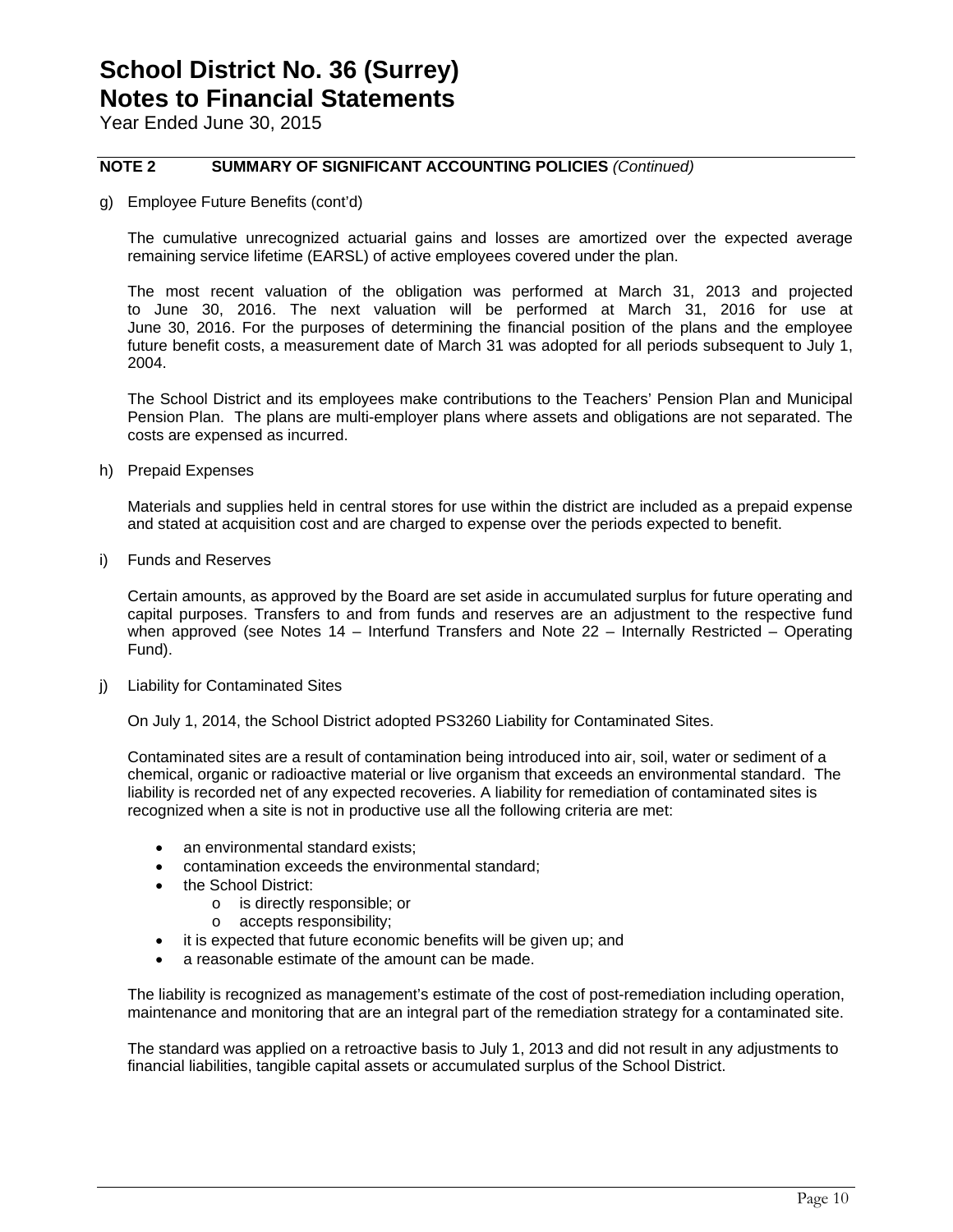Year Ended June 30, 2015

### **NOTE 2 SUMMARY OF SIGNIFICANT ACCOUNTING POLICIES** *(Continued)*

k) Tangible Capital Assets

The following criteria apply:

- Tangible capital assets acquired or constructed are recorded at cost which includes amounts that are directly related to the acquisition, design, construction, development, improvement or betterment of the assets. Cost also includes overhead directly attributable to construction as well as interest costs that are directly attributable to the acquisition or construction of the asset.
- Donated tangible capital assets are recorded at their fair market value on the date of donation, except in circumstances where fair value cannot be reasonably determined, which are then recognized at nominal value. Transfers of capital assets from related parties are recorded at carrying value.
- Work-in-progress is recorded as an acquisition to the applicable asset class at substantial completion.
- Tangible capital assets are written down to residual value when conditions indicate they no longer contribute to the ability of the School District to provide services or when the value of future economic benefits associated with the sites and buildings are less than their net book value. The write-downs are accounted for as expenses in the Statement of Operations.
- Buildings that are demolished or destroyed are written-off.
- The cost, less residual value, of tangible capital assets (excluding sites), is amortized on a straight-line basis over the estimated useful life of the asset. It is management's responsibility to determine the appropriate useful lives for tangible capital assets. These useful lives are reviewed on a regular basis or if significant events initiate the need to revise. Estimated useful life is as follows:

| <b>Buildings</b>         | 40 years |
|--------------------------|----------|
| Furniture & Equipment    | 10 years |
| <b>Vehicles</b>          | 10 years |
| <b>Computer Software</b> | 5 years  |
| <b>Computer Hardware</b> | 5 years  |

#### l) Revenue Recognition

Revenues are recognized in the period in which the transactions or events occurred that gave rise to the revenues. All revenues are recorded on an accrual basis, except when the accruals cannot be determined with a reasonable degree of certainty or when their estimation is impracticable.

Contributions received or where eligibility criteria have been met are recognized as revenue except where the contribution meets the criteria for deferral as described below. Eligibility criteria are the criteria that the School District has to meet in order to receive the contributions including authorization by the transferring government.

For contributions subject to a legislative or contractual stipulation or restriction as to their use, revenue is recognized as follows:

- Non-capital contributions for specific purposes are recorded as deferred revenue and recognized as revenue in the year related expenses are incurred,
- Contributions restricted for site acquisitions are recorded as revenue when the sites are purchased, and
- Contributions restricted for tangible capital assets acquisitions other than sites are recorded as deferred capital revenue and amortized over the useful life of the related assets.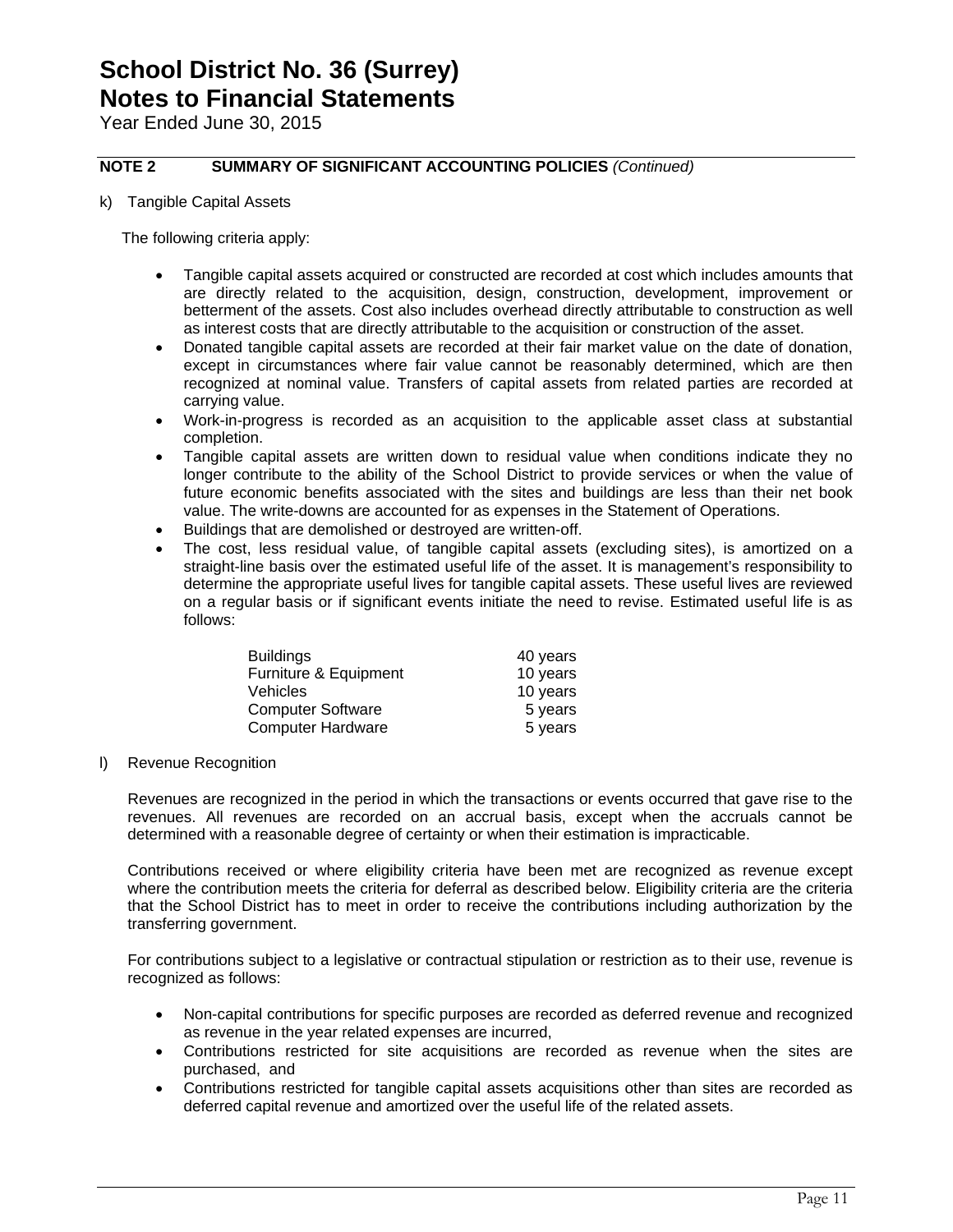Year Ended June 30, 2015

### **NOTE 2 SUMMARY OF SIGNIFICANT ACCOUNTING POLICIES** *(Continued)*

l) Revenue Recognition *(Continued)*

Donated tangible capital assets other than sites are recorded at fair market value and amortized over the useful life of the assets. Donated sites are recorded as revenue at fair market value when received or receivable.

The accounting treatment for restricted contributions that are government transfers is not consistent with the requirements of Canadian public sector accounting standards which require that government transfers be recognized as revenue when approved by the transferor and eligibility criteria have been met unless the transfer contains a stipulation that meets the criteria for liability recognition in which case the transfer is recognized as revenue over the period that the liability is extinguished. See note 2 (a) for the impact of this policy on these financial statements.

Revenue related to fees or services received in advance of the fee being earned or the service is performed is deferred and recognized when the fee is earned or service performed.

Investment income is reported in the period earned. When required by the funding party or related Act, investment income earned on deferred revenue is added to the deferred revenue balance.

m) Expenditures

Expenses are reported on an accrual basis. The cost of all goods consumed and services received during the year is expensed.

- Operating expenses are reported by function, program, and object. Whenever possible, expenditures are determined by actual identification. Additional costs pertaining to specific instructional programs, such as special and aboriginal education, are allocated to these programs. All other costs are allocated to related programs.
- Actual salaries of personnel assigned to two or more functions or programs are allocated based on the time spent in each function and program. School-based clerical salaries are allocated to school administration and partially to other programs to which they may be assigned. Principals and Vice-Principals salaries are allocated to school administration and may be partially allocated to other programs to recognize their other responsibilities.
- Employee benefits and allowances are allocated to the same programs, and in the same proportions, as the individual's salary.
- Supplies and services are allocated based on actual program identification.

#### n) Measurement Uncertainty

Preparation of financial statements in accordance with the basis of accounting described in note 2 a) requires management to make estimates and assumptions that impact reported amounts of assets and liabilities at the date of the financial statements and revenues and expenses during the reporting periods. Significant areas requiring the use of management estimates relate to the potential impairment of assets, rates for amortization and estimated employee future benefits. Actual results could differ from those estimated.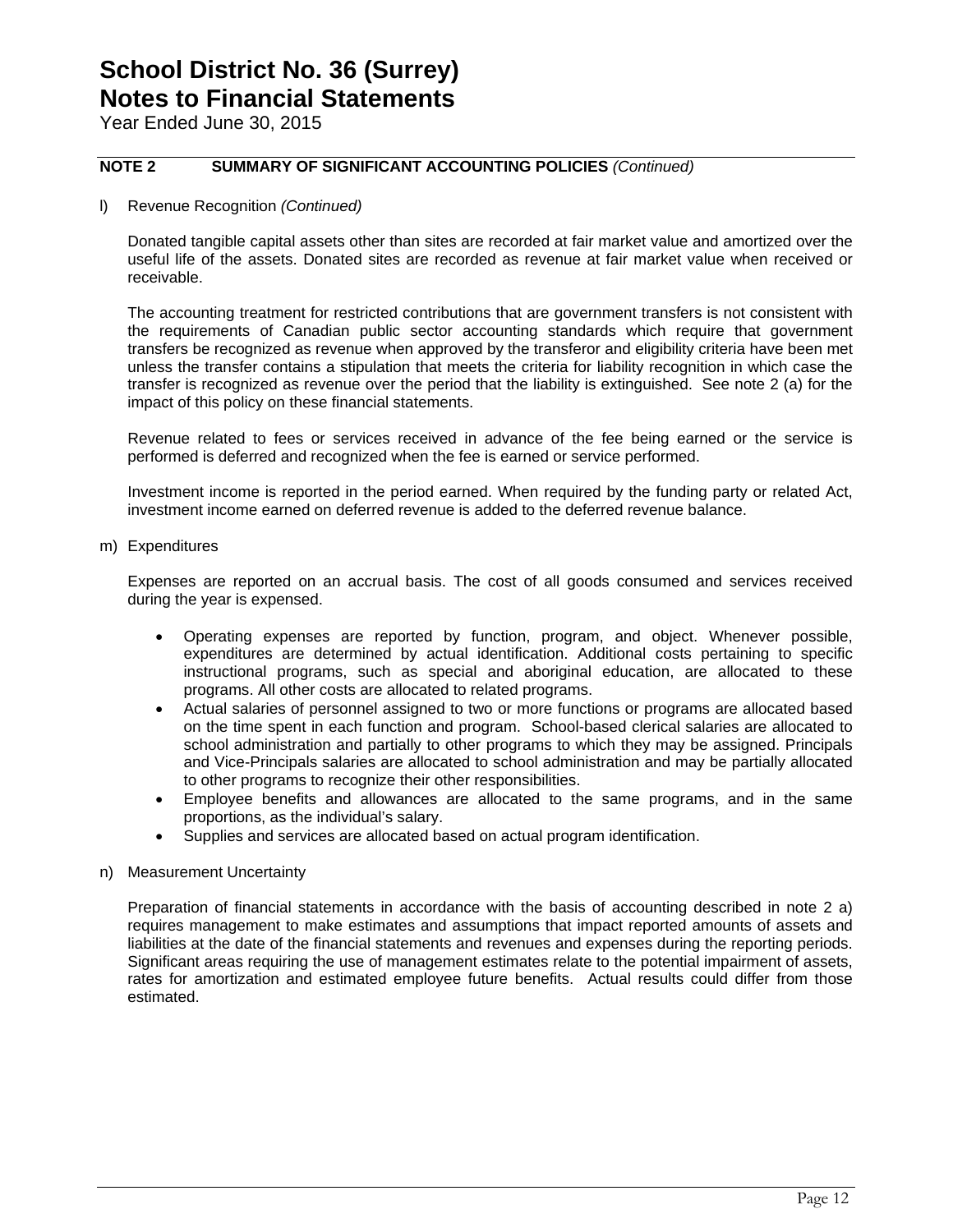Year Ended June 30, 2015

### **NOTE 2 SUMMARY OF SIGNIFICANT ACCOUNTING POLICIES** *(Continued)*

o) Financial Instruments

A contract establishing a financial instrument creates, at its inception, rights and obligations to receive or deliver economic benefits. The financial assets and financial liabilities portray these rights and obligations in the financial statements. The School District recognizes a financial instrument when it becomes a party to a financial instrument contract.

Financial instruments consist of cash and cash equivalents, accounts receivable, portfolio investments, accounts payable and accrued liabilities, and other liabilities. The School District does not have any derivatives.

Except for portfolio investments in equity instruments quoted in an active market that are recorded at fair value, all financial assets and liabilities are recorded at cost or amortized cost and the associated transaction costs are added to the carrying value of these investments upon initial recognition. Transaction costs are incremental costs directly attributable to the acquisition or issue of a financial asset or a financial liability. Interest and dividends attributable to financial instruments are reported in the statement of operations.

All financial assets are tested annually for impairment. When financial assets are impaired, impairment losses are recorded in the statement of operations. A write-down of a portfolio investment to reflect a loss in value is not reversed for a subsequent increase in value.

For financial instruments measured using amortized cost, the effective interest rate method is used to determine interest revenue or expense.

### **NOTE 3 ECONOMIC DEPENDENCE**

The operations of the School District are dependent on continued funding from the Ministry of Education and various governmental agencies to carry out its programs. These financial statements have been prepared on a going concern basis.

#### **NOTE 4 ACCOUNTS RECEIVABLE – OTHER**

|                                 |   | June 30, 2015 |   | June 30, 2014 |
|---------------------------------|---|---------------|---|---------------|
| Due from Federal Government     | S | 973.745       | S | 345.170       |
| Trade accounts receivable       |   | 283.458       |   | 969,551       |
| Interest receivable             |   | 258.673       |   | 197,423       |
| Payroll accounts receivable     |   | 129.916       |   | 92,923        |
| Other accounts receivable       |   | 104.859       |   | 206.970       |
| School site acquisition charges |   | 1,358,760     |   | 938,978       |
|                                 |   | 3,109,411     |   | 2,751,015     |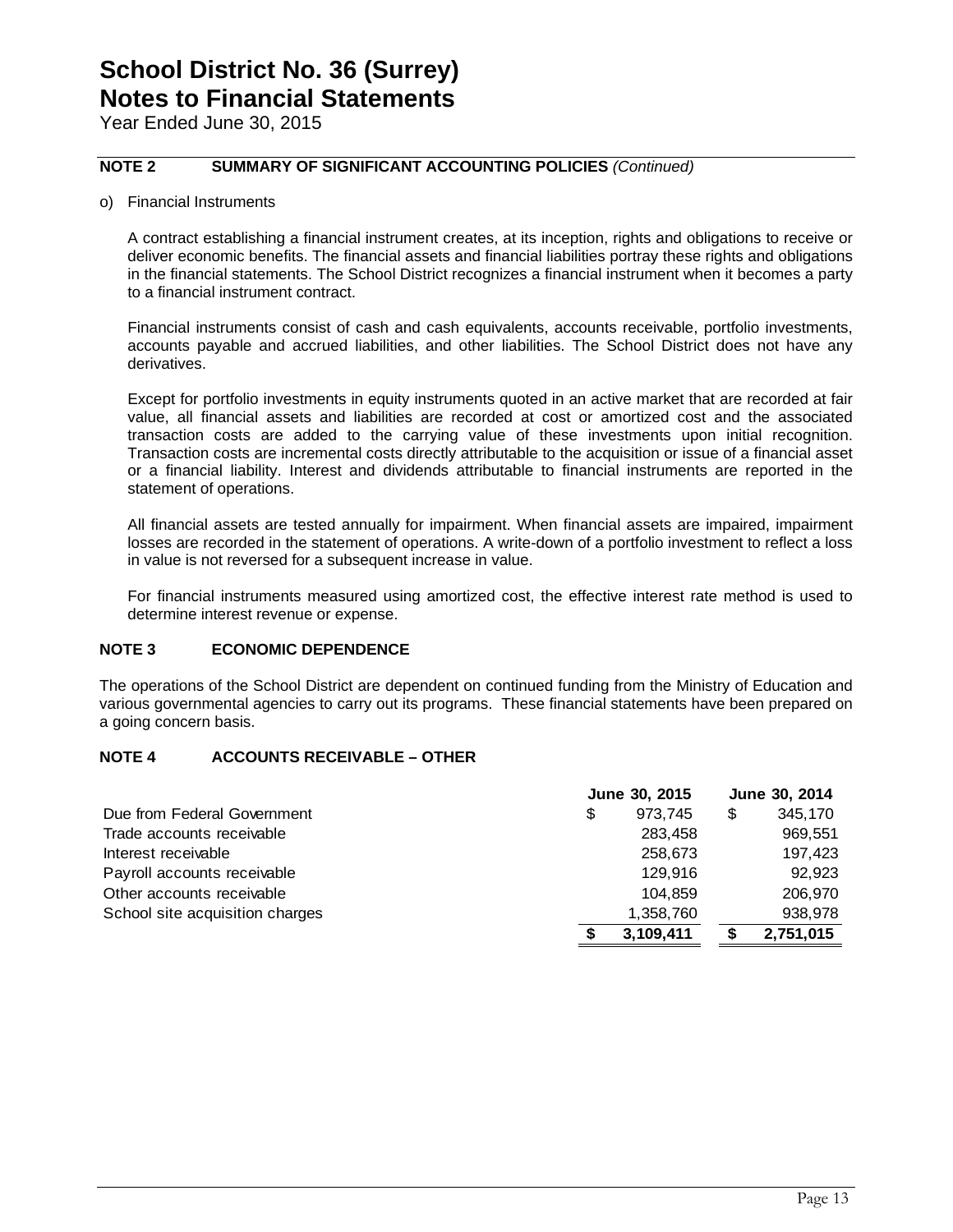Year Ended June 30, 2015

### **NOTE 5 PORTFOLIO INVESTMENTS**

Investments consist of bank GIC, bank corporate, provincial and federal bonds.

|                                    |                         | June 30,2015 |   |            |                         | June 30,2014       |    |              |
|------------------------------------|-------------------------|--------------|---|------------|-------------------------|--------------------|----|--------------|
|                                    | Effective<br>Fair Value |              |   |            | Effective<br>Fair Value |                    |    |              |
|                                    | Yield                   | Cost         |   | Fair Value | Yield                   | Cost               |    | Fair Value   |
| Bank term investments              | $1.94\%$ \$             | 5,260,000    | S | 5,260,000  | $1.91\%$ \$             | 6,618,909          | S  | 6,621,735    |
| Fixed income securities            |                         |              |   |            |                         |                    |    |              |
| Bank corporate                     | $2.72\%$ \$             | 26, 151, 142 | S | 26,361,485 |                         | 2.94% \$14,042,045 | \$ | 14,088,800   |
| Federal bonds                      | 3.17%                   | 5,149,468    |   | 5,128,802  | 3.24%                   | 9.487.880          |    | 9,262,829    |
| Provincial bonds                   | 3.30%                   | 7,402,811    |   | 7,698,527  | 4.02%                   | 3,307,615          |    | 3,476,374    |
| <b>Total Portfolio Investments</b> |                         | 43,963,421   |   | 44,448,814 |                         | \$33,456,449       |    | \$33,449,738 |

#### **NOTE 6 UNEARNED REVENUE**

Unearned revenue as at June 30<sup>th</sup>, 2015

|                            | Balance,        | Increases to | Revenue                 | Balance,        |
|----------------------------|-----------------|--------------|-------------------------|-----------------|
|                            | <b>June 30.</b> | Unearned     | recognized              | <b>June 30,</b> |
|                            | 2014            | Revenue      | in the period           | 2015            |
|                            |                 |              |                         |                 |
| <b>Tuition Fees</b>        | 10.152.655      |              | 14,217,729 (11,954,074) | 12,416,310      |
| Investment Income          | 0               | 1,766,106    | (1,766,106)             |                 |
| Rental/Lease of Facilities | 32.391          | 2.688.665    | (2,686,624)             | 34,432          |
| Total                      | 10,185,046      | 18,672,500   | (16, 406, 804)          | 12,450,742      |

Unearned revenue as at June 30<sup>th</sup>, 2014

|                            | Balance,        | Increases to | Revenue       | Balance,        |
|----------------------------|-----------------|--------------|---------------|-----------------|
|                            | <b>June 30,</b> | Unearned     | recognized    | <b>June 30,</b> |
|                            | 2013            | Revenue      | in the period | 2014            |
|                            |                 |              |               | \$              |
| <b>Tuition Fees</b>        | 8.963.858       | 12,848,841   | (11,660,044)  | 10, 152, 655    |
| Investment Income          | 0               | 1.815.615    | (1,815,615)   |                 |
| Rental/Lease of Facilities | 26.282          | 2,060,896    | (2,054,787)   | 32,391          |
| Total                      | 8,990,140       | 16,725,352   | (15,530,446)  | 10,185,046      |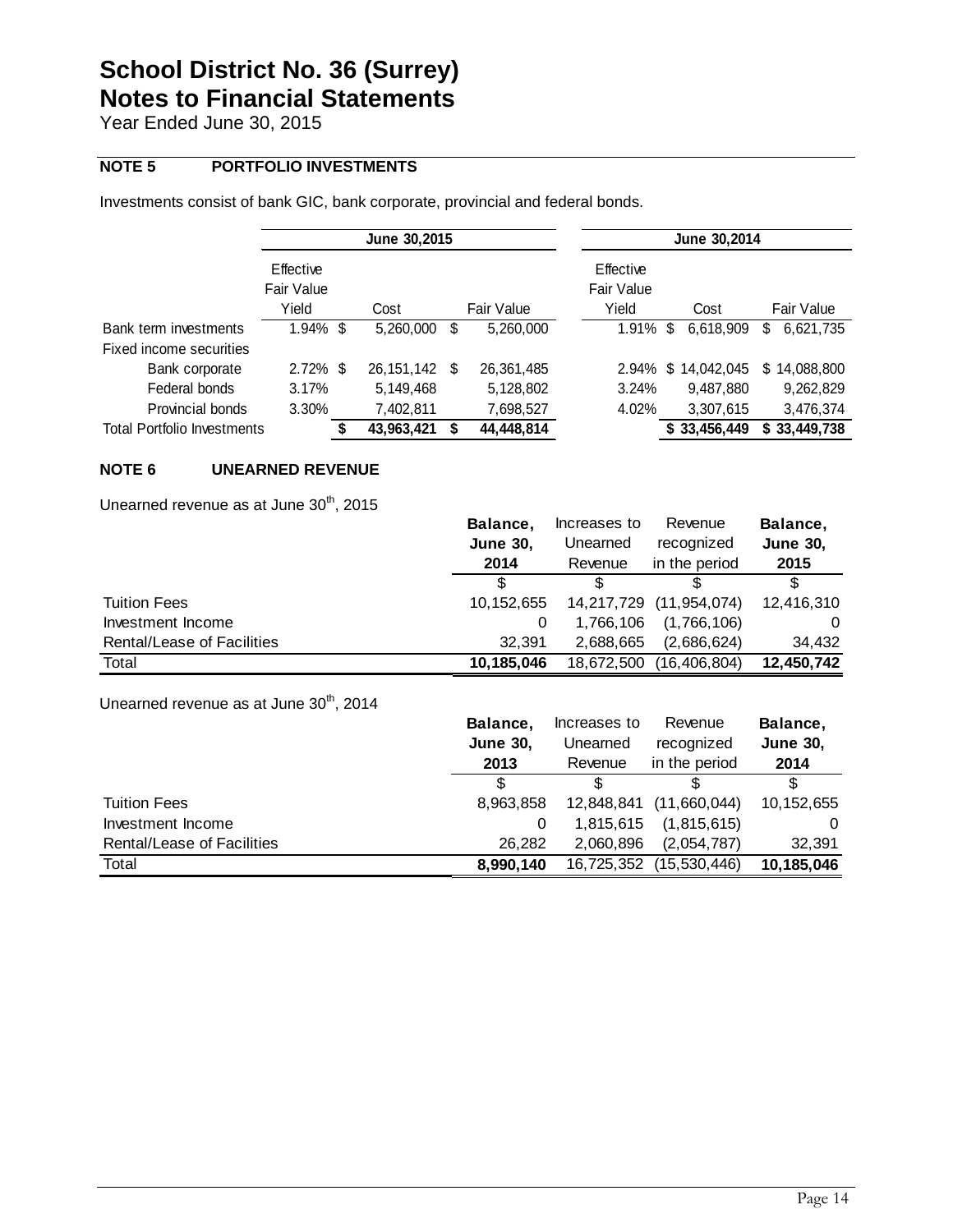Year Ended June 30, 2015

### **NOTE 7 DEFERRED REVENUE**

Deferred revenue includes unspent grants and contributions received that meet the description of a restricted contribution in the Restricted Contributions Regulation 198/2011 issued by Treasury Board, i.e., the stipulations associated with those grants and contributions have not yet been fulfilled.

Deferred Revenue as at June 30<sup>th</sup>, 2015

| $D$ order that is a contracted at barror $D$ . Let $D$ | Balance,<br><b>June 30.</b><br>2014 | Contributions<br>received | Revenue<br>recognized<br>in the period | Balance,<br><b>June 30,</b><br>2015 |
|--------------------------------------------------------|-------------------------------------|---------------------------|----------------------------------------|-------------------------------------|
|                                                        |                                     |                           |                                        | \$                                  |
| Provincial Grants - Ministry of Education              | 2,455,790                           |                           | 21,843,625 (20,273,750)                | 4,025,665                           |
| <b>Provincial Grants - Other</b>                       | 39.375                              | 0                         | (2.625)                                | 36,750                              |
| Other                                                  | 3.880.715                           |                           | 16,962,322 (15,213,936)                | 5,629,101                           |
| Investment Income                                      |                                     | 9.906                     | (9.906)                                |                                     |
| Total                                                  | 6.375.880                           | 38,815,853                | (35,500,217)                           | 9,691,516                           |

### Deferred Revenue as at June 30<sup>th</sup>, 2014

|                                           | Balance,        |               | Revenue        | Balance,        |
|-------------------------------------------|-----------------|---------------|----------------|-----------------|
|                                           | <b>June 30,</b> | Contributions | recognized     | <b>June 30,</b> |
|                                           | 2013            | received      | in the period  | 2014            |
|                                           |                 |               |                |                 |
| Provincial Grants - Ministry of Education | 2,081,345       | 13,983,666    | (13,609,221)   | 2,455,790       |
| <b>Provincial Grants - Other</b>          | 123,594         | 20,000        | (104, 219)     | 39,375          |
| <b>Federal Grants</b>                     | 254,163         | 5,042         | (259, 205)     | 0               |
| Other                                     | 4,229,499       | 15,939,388    | (16, 288, 172) | 3,880,715       |
| Investment Income                         |                 | 9.019         | (9,019)        | 0               |
| Total                                     | 6,688,601       | 29,957,115    | (30.269.836)   | 6,375,880       |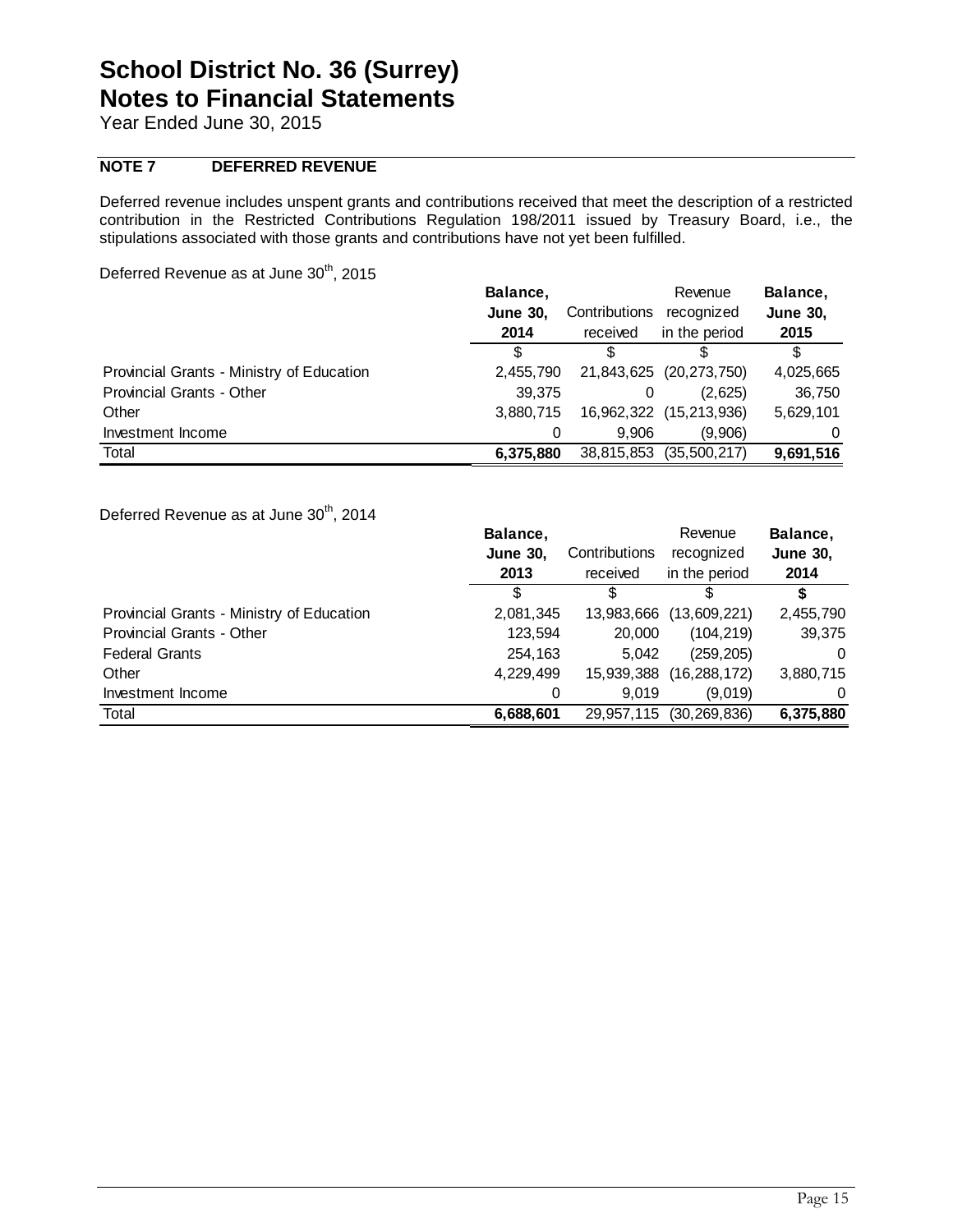Year Ended June 30, 2015

### **NOTE 8 DEFERRED CAPITAL REVENUE**

Deferred capital revenue includes grants and contributions received that are restricted by the contributor for the acquisition of tangible capital assets that meet the description of a restricted contribution in the Restricted Contributions Regulation 198/2011 issued by Treasury Board. Once spent, the contributions are amortized into revenue over the life of the asset acquired.

|                                                                                                 | 2015        | 2014        |
|-------------------------------------------------------------------------------------------------|-------------|-------------|
|                                                                                                 |             |             |
| Deferred Capital Revenue, (includes Work in progress), beginning of year, July 1st. 556,272,733 |             | 529,329,665 |
| Increases:                                                                                      |             |             |
| <b>Provincial Grants - MOE</b>                                                                  | 12,589,669  | 38,325,818  |
| Local Government Site Fees                                                                      | 2,169,977   | 2,683,658   |
| Investment Income                                                                               | 365,410     | 278,293     |
| Sale of Capital Asset                                                                           | 1,271,156   | 9,498,500   |
|                                                                                                 | 16,396,212  | 50,786,269  |
| Decreases:                                                                                      |             |             |
| Transfers to revenue - site purchases                                                           | 1,167,059   | 2,831,786   |
| Amortization of Deferred Capital Revenue                                                        | 21,017,730  | 21,011,415  |
|                                                                                                 | 22,184,789  | 23,843,201  |
| Net Change for the year                                                                         | (5,788,577) | 26,943,068  |
| Deferred Capital Revenue (includes Work in progress), end of year, June 30th.                   | 550,484,156 | 556,272,733 |

Work in progress amount as of June 30, 2015 was \$1,692,470 (June 30, 2014: \$1,245,979).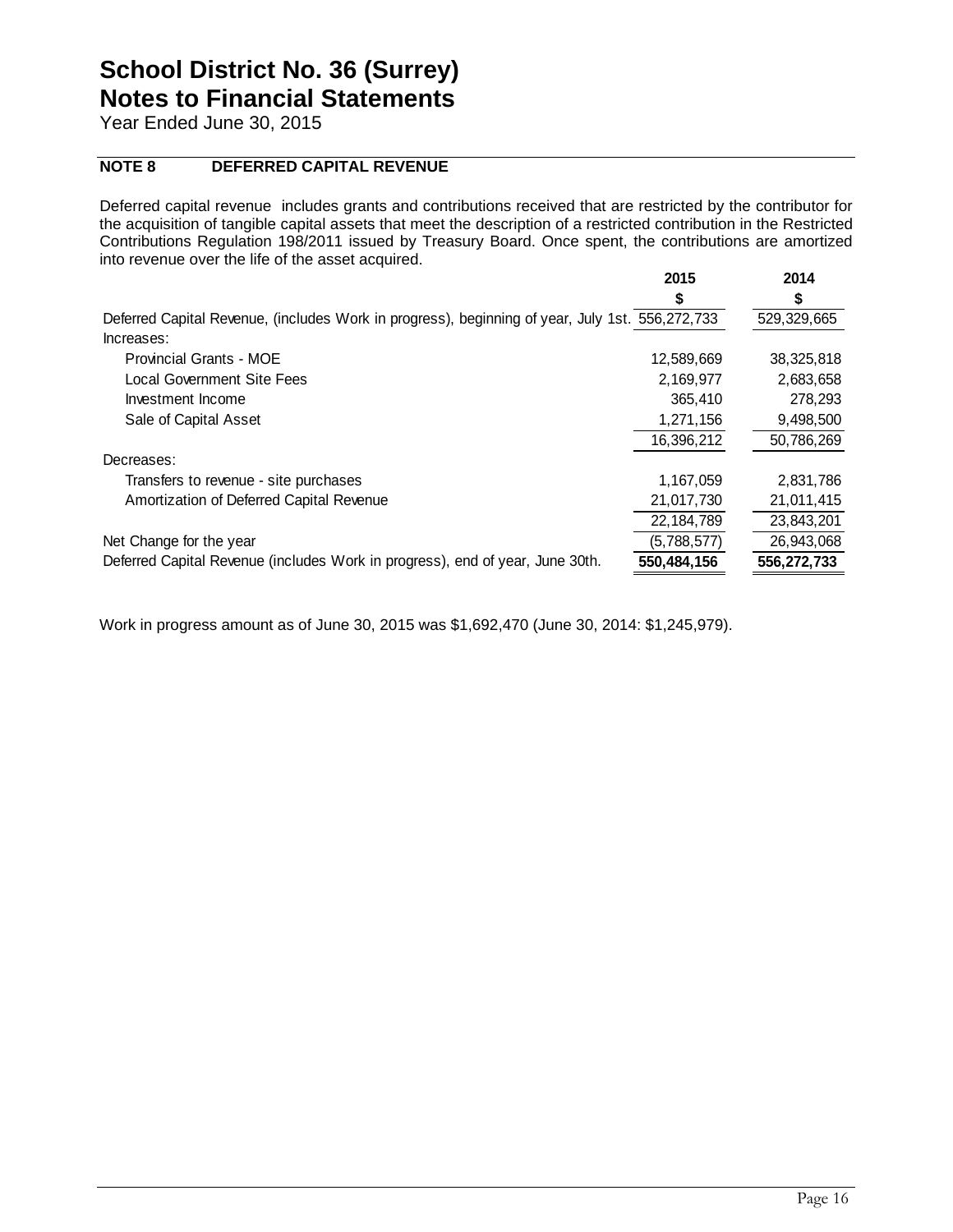Year Ended June 30, 2015

### **NOTE 9 EMPLOYEE FUTURE BENEFITS**

Benefits include vested sick leave, accumulating non-vested sick leave, early retirement, retirement/severance and death benefits. Funding is provided when the benefits are paid and accordingly, there are no plan assets. Although no plan assets are uniquely identified, the School District has provided for the payment of these benefits.

|                                                              | June 30, 2015  | June 30, 2014          |
|--------------------------------------------------------------|----------------|------------------------|
|                                                              |                |                        |
| <b>Reconciliation of Accrued Benefit Obligation</b>          |                |                        |
| Accrued Benefit Obligation - April 1                         | 17,818,895     | 19,595,088             |
| Service Cost                                                 | 957,657        | 952,854                |
| <b>Interest Cost</b>                                         | 570,294        | 570,358                |
| <b>Benefit Payments</b>                                      | (1,669,948)    | (2, 175, 723)          |
| Actuarial (Gain) Loss                                        | 91,115         | (1, 123, 682)          |
| Accrued Benefit Obligation - March 31                        | 17,768,013     | 17,818,895             |
| <b>Reconciliation of Funded Status at End of Fiscal Year</b> |                |                        |
| Accrued Benefit Obligation - March 31                        | 17,768,013     | 17,818,895             |
| Market Value of Plan Assets - March 31                       | 0              | 0                      |
| Funded Status - Surplus (Deficit)                            | (17, 768, 013) | (17, 818, 895)         |
| <b>Employer Contributions After Measurement Date</b>         | 302,305        | 76,220                 |
| Benefits Expense After Measurement Date                      | (365, 241)     | (381, 988)             |
| <b>Unamortized Net Actuarial (Gain) Loss</b>                 | 1,097,782      | 1,132,980              |
| Accrued Benefit Asset (Liability) - June 30                  | (16, 733, 167) | (16,991,683)           |
| Reconciliation of Change in Accrued Benefit Liability        |                |                        |
| Accrued Benefit Liability (Asset) - July 1                   | 16,991,683     | 17,218,491             |
| Net Expense for Fiscal Year                                  | 1,637,517      | 1,761,965              |
| <b>Employer Contributions</b>                                | (1,896,033)    | (1,988,773)            |
| Accrued Benefit Liability (Asset) - June 30                  | 16,733,167     | 16,991,683             |
| <b>Components of Net Benefit Expense</b>                     |                |                        |
| <b>Service Cost</b>                                          | 984,224        | 954,055                |
| <b>Interest Cost</b>                                         | 526,981        | 570,342                |
| Amortization of Net Actuarial (Gain)/Loss                    | 126,312        | 237,568                |
| Net Benefit Expense (Income)                                 | 1,637,517      | $\overline{1,}761,965$ |
|                                                              |                |                        |

The significant actuarial assumptions adopted for measuring the School District's accrued benefit obligations are:

|                                    | 2015                 | 2014                 |
|------------------------------------|----------------------|----------------------|
| Discount Rate - April 1            | 3.25%                | 3.00%                |
| Discount Rate – March 31           | 2.25%                | 3.25%                |
| Long Term Salary Growth - April 1  | $2.50\% +$ seniority | $2.50\% +$ seniority |
| Long Term Salary Growth - March 31 | $2.50\% +$ seniority | $2.50\% +$ seniority |
| EARSL – March 31                   | 10.1 years           | 10.1 years           |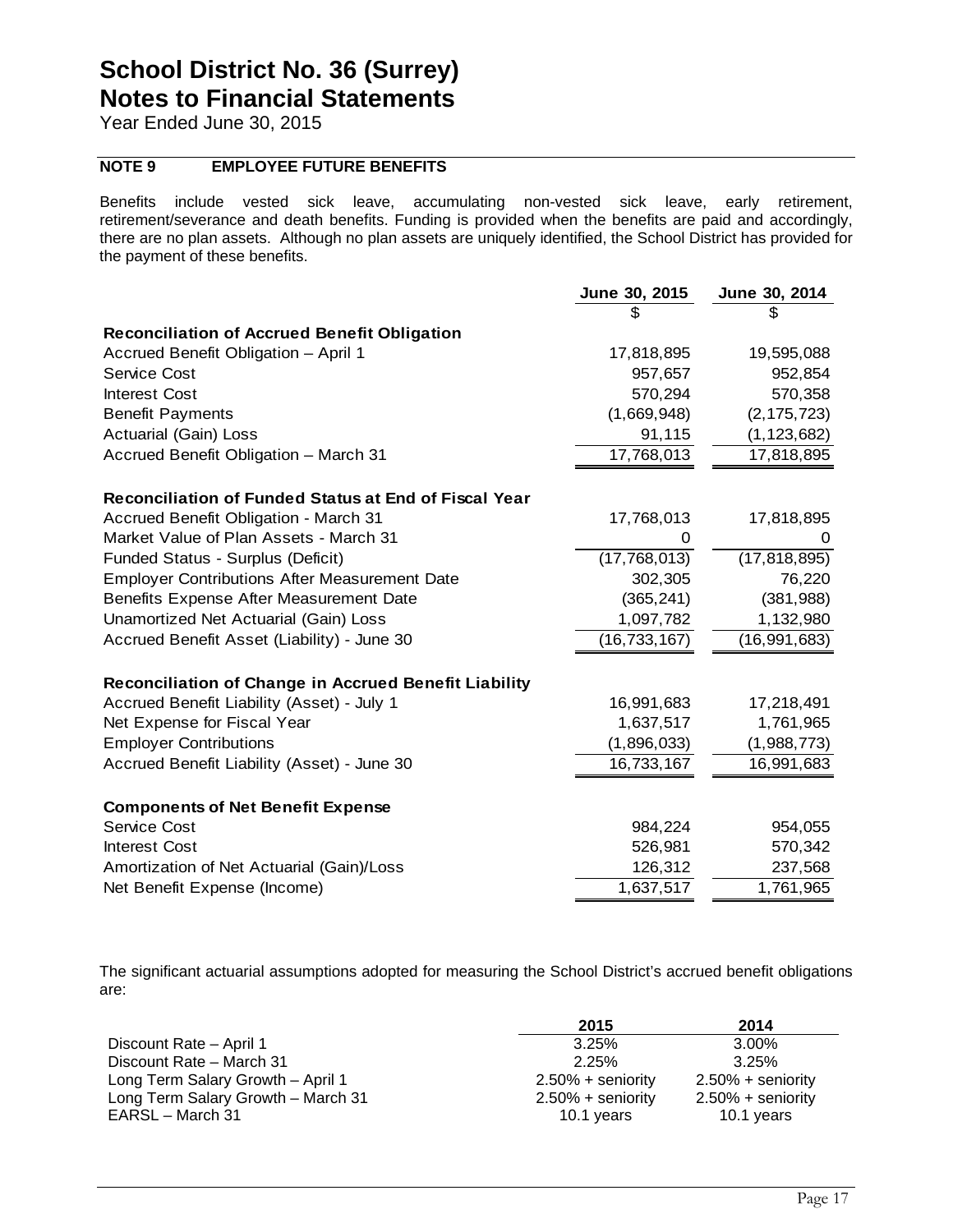Year Ended June 30, 2015

### **NOTE 10 OTHER LIABILITIES**

Vacation pay and banked overtime are recognized as an expense at the time the entitlement is earned through service.

|                               | June 30, 2015 | June 30, 2014 |
|-------------------------------|---------------|---------------|
|                               |               |               |
| Salaries and Benefits Payable | 39,085,836    | 27,924,699    |
| <b>Accrued Vacation Pay</b>   | 7,013,041     | 6,595,721     |
|                               | 46,098,877    | 34,520,420    |

### **NOTE 11 EMPLOYEE PENSION PLANS**

The School District and its employees contribute to the Teachers' Pension Plan and Municipal Pension Plan, jointly trusteed pension Plans. The boards of trustees for these plans represent plan members and employers and are responsible for managing the pension plans including investing assets and administering benefits. The pension plans are multi-employer defined benefit pension plans. Basic pension benefits provided are based on a formula. As at December 31, 2013, the Teachers' Pension Plan has about 45,000 active members and approximately 33,000 retired members. As at December 31, 2013 the Municipal Pension Plan has about 182,000 active members, of which approximately 24,000 are from school districts.

Every three years, an actuarial valuation is performed to assess the financial position of the plans and adequacy of plan funding. The actuary determines an appropriate combined employer and member contribution rate to fund the plans. The actuary's calculated contribution rate is based on the entry-age normal cost method, which produces the long-term rate of member and employer contributions sufficient to provide benefits for average future entrants to the plans. This rate is then adjusted to the extent there is any amortization of any funding deficit.

The most recent actuarial valuation of the Teachers' Pension Plan as at December 31, 2011 indicated a \$855 million funding deficit for basic pension benefits. The next valuation will be as at December 31, 2014 with results available in 2015. The most recent actuarial valuation for the Municipal Pension Plan as at December 31, 2012 indicated a \$1,370 million funding deficit for basic pension benefits. The next valuation will be as at December 31, 2015 with results available in 2016. Employers participating in the Plan record their pension expense as the amount of employer contributions made during the fiscal year (defined contribution pension plan accounting). This is because the Plan records accrued liabilities and accrued assets for the Plan in aggregate with the result that there is no consistent and reliable basis for allocating the obligation, assets and cost to individual employers participating in the Plan.

The School District's employer contributions to these plans in the fiscal year ended June 30, 2015 were \$57,905,125 (2014: \$55,781,598).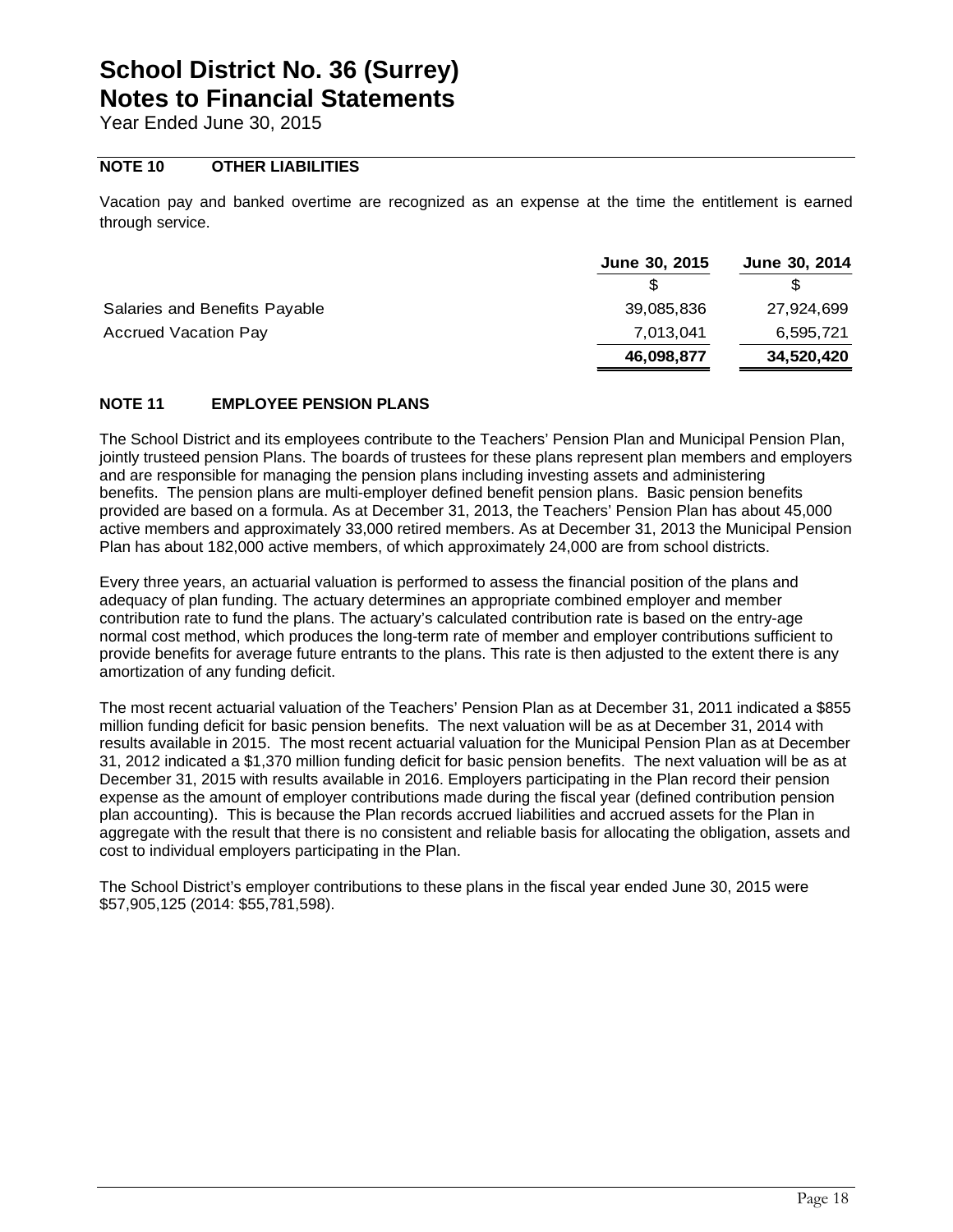Year Ended June 30, 2015

| <b>TANGIBLE CAPITAL ASSETS</b> |                 |               |            |             |            |               |
|--------------------------------|-----------------|---------------|------------|-------------|------------|---------------|
|                                |                 | Furniture and |            | Computer    | Computer   |               |
| Land                           | <b>Building</b> | Equipment     | Vehicles   | Software    | Hardware   | 2015 Total    |
| S                              |                 | Ж,            | S          |             |            |               |
|                                |                 |               |            |             |            |               |
| 260,026,320                    | 1,020,314,525   | 35, 367, 397  | 6,521,321  | 3,100,015   | 7,939,843  | 1,333,269,421 |
| 2,610,804                      | 20,638,086      | 2,401,512     | 599,588    | 945,940     | 1,223,510  | 28,419,440    |
| (445, 648)                     | (1,239,808)     |               |            |             |            | (1,685,456)   |
|                                |                 | (2,939,165)   | (746, 373) | (1,308,537) | (371, 420) | (5,365,495)   |
|                                |                 |               |            |             |            |               |
| 262, 191, 476                  | 1,039,712,803   | 34,829,744    | 6,374,536  | 2,737,418   | 8,791,933  | 1,354,637,910 |
|                                |                 |               |            |             |            |               |
|                                | 382,240,262     | 16,723,642    | 3,571,482  | 1,976,194   | 3,976,064  | 408,487,644   |
|                                | 24, 244, 423    | 3,656,876     | 682,111    | 714,598     | 1,710,319  | 31,008,327    |
|                                | (1, 239, 808)   |               |            |             |            | (1, 239, 808) |
|                                |                 | (2,939,165)   | (746, 373) | (1,308,537) | (371, 420) | (5,365,495)   |
|                                |                 |               |            |             |            |               |
|                                | 405,244,877     | 17,441,353    | 3,507,220  | 1,382,255   | 5,314,963  | 432,890,668   |
| 262,191,476                    | 634,467,926     | 17,388,391    | 2,867,316  | 1,355,163   | 3,476,970  | 921,747,242   |
|                                |                 |               |            |             |            |               |

Cost at June 30<sup>th</sup>, 2015, includes work in progress on Buildings for \$11,632,062.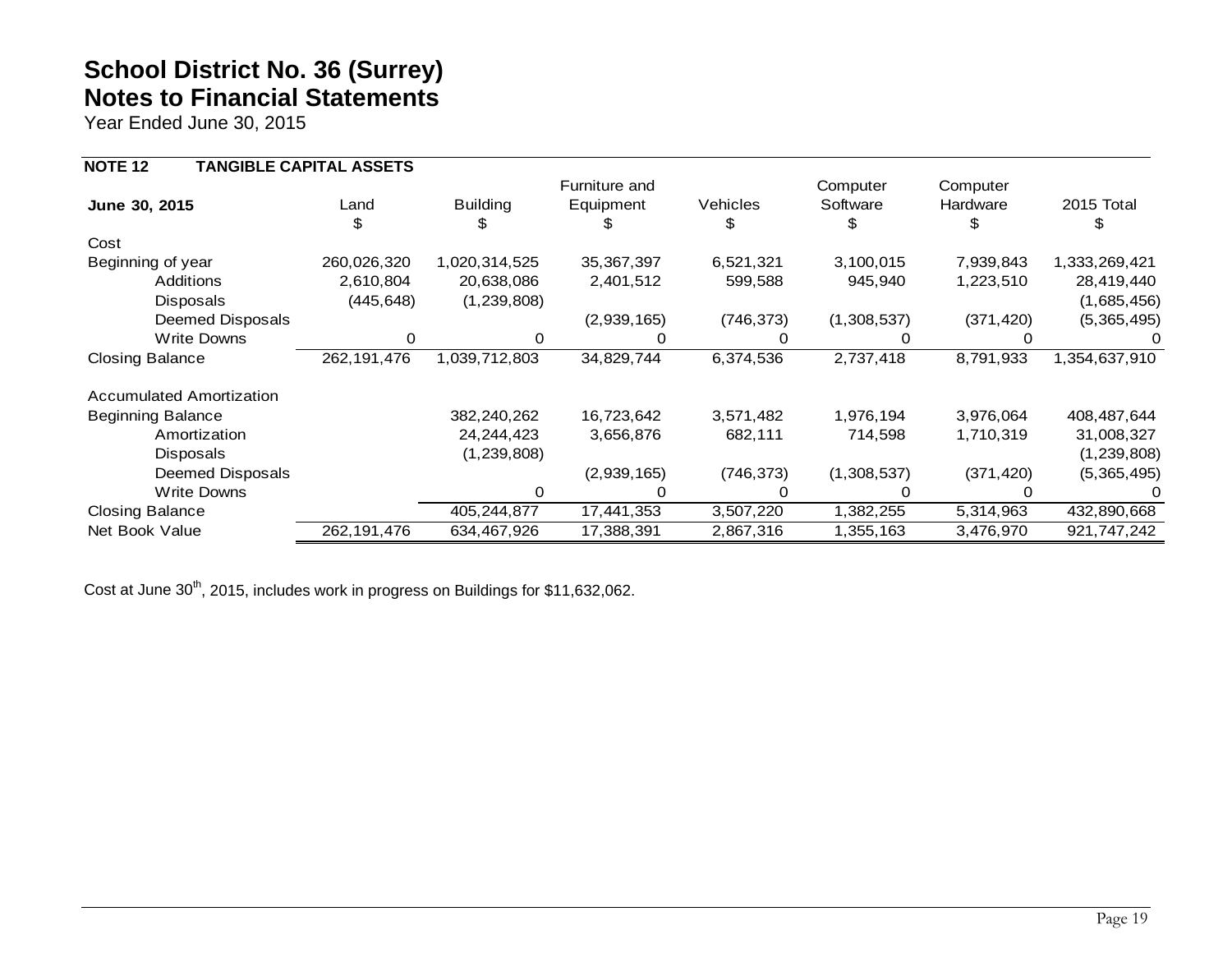Year Ended June 30, 2015

| <b>NOTE 12</b>           | <b>TANGIBLE CAPITAL ASSETS (Continued)</b> |                 |               |            |            |             |               |
|--------------------------|--------------------------------------------|-----------------|---------------|------------|------------|-------------|---------------|
|                          |                                            |                 | Furniture and |            | Computer   | Computer    |               |
| June 30, 2014            | Land                                       | <b>Building</b> | Equipment     | Vehicles   | Software   | Hardware    | 2014 Total    |
|                          |                                            | S               |               | \$         |            | \$          |               |
| Cost                     |                                            |                 |               |            |            |             |               |
| Beginning of year        | 256,625,371                                | 979,582,506     | 34,061,906    | 6,302,227  | 2,750,798  | 8,654,338   | 1,287,977,146 |
| <b>Additions</b>         | 3,490,385                                  | 41,714,001      | 3,622,999     | 334,960    | 850,165    | 360,470     | 50,372,980    |
| Disposals                | (89, 436)                                  | (981, 982)      |               |            |            |             | (1,071,418)   |
| Deemed Disposals         |                                            |                 | (2,317,508)   | (115, 866) | (500, 948) | (1,074,965) | (4,009,287)   |
| Write Downs              | 0                                          | 0               |               | 0          |            |             |               |
| <b>Closing Balance</b>   | 260,026,320                                | 1,020,314,525   | 35, 367, 397  | 6,521,321  | 3,100,015  | 7,939,843   | 1,333,269,421 |
| Accumulated Amortization |                                            |                 |               |            |            |             |               |
| <b>Beginning Balance</b> |                                            | 359,917,066     | 15,453,809    | 3,040,377  | 1,654,542  | 3,471,538   | 383,537,332   |
| Amortization             |                                            | 23,300,506      | 3,587,341     | 646,971    | 822,600    | 1,579,491   | 29,936,909    |
| <b>Disposals</b>         |                                            | (977, 310)      |               |            |            |             | (977, 310)    |
| Deemed Disposals         |                                            |                 | (2,317,508)   | (115, 866) | (500, 948) | (1,074,965) | (4,009,287)   |
| <b>Write Downs</b>       |                                            |                 |               |            |            |             |               |
| <b>Closing Balance</b>   |                                            | 382,240,262     | 16,723,642    | 3,571,482  | 1,976,194  | 3,976,064   | 408,487,644   |
| Net Book Value           | 260,026,320                                | 638,074,263     | 18,643,755    | 2,949,839  | 1,123,821  | 3,963,779   | 924,781,777   |

Cost at June 30<sup>th</sup>, 2014, includes work in progress on Buildings for \$4,265,616.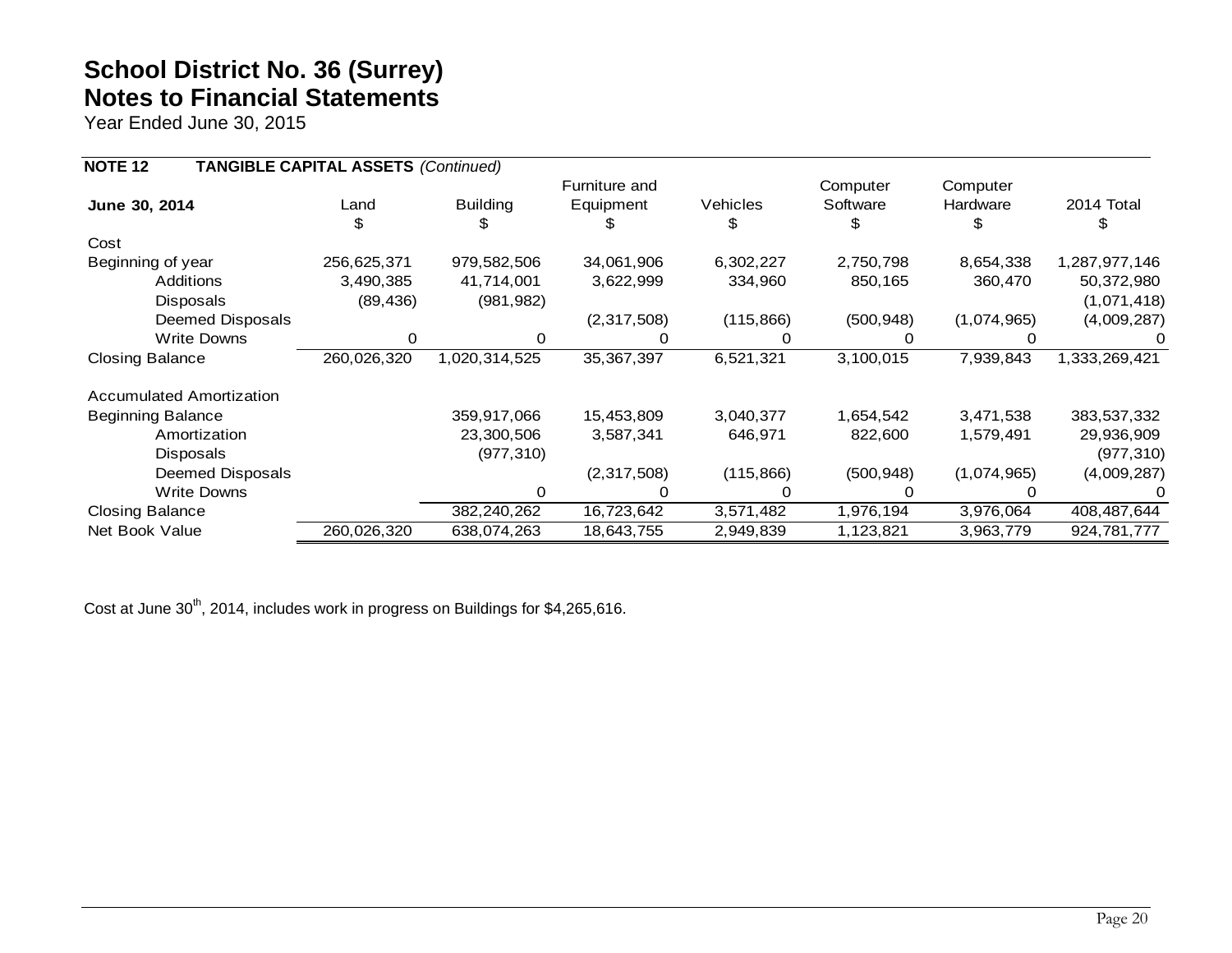Year Ended June 30, 2015

### **NOTE 13 DISPOSAL OF SITES AND BUILDINGS**

The School District sold the old Board Office on May 31, 2015. The Board Office was acquired in 1965 at an original cost \$562,998. The sale price was \$1,750,000. Of the proceeds \$1,694,875 were allocated 75% to Ministry of Education Restricted Capital within Deferred Capital Revenue and 25% to Local Capital Reserve.

### **NOTE 14 INTERFUND TRANSFERS**

The School District manages their accounts using three different funds – operating, special purpose and capital. Transfers between funds during the current year are as follows:

- Transfers of \$911,149 (2014: \$969,487) from the operating fund and \$319,013 (2014: \$349,546) from the special purpose fund, totalling \$1,230,162 (2014: \$1,319,033) to the capital fund, were made to purchase capital assets;
- Transfers of \$19,955,762 (2014: \$9,971,009) from the operating fund to the capital fund's local capital were made for the purchase of alternate program learning sites, furniture and equipment, vehicles and other infrastructure upgrades.

#### **NOTE 15 RELATED PARTY TRANSACTIONS**

The School District is related through common ownership to all Province of British Columbia ministries, agencies, school districts, health authorities, colleges, universities, and crown corporations. Transactions with these entities, unless disclosed separately, are considered to be in the normal course of operations and are recorded at the exchange amount.

#### **NOTE 16 CONTRACTUAL OBLIGATIONS**

The School District has a total of \$10,720,737 (2014: \$15,150,488) of contractual obligations at year end related to the construction or renovation of buildings, which are funded from deferred capital revenues of Ministry of Education Bylaw capital, Restricted Capital, Land Capital and Local Capital Reserve funds. Disclosure relates to the unperformed portion of the contracts.

| <b>Contractual Commitment</b>                      | <b>Amount</b> |
|----------------------------------------------------|---------------|
| <b>Resource Education Centre - CCDC Contract</b>   | \$2,195,672   |
| Adams Road Elementary - CCDC Contract              | 3,192,520     |
| Morgan Creek Elementary - CCDC Contract            | 1,028,246     |
| Rosemary Heights Elementary - CCDC Contract        | 673,620       |
| Fleetwood Park Secondary - CCDC Contract           | 450,432       |
| Various Summer Site Improvements - Purchase Orders | 2,950,418     |
| Energy Projects - Purchase Orders                  | 53,920        |
| Various Renovation Projects - Purchase Orders      | 175,909       |
|                                                    | \$10,720,737  |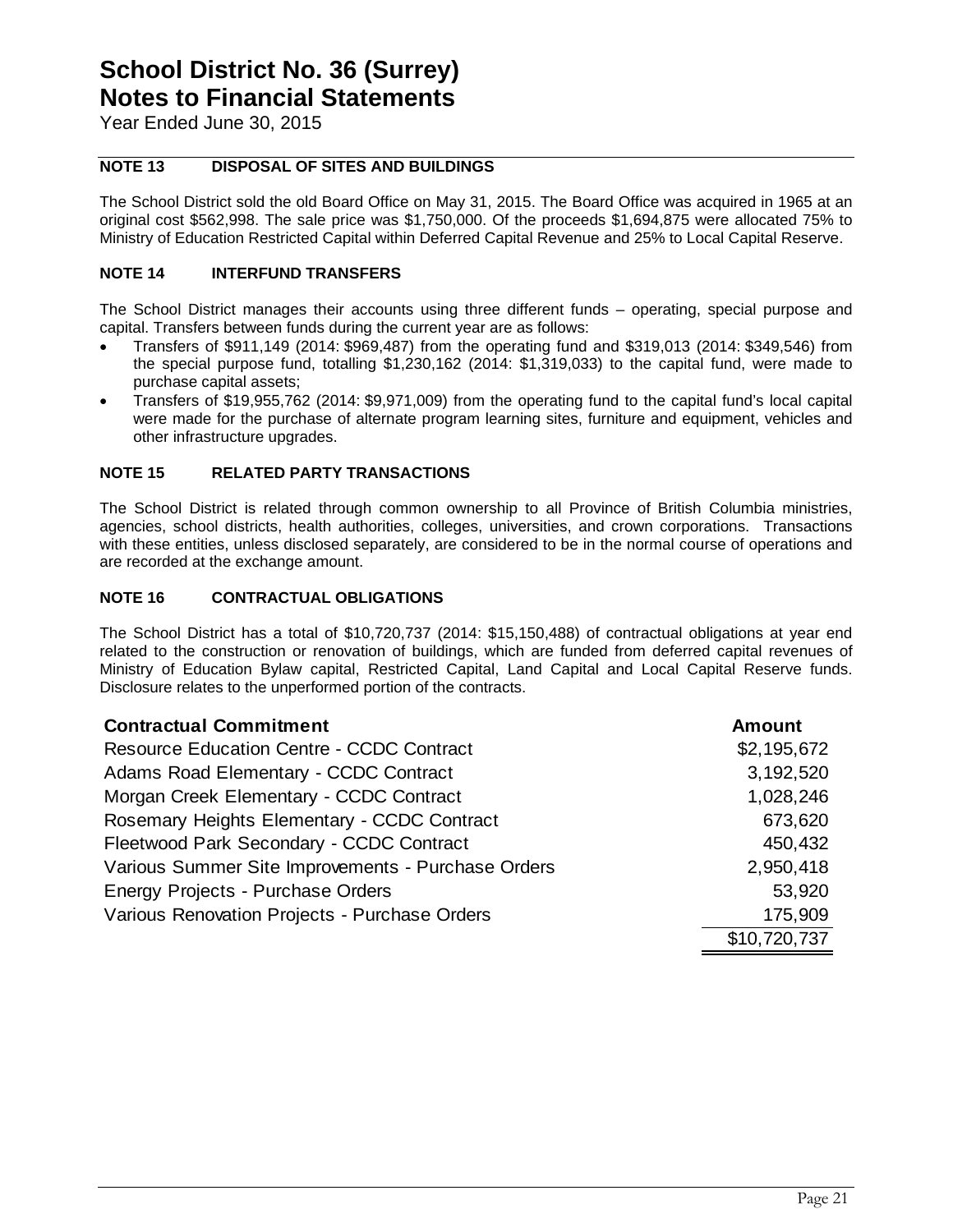Year Ended June 30, 2015

### **NOTE 17 OPERATING LEASE OBLIGATIONS**

The School District has operating lease agreements for facilities that require payments over the next four fiscal years ending June 30 as follows:

| T | 2016 | S | 729,137 |
|---|------|---|---------|
| T | 2017 |   | 341,208 |
| T | 2018 |   | 207,674 |
| F | 2019 |   | 207,164 |

#### **NOTE 18 CONTINGENCIES**

In the ordinary course of operations, the School District has legal proceedings brought against it and provisions have been included in liabilities where appropriate. It is the opinion of management that final determination of these claims will not have a material effect on the financial position or operations of the School District.

### **NOTE 19 ASSET RETIREMENT OBLIGATION**

Legal liabilities may exist for the removal or disposal of asbestos in schools that will undergo major renovations or demolition. The value of the liability for asbestos removal or disposal will be recognized in the period in which a reasonable estimate of fair value can be made. As at June 30, 2015 the liability is not reasonably determinable.

#### **NOTE 20 EXPENSE BY OBJECT**

|                              | 2015          | 2014          |
|------------------------------|---------------|---------------|
| <b>Salaries and Benefits</b> | \$538,607,940 | \$522,323,587 |
| Services and Supplies        | 73,077,111    | 71,074,496    |
| Amortization                 | 31,008,327    | 29,936,909    |
| <b>Total</b>                 | \$642,693,378 | \$623,334,992 |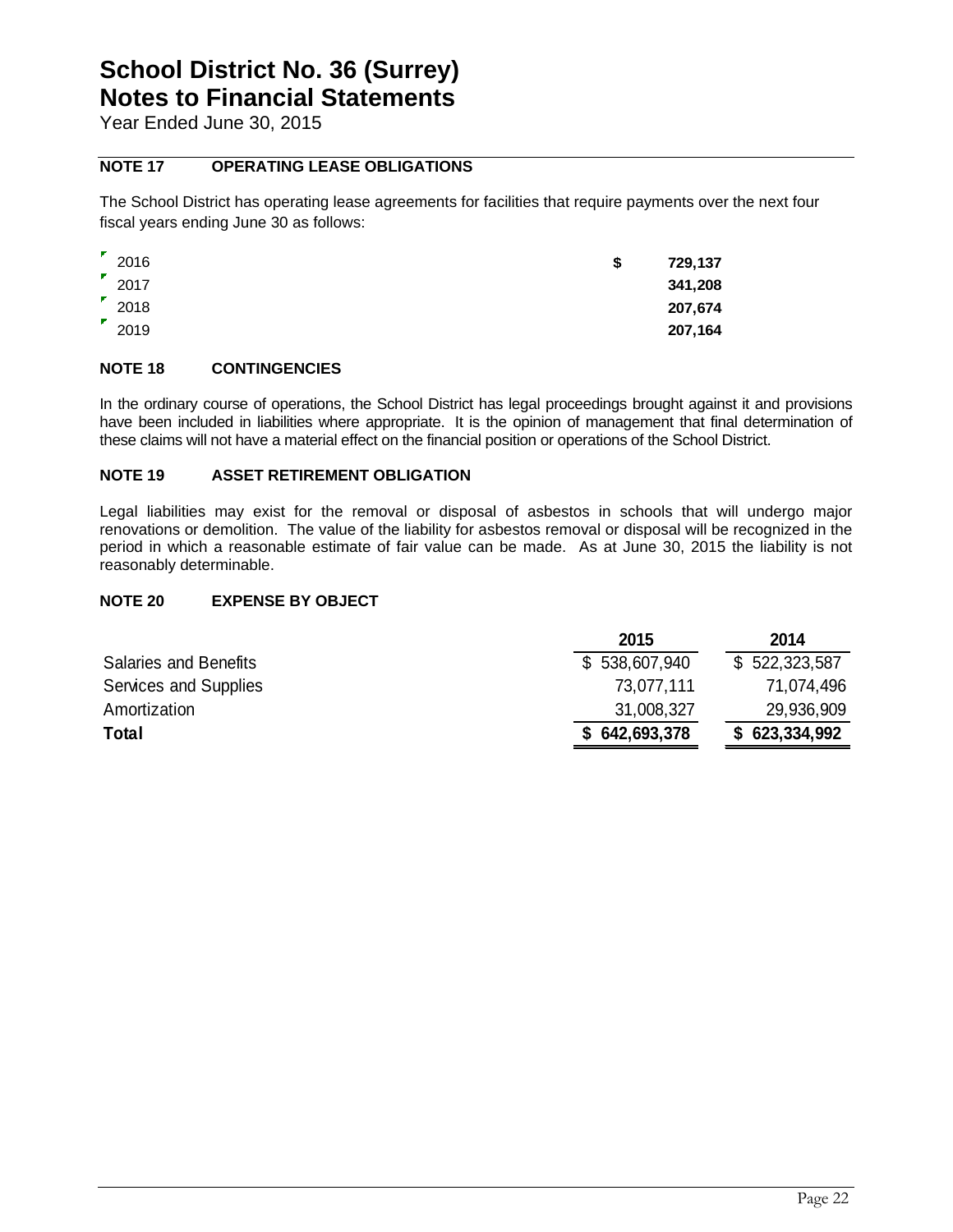Year Ended June 30, 2015

### **NOTE 21 BUDGET FIGURES**

Budget figures included in the financial statements are the School District's amended annual budget adopted by the Board of Education on February 12<sup>th</sup>, 2015 and reflect more current estimates on student FTE, revenues and expenditures.

|                                                           | Original Budget | Amended Budget | Change         |
|-----------------------------------------------------------|-----------------|----------------|----------------|
| Statement 2                                               | \$.             | S.             | \$             |
| Revenue                                                   |                 |                |                |
| <b>Provincial Grants</b>                                  |                 |                |                |
| Ministry of Education                                     | 593,815,894     | 592,834,613    | (981, 281)     |
| Other                                                     | 320,000         | 477,927        | 157,927        |
| Municipal Grants Spent on Sites                           |                 |                |                |
| <b>Federal Grants</b>                                     |                 | 2,773,057      | 2,773,057      |
| Tuition                                                   | 10,712,700      | 12,074,200     | 1,361,500      |
| <b>Other Revenues</b>                                     | 16,804,430      | 16,476,958     | (327, 472)     |
| Rental and Leases                                         | 2,083,500       | 2,190,550      | 107,050        |
| Investment Income                                         | 1,700,000       | 1,709,500      | 9,500          |
| Gain (Loss) on Disposal of Tangible Capital Assets        |                 |                |                |
| Amortization of Deferred Capital Revenue                  | 20,800,000      | 20,800,000     |                |
| <b>Total Revenue</b>                                      | 646,236,524     | 649,336,805    | 3,100,281      |
|                                                           |                 |                |                |
| Expenses                                                  |                 |                |                |
| Instruction                                               | 547,745,800     | 562,999,668    | 15,253,868     |
| <b>District Administration</b>                            | 11,751,704      | 12,403,685     | 651,981        |
| Operations and Maintenance                                | 94,493,433      | 96,950,365     | 2,456,932      |
| <b>Transportation and Housing</b>                         | 5,572,306       | 5,276,604      | (295, 702)     |
| <b>Total Expense</b>                                      | 659,563,243     | 677,630,322    | 18,067,079     |
|                                                           |                 |                |                |
| Net Revenue                                               | (13, 326, 719)  | (28, 293, 517) | (14, 966, 798) |
|                                                           |                 |                |                |
| <b>Budgeted Allocation of Surplus (Deficit)</b>           | 10,567,706      | 23,361,593     | 12,793,887     |
| Budgeted Surplus (Deficit) for the Year                   | (2,759,013)     | (4,931,924)    | (2, 172, 911)  |
|                                                           |                 |                |                |
| Statement 4                                               |                 |                |                |
| Surplus (Deficit) for the year                            | (13, 326, 719)  | (28, 293, 517) | (14,966,798)   |
|                                                           |                 |                |                |
| Effect of change in Tangible Capital Assets               |                 |                |                |
| Acquisition of Tangible Capital Assets                    | (28, 147, 737)  | (13,782,826)   | 14,364,911     |
| Amortization of Tangible Capital Assets                   | 29,500,000      | 31,000,000     | 1,500,000      |
| Net carrying value of Tangible Capital Assets disposed of |                 |                |                |
| Total Effects of change in Tangible Assets                | 1,352,263       | 17,217,174     | 15,864,911     |
|                                                           |                 |                |                |
| (Increase) Decrease in Net Financial Assets (Debt)        |                 |                |                |
| before Net Remeasurment Gains (Losses)                    | (11, 974, 456)  | (11, 076, 343) | 898,113        |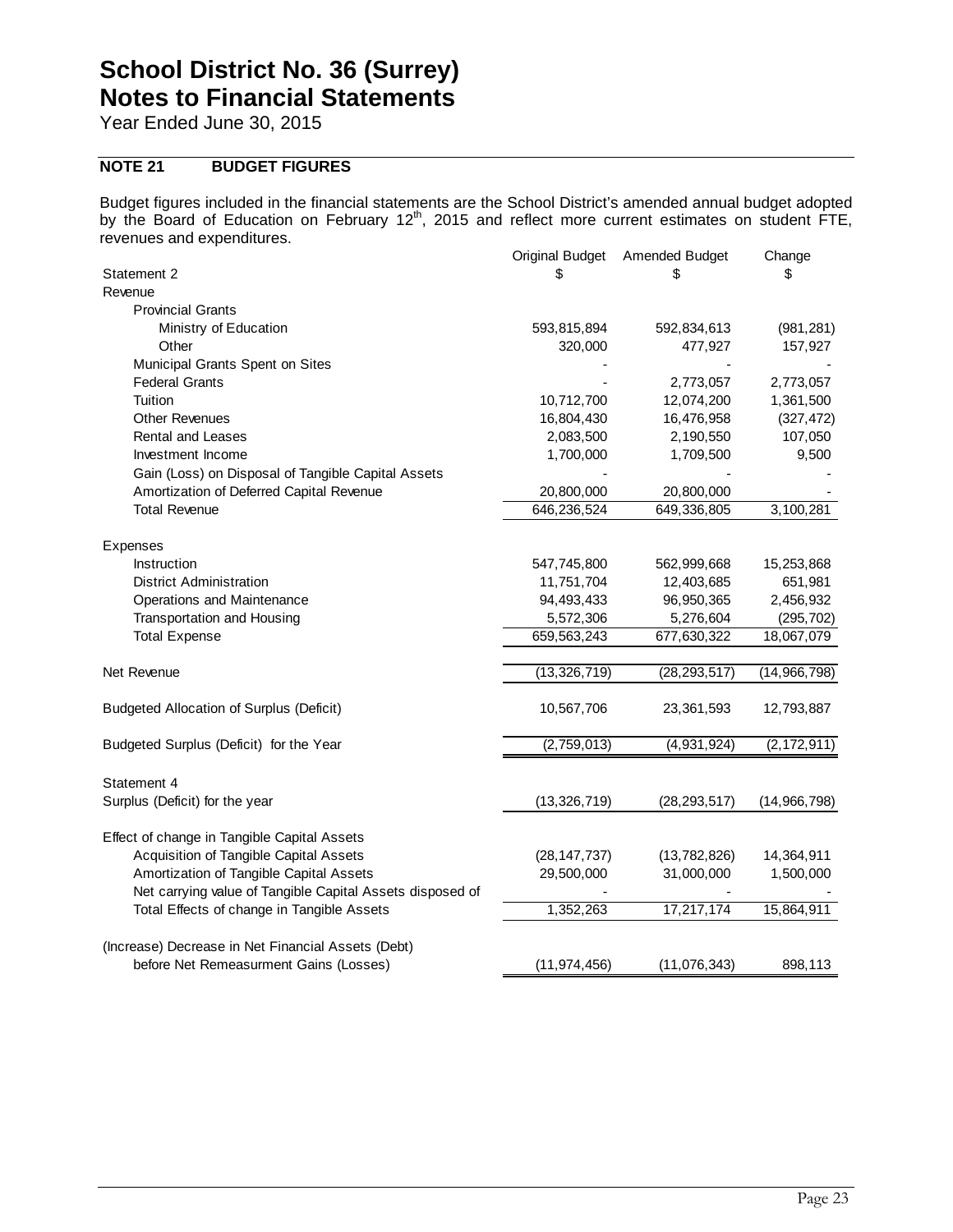Year Ended June 30, 2015

### **NOTE 21 BUDGET FIGURES** *(Continued)*

Statement 2

The significant changes between the original budget and amended were:

Revenues:

- Ministry Grants Amended to reflect actual approved Capital Revenue draws and Operating grant allocations
- Federal Grants Awarded two year contract for Settlement workers in schools
- Tuition International student tuition higher than originally projected

Expenses:

- Instruction Recognition of Board approved use of internally restricted funds from 2014
- Operations and Maintenance Recognition of Board approved use of internally restricted funds from 2014

Budgeted Allocation of Surplus – Actual 2014 year end Surplus greater than anticipated

Statement 4

The significant changes between original budget and amended were:

Subsequent approvals from Ministry of Education to draw on Deferred Capital revenues

### **NOTE 22 INTERNALLY RESTRICTED – OPERATING FUND**

The School District attributes a portion of the accumulated surplus to an internal operating fund and internally restricts for 2015: \$15,476,788 (2014: \$22,073,876). The detail of the internal restricted items are as follows:

| 2015/2016 Operating Budget                 | \$<br>8,689,623 |
|--------------------------------------------|-----------------|
| Instructional and Safe Schools Initiatives | 2,322,969       |
| <b>Education Administration</b>            | 1,695,617       |
| Net School Operating Surplus               | 1,087,777       |
| Learning Resources                         | 567,064         |
| Aboriginal Education Targeted Funds        | 348,371         |
| Technology                                 | 271,061         |
| <b>Business Development</b>                | 239,600         |
| <b>Food Services</b>                       | 173,020         |
| <b>Minor Renovations</b>                   | 60,000          |
| <b>Physical Plant</b>                      | 21,686          |
| <b>Total Internally Restricted Items</b>   | 15,476,788      |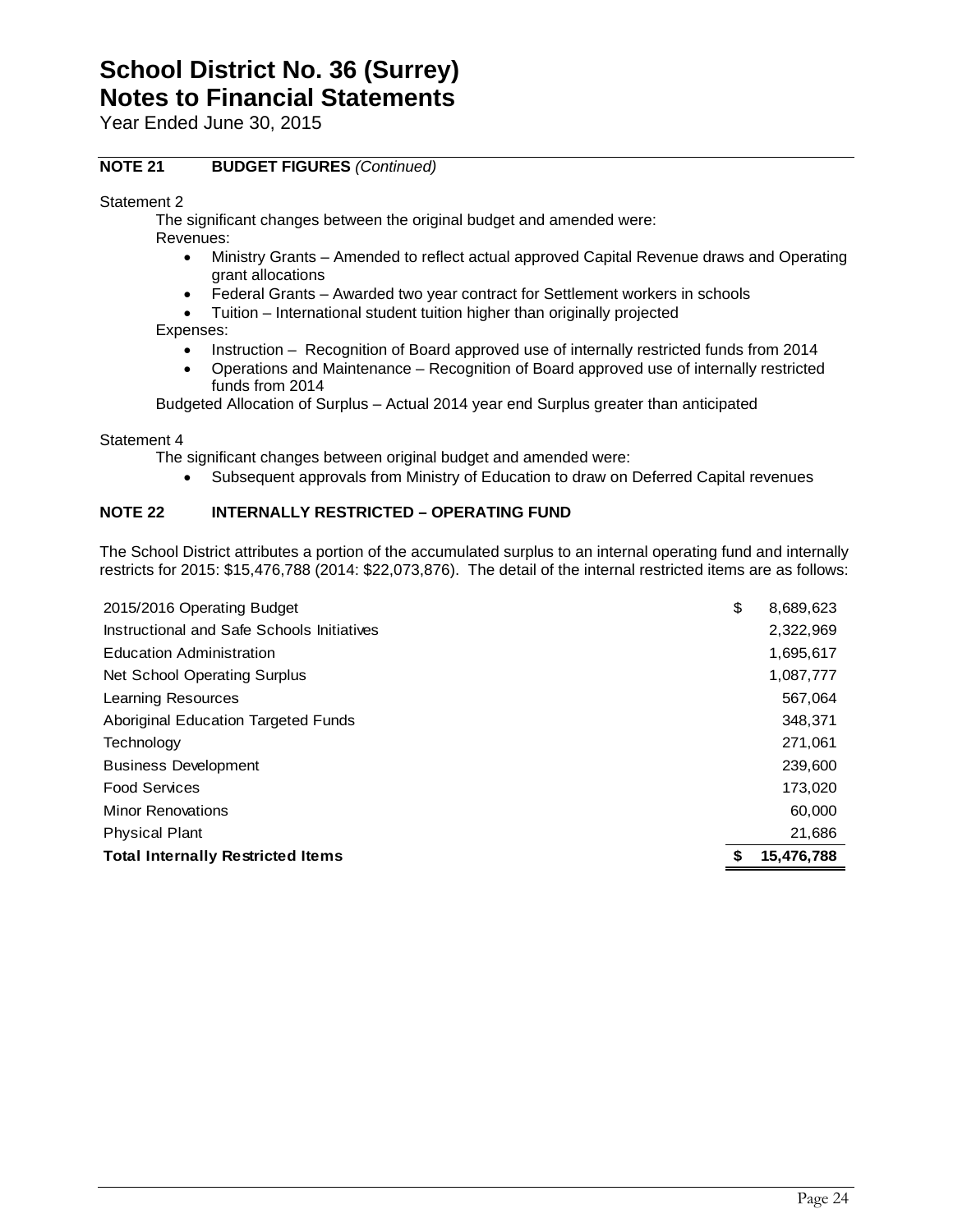Year Ended June 30, 2015

#### **NOTE 23 RISK MANAGEMENT**

The School District has exposure to the following risks from its use of financial instruments: credit risk, market risk and liquidity risk.

The Board ensures that the School District has identified its risks and ensures that management monitors and controls them.

a) Credit risk

Credit risk is the risk of financial loss to an institution if a customer or counterparty to a financial instrument fails to meet its contractual obligations. Such risks arise principally from certain financial assets held consisting of cash and cash equivalents, accounts receivable and portfolio investments.

The School District is exposed to credit risk in the event of non-performance by a borrower. This risk is mitigated as most amounts receivable are due from the Province and are collectible.

It is management's opinion that the School District is not exposed to significant credit risk associated with its cash deposits and investments as they are placed in recognized Canadian and British Columbia financial institutions and the School District invests solely in bank term investments and fixed income securities.

#### b) Market risk

Market risk is the risk that the fair value or future cash flows of a financial instrument will fluctuate because of changes in market prices. Market risk is comprised of currency risk and interest rate risk.

Currency risk is the risk that the fair value or future cash flows of a financial instrument will fluctuate because of changes in the foreign exchange rates. It is management's opinion that the School District is not exposed to significant currency risk, as amounts held and purchases made in foreign currency are insignificant.

Interest rate risk is the risk that the fair value or future cash flows of a financial instrument will fluctuate because of changes in the market interest rates. The School District is exposed to interest rate risk through its investments. The investment objectives are on protecting investments rather than the potential for superior returns. The School District has very low tolerance for risk with investments and prefers a low degree of price volatility.

#### c) Liquidity risk

Liquidity risk is the risk that the School District will not be able to meet its financial obligations as they become due.

The School District manages liquidity risk by continually monitoring actual and forecasted cash flows from operations and anticipated investing activities to ensure, as far as possible, that it will always have sufficient liquidity to meet its liabilities when due, under both normal and stressed conditions, without incurring unacceptable losses or risking damage to the School District's reputation.

Risk Management and insurance services for all School Districts in British Columbia are provided by the Risk Management Branch of the Ministry of Finance.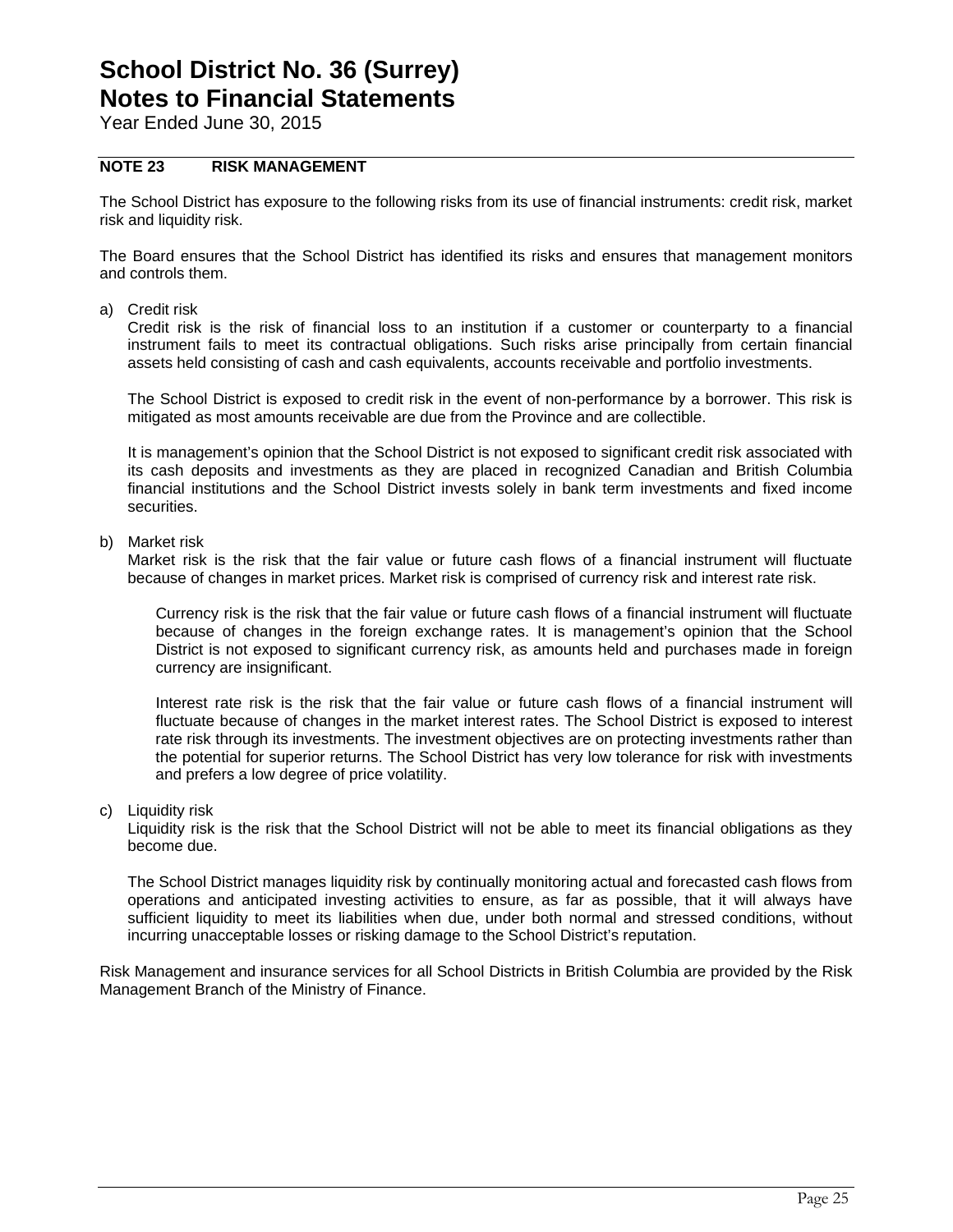Schedule of Changes in Accumulated Surplus (Deficit) by Fund Year Ended June 30, 2015

|                                                                 |                  |                |              | 2015                   | 2014        |               |        |
|-----------------------------------------------------------------|------------------|----------------|--------------|------------------------|-------------|---------------|--------|
|                                                                 | <b>Operating</b> |                |              | <b>Special Purpose</b> | Capital     | <b>Actual</b> | Actual |
|                                                                 | <b>Fund</b>      | Fund           | Fund         |                        |             |               |        |
|                                                                 | Φ<br>D           |                |              |                        |             |               |        |
| <b>Accumulated Surplus (Deficit), beginning of year</b>         | 23,361,593       |                | 432,464,857  | 455,826,450            | 445,961,848 |               |        |
| <b>Changes for the year</b>                                     |                  |                |              |                        |             |               |        |
| Surplus (Deficit) for the year                                  | 16,309,566       | 319,013        | (8,048,052)  | 8,580,527              | 9,864,602   |               |        |
| <b>Interfund Transfers</b>                                      |                  |                |              |                        |             |               |        |
| <b>Tangible Capital Assets Purchased</b>                        | (911, 149)       | (319,013)      | 1,230,162    |                        |             |               |        |
| Local Capital                                                   | (19,955,762)     |                | 19,955,762   |                        |             |               |        |
| Net Changes for the year                                        | (4,557,345)      | $\blacksquare$ | 13, 137, 872 | 8,580,527              | 9,864,602   |               |        |
| <b>Accumulated Surplus (Deficit), end of year - Statement 2</b> | 18,804,248       | $\blacksquare$ | 445,602,729  | 464,406,977            | 455,826,450 |               |        |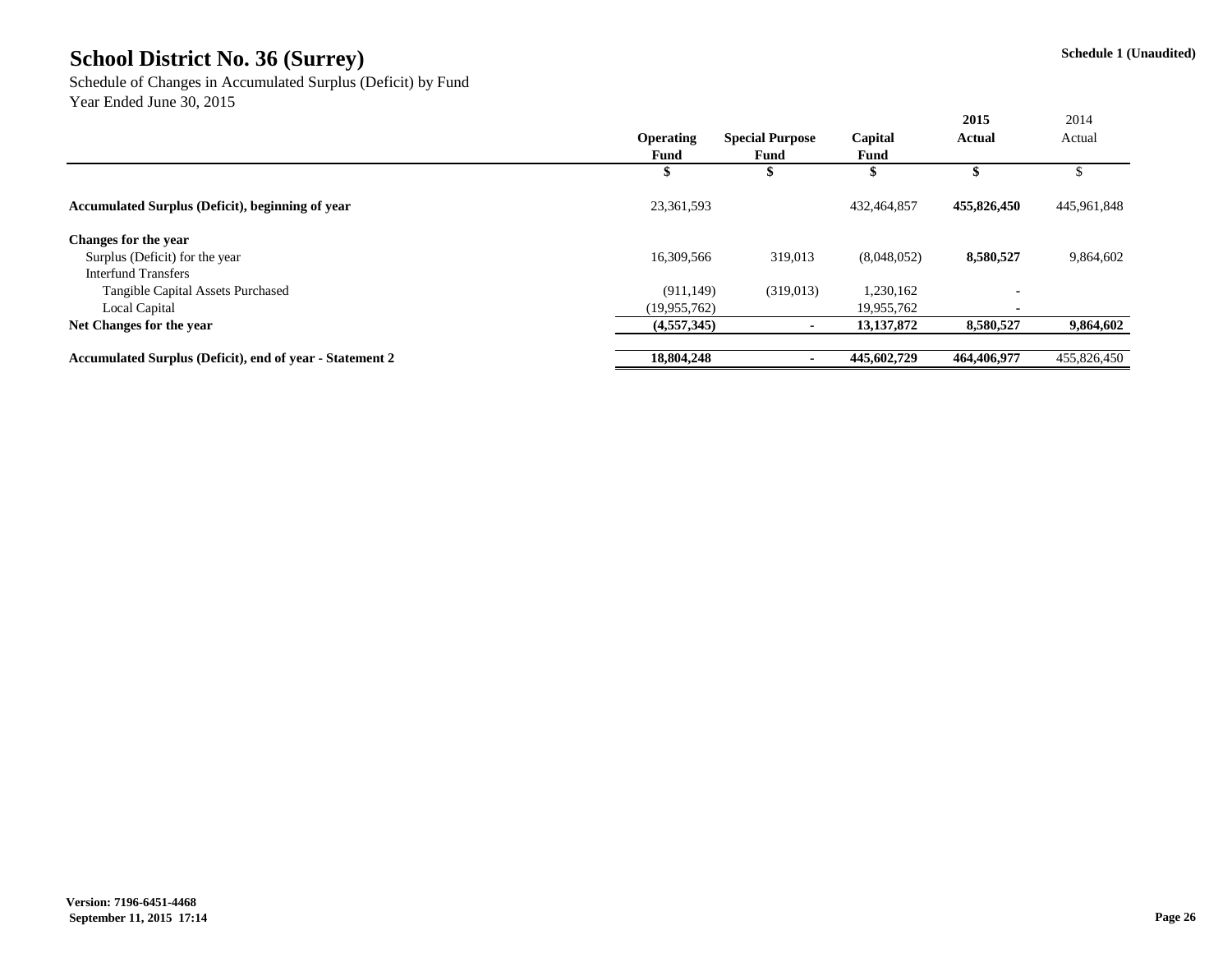|                                                                 | <b>Budget</b><br>(Note 21) | <b>Actual</b>  | Actual         |
|-----------------------------------------------------------------|----------------------------|----------------|----------------|
|                                                                 |                            |                |                |
|                                                                 |                            |                |                |
|                                                                 | \$                         | \$             | \$             |
| <b>Revenues</b>                                                 |                            |                |                |
| <b>Provincial Grants</b>                                        |                            |                |                |
| Ministry of Education                                           | 569,348,190                | 571,331,020    | 557,388,044    |
| Other                                                           | 438,552                    | 514,053        | 2,688,056      |
| <b>Federal Grants</b>                                           | 2,418,057                  | 2,249,488      | 8,264          |
| Tuition                                                         | 12,074,200                 | 11,954,074     | 11,660,045     |
| <b>Other Revenue</b>                                            | 2,190,878                  | 2,312,048      | 3,427,336      |
| <b>Rentals and Leases</b>                                       | 2,190,550                  | 2,686,624      | 2,054,787      |
| <b>Investment Income</b>                                        | 1,200,000                  | 1,766,106      | 911,751        |
| <b>Total Revenue</b>                                            | 589,860,427                | 592,813,413    | 578,138,283    |
| <b>Expenses</b>                                                 |                            |                |                |
| Instruction                                                     | 528,728,255                | 499,561,509    | 487,669,697    |
| <b>District Administration</b>                                  | 12,403,685                 | 12,227,053     | 11,934,556     |
| <b>Operations and Maintenance</b>                               | 63,384,775                 | 59,846,296     | 59,100,831     |
| <b>Transportation and Housing</b>                               | 5,276,604                  | 4,868,989      | 4,772,709      |
| <b>Total Expense</b>                                            | 609,793,319                | 576,503,847    | 563,477,793    |
|                                                                 |                            |                |                |
| <b>Operating Surplus (Deficit) for the year</b>                 | (19, 932, 892)             | 16,309,566     | 14,660,490     |
| <b>Budgeted Appropriation (Retirement) of Surplus (Deficit)</b> | 23,361,593                 |                |                |
| Net Transfers (to) from other funds                             |                            |                |                |
| <b>Tangible Capital Assets Purchased</b>                        | (1,193,451)                | (911, 149)     | (969, 487)     |
| Local Capital                                                   | (2,235,250)                | (19,955,762)   | (9,971,009)    |
| <b>Total Net Transfers</b>                                      | (3,428,701)                | (20, 866, 911) | (10, 940, 496) |
| <b>Total Operating Surplus (Deficit), for the year</b>          |                            | (4, 557, 345)  | 3,719,994      |
| <b>Operating Surplus (Deficit), beginning of year</b>           |                            | 23,361,593     | 19,641,599     |
| <b>Operating Surplus (Deficit), end of year</b>                 |                            | 18,804,248     | 23,361,593     |
| <b>Operating Surplus (Deficit), end of year</b>                 |                            |                |                |
| Internally Restricted (Note 22)                                 |                            | 15,476,788     | 22,073,876     |
| Unrestricted                                                    |                            | 3,327,460      | 1,287,717      |
| <b>Total Operating Surplus (Deficit), end of year</b>           |                            | 18,804,248     | 23,361,593     |

Schedule of Operating Operations Year Ended June 30, 2015

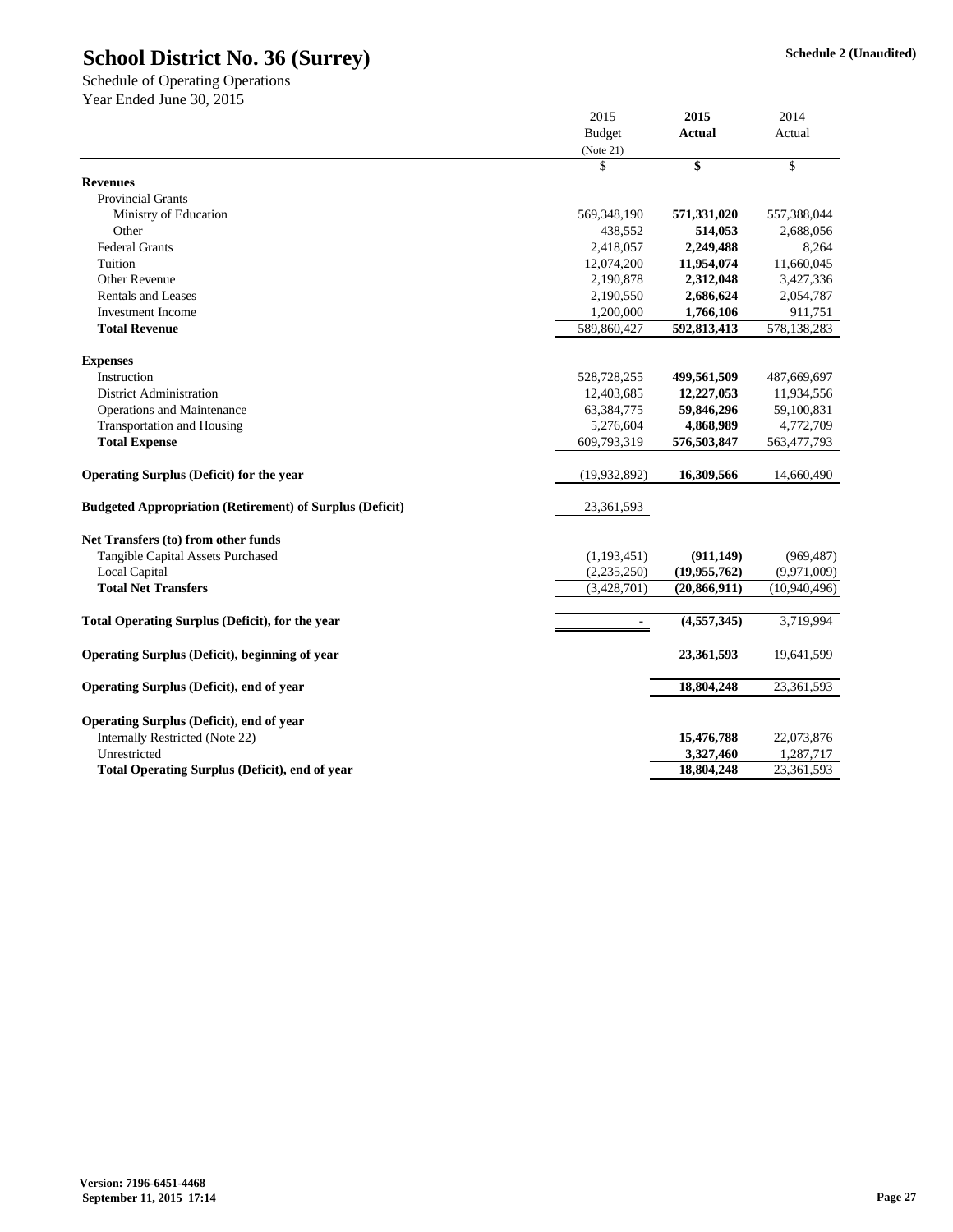|                                                        | 2015          | 2015           | 2014        |
|--------------------------------------------------------|---------------|----------------|-------------|
|                                                        | <b>Budget</b> | <b>Actual</b>  | Actual      |
|                                                        | (Note 21)     |                |             |
|                                                        | \$            | \$             | \$          |
| <b>Provincial Grants - Ministry of Education</b>       |               |                |             |
| Operating Grant, Ministry of Education                 | 570,829,579   | 569,680,671    | 547,867,092 |
| <b>AANDC/LEA Recovery</b>                              | (76,986)      | (41,784)       | (82,260)    |
| <b>Strike Savings Recovery</b>                         | (20,600,332)  | (20, 695, 205) |             |
| <b>Other Ministry of Education Grants</b>              |               |                |             |
| <b>Labour Settlement Funding</b>                       | 10,781,894    | 10,781,894     |             |
| Pay Equity                                             | 6,861,222     | 6,861,224      | 6,861,224   |
| <b>Education Guarantee</b>                             | 1,504,258     | 3,779,895      | 2,158,098   |
| Carbon Tax Reimbursement                               |               | 463,472        | 508,173     |
| <b>Other Miscellaneous</b>                             | 48,555        | 500,853        | 75,717      |
| <b>Total Provincial Grants - Ministry of Education</b> | 569,348,190   | 571,331,020    | 557,388,044 |
|                                                        |               |                |             |
| <b>Provincial Grants - Other</b>                       | 438,552       | 514,053        | 2,688,056   |
|                                                        |               |                |             |
| <b>Federal Grants</b>                                  | 2,418,057     | 2,249,488      | 8,264       |
| <b>Tuition</b>                                         |               |                |             |
| <b>Summer School Fees</b>                              |               |                | 138,500     |
| <b>Continuing Education</b>                            | 1,414,200     | 1,029,885      | 1,416,974   |
| <b>Offshore Tuition Fees</b>                           | 10,660,000    | 10,924,189     | 10,104,571  |
| <b>Total Tuition</b>                                   | 12,074,200    | 11,954,074     | 11,660,045  |
| <b>Other Revenues</b>                                  |               |                |             |
| LEA/Direct Funding from First Nations                  | 76,986        | 41,784         | 72,552      |
| Miscellaneous                                          |               |                |             |
| <b>Teaching Kitchen</b>                                | 727,000       | 716,921        | 798,241     |
| <b>Energy Management</b>                               | 150,000       | 97,544         | 185,363     |
| Worksafe BC                                            | 340,000       | 362,721        | 340,500     |
| <b>Other Miscellaneous</b>                             | 896,892       | 1,093,078      | 2,030,680   |
| <b>Total Other Revenue</b>                             | 2,190,878     | 2,312,048      | 3,427,336   |
|                                                        |               |                |             |
| <b>Rentals and Leases</b>                              | 2,190,550     | 2,686,624      | 2,054,787   |
| <b>Investment Income</b>                               | 1,200,000     | 1,766,106      | 911,751     |
|                                                        |               |                |             |
| <b>Total Operating Revenue</b>                         | 589,860,427   | 592,813,413    | 578,138,283 |

Schedule of Operating Revenue by Source Year Ended June 30, 2015

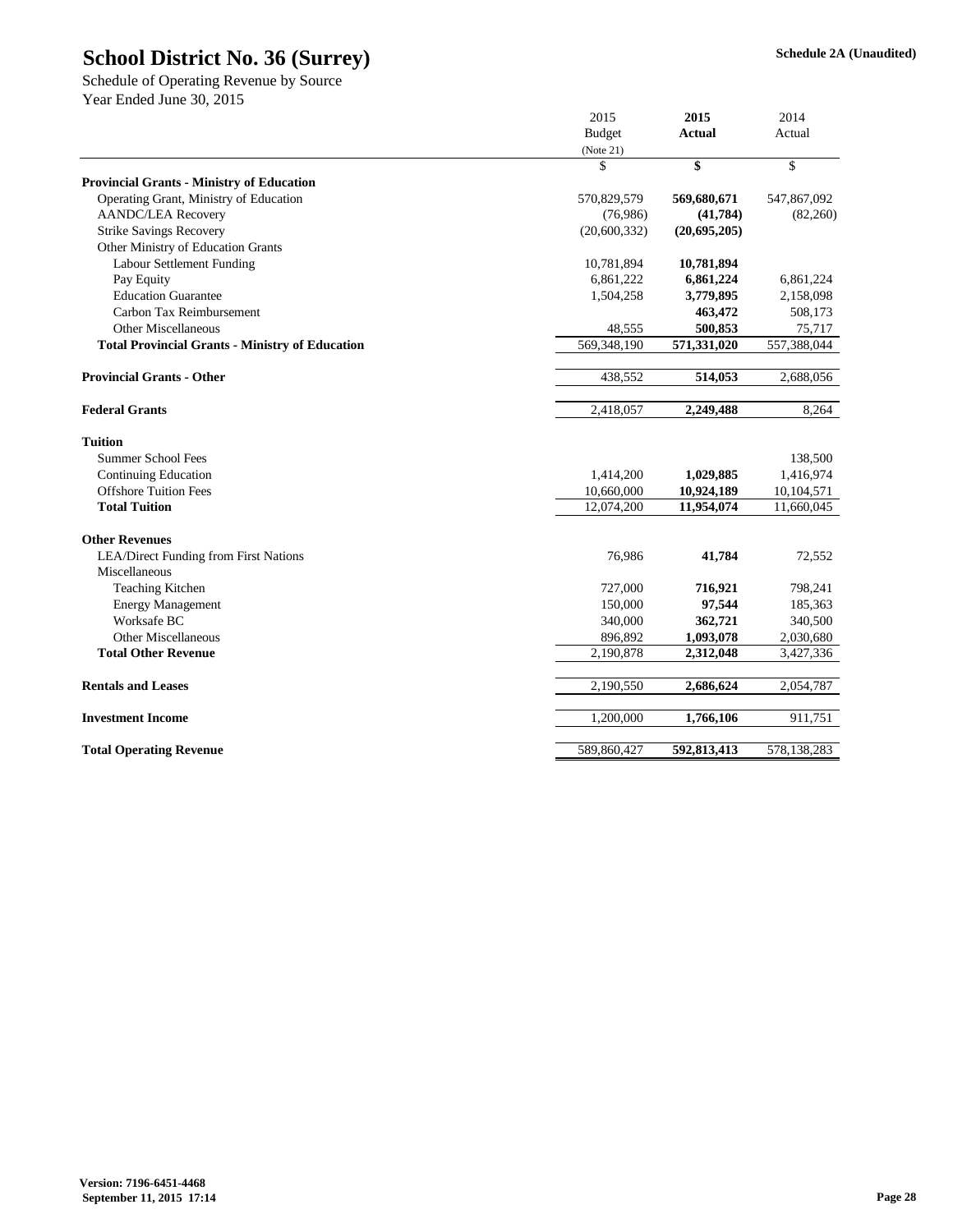|                                     | 2015          |               | 2014          |
|-------------------------------------|---------------|---------------|---------------|
|                                     | <b>Budget</b> | <b>Actual</b> | Actual        |
|                                     | (Note 21)     |               |               |
|                                     | \$            | \$            | \$            |
| <b>Salaries</b>                     |               |               |               |
| Teachers                            | 276,618,629   | 273,537,942   | 267, 200, 760 |
| Principals and Vice Principals      | 25,066,475    | 25,196,597    | 25,430,578    |
| <b>Educational Assistants</b>       | 48,628,207    | 45,753,286    | 45,677,172    |
| <b>Support Staff</b>                | 49,643,730    | 48,799,476    | 47,920,878    |
| <b>Other Professionals</b>          | 8,169,060     | 8,163,733     | 8,308,704     |
| Substitutes                         | 19,916,125    | 16,824,207    | 17, 171, 163  |
| <b>Total Salaries</b>               | 428,042,226   | 418,275,241   | 411,709,255   |
| <b>Employee Benefits</b>            | 104,501,505   | 104,604,698   | 99,942,988    |
| <b>Total Salaries and Benefits</b>  | 532, 543, 731 | 522,879,939   | 511,652,243   |
| <b>Services and Supplies</b>        |               |               |               |
| <b>Services</b>                     | 12,564,121    | 12,366,023    | 11,905,142    |
| <b>Student Transportation</b>       | 4,749,504     | 4,198,894     | 4,027,610     |
| Professional Development and Travel | 1,863,706     | 1,591,158     | 1,808,951     |
| <b>Rentals and Leases</b>           | 2,798,183     | 2,524,053     | 2,050,483     |
| Dues and Fees                       | 1,776,041     | 1,735,183     | 1,678,175     |
| Insurance                           | 1,615,670     | 1,589,614     | 1,506,263     |
| <b>Supplies</b>                     | 41,265,551    | 20,641,166    | 18,907,238    |
| <b>Utilities</b>                    | 10,616,812    | 8,977,817     | 9,941,688     |
| <b>Total Services and Supplies</b>  | 77,249,588    | 53,623,908    | 51,825,550    |
| <b>Total Operating Expense</b>      | 609,793,319   | 576,503,847   | 563,477,793   |

Year Ended June 30, 2015 Schedule of Operating Expense by Object

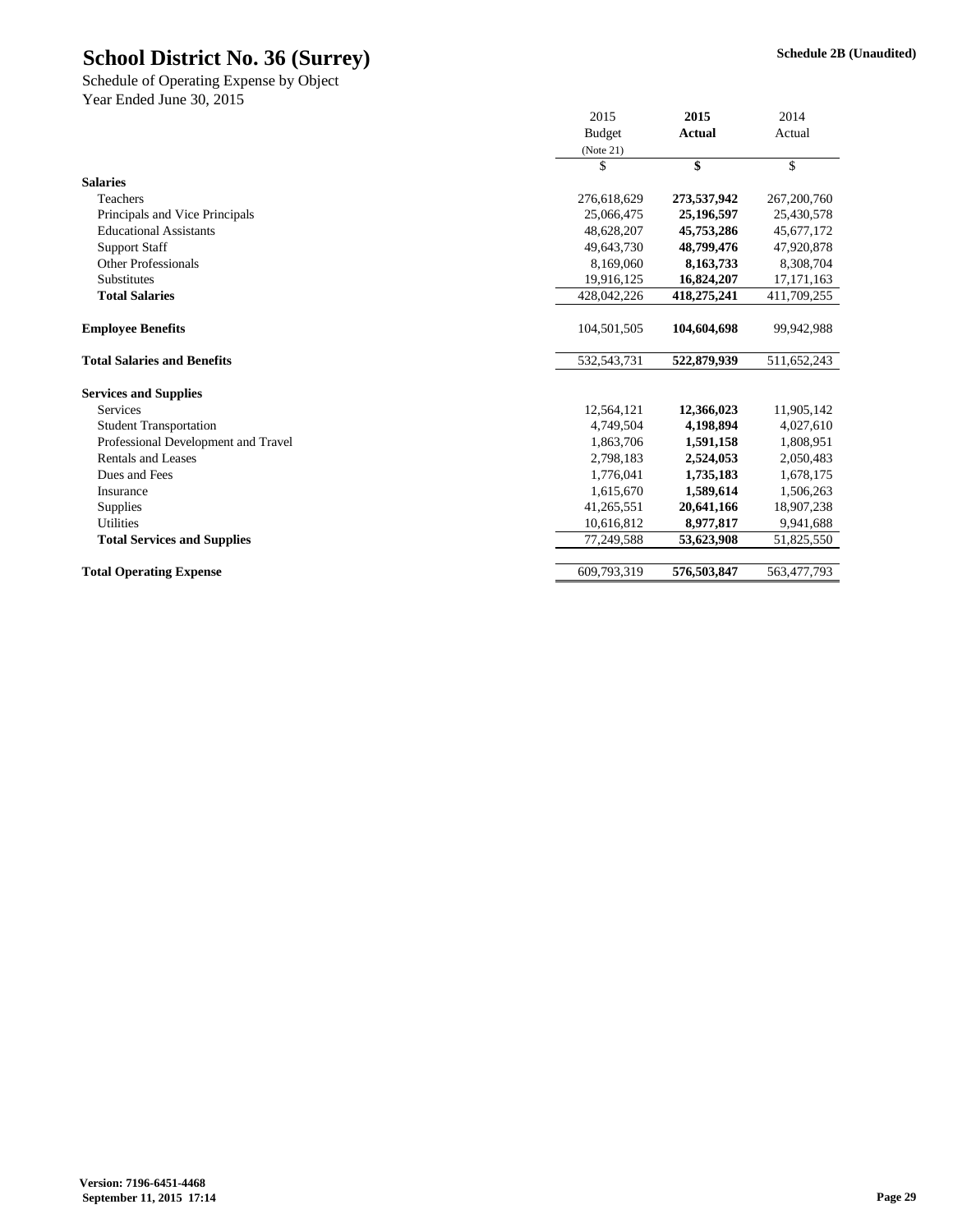## **Schedule 2C (Unaudited) School District No. 36 (Surrey)**

Operating Expense by Function, Program and Object

|                                                | <b>Teachers</b><br><b>Salaries</b> | <b>Principals and</b><br><b>Vice Principals</b><br><b>Salaries</b> | <b>Educational</b><br><b>Assistants</b><br><b>Salaries</b> | <b>Support</b><br><b>Staff</b><br><b>Salaries</b> | <b>Other</b><br><b>Professionals</b><br><b>Salaries</b> | <b>Substitutes</b><br><b>Salaries</b> | <b>Total</b><br><b>Salaries</b> |
|------------------------------------------------|------------------------------------|--------------------------------------------------------------------|------------------------------------------------------------|---------------------------------------------------|---------------------------------------------------------|---------------------------------------|---------------------------------|
|                                                |                                    |                                                                    | \$                                                         | Ж                                                 |                                                         |                                       |                                 |
| 1 Instruction                                  |                                    |                                                                    |                                                            |                                                   |                                                         |                                       |                                 |
| 1.02 Regular Instruction                       | 211,833,688                        | 3,399,725                                                          |                                                            | 5,548,367                                         | 660,624                                                 | 8,685,477                             | 230, 127, 881                   |
| 1.03 Career Programs                           | 2,786,958                          | 100,720                                                            |                                                            | 1,215,065                                         |                                                         | 144,429                               | 4,247,172                       |
| 1.07 Library Services                          | 5,925,079                          | 136,375                                                            |                                                            | 590,204                                           | 83,409                                                  | 235,633                               | 6,970,700                       |
| 1.08 Counselling                               | 6,881,417                          | 141,620                                                            |                                                            |                                                   |                                                         | 275,813                               | 7,298,850                       |
| 1.10 Special Education                         | 30, 365, 236                       | 2,200,363                                                          | 42,406,981                                                 | 417,037                                           |                                                         | 4,743,570                             | 80,133,187                      |
| 1.30 English Language Learning                 | 11,041,575                         |                                                                    | 435,162                                                    |                                                   |                                                         | 440,078                               | 11,916,815                      |
| 1.31 Aboriginal Education                      | 602,135                            | 117,100                                                            | 1,810,896                                                  | 79,040                                            |                                                         | 128,920                               | 2,738,091                       |
| 1.41 School Administration                     | 28,585                             | 18,188,212                                                         |                                                            | 11,672,439                                        |                                                         | 617,614                               | 30,506,850                      |
| 1.60 Summer School                             | 85,002                             | 51,337                                                             | 32,373                                                     | 78,632                                            |                                                         |                                       | 247,344                         |
| 1.61 Continuing Education                      | 357,707                            | 102,674                                                            |                                                            | 161,381                                           |                                                         |                                       | 621,762                         |
| 1.62 Off Shore Students                        | 3,170,519                          | 270,858                                                            | 52,432                                                     | 794,426                                           | 278,421                                                 | 149,832                               | 4,716,488                       |
| 1.64 Other                                     | 195,972                            |                                                                    | 995,758                                                    | 128,105                                           | 141,088                                                 |                                       | 1,460,923                       |
| <b>Total Function 1</b>                        | 273, 273, 873                      | 24,708,984                                                         | 45,733,602                                                 | 20,684,696                                        | 1,163,542                                               | 15,421,366                            | 380,986,063                     |
| <b>4 District Administration</b>               |                                    |                                                                    |                                                            |                                                   |                                                         |                                       |                                 |
| 4.11 Educational Administration                | 142,112                            |                                                                    |                                                            | 129,453                                           | 1,316,745                                               |                                       | 1,588,310                       |
| 4.40 School District Governance                |                                    |                                                                    |                                                            | 103,987                                           | 335,905                                                 |                                       | 439,892                         |
| 4.41 Business Administration                   | 21,294                             | 487,613                                                            |                                                            | 2,720,299                                         | 2,844,240                                               | 60,076                                | 6,133,522                       |
| <b>Total Function 4</b>                        | 163,406                            | 487,613                                                            |                                                            | 2,953,739                                         | 4,496,890                                               | 60,076                                | 8, 161, 724                     |
| <b>5 Operations and Maintenance</b>            |                                    |                                                                    |                                                            |                                                   |                                                         |                                       |                                 |
| 5.41 Operations and Maintenance Administration | 100,663                            |                                                                    | 19,684                                                     | 1,011,496                                         | 1,236,702                                               | 7,770                                 | 2,376,315                       |
| 5.50 Maintenance Operations                    |                                    |                                                                    |                                                            | 21,795,784                                        | 1,016,960                                               | 1,324,866                             | 24, 137, 610                    |
| 5.52 Maintenance of Grounds                    |                                    |                                                                    |                                                            | 1,927,086                                         | 90,681                                                  | 5,509                                 | 2,023,276                       |
| 5.56 Utilities                                 |                                    |                                                                    |                                                            |                                                   |                                                         |                                       |                                 |
| <b>Total Function 5</b>                        | 100,663                            | $\blacksquare$                                                     | 19,684                                                     | 24,734,366                                        | 2,344,343                                               | 1,338,145                             | 28,537,201                      |
| <b>7 Transportation and Housing</b>            |                                    |                                                                    |                                                            |                                                   |                                                         |                                       |                                 |
| 7.41 Transportation and Housing Administration |                                    |                                                                    |                                                            | 91,622                                            | 158,958                                                 |                                       | 250,580                         |
| 7.70 Student Transportation                    |                                    |                                                                    |                                                            | 335,053                                           |                                                         | 4,620                                 | 339,673                         |
| <b>Total Function 7</b>                        |                                    | $\blacksquare$                                                     | $\blacksquare$                                             | 426,675                                           | 158,958                                                 | 4,620                                 | 590,253                         |
| <b>9 Debt Services</b>                         |                                    |                                                                    |                                                            |                                                   |                                                         |                                       |                                 |
| <b>Total Function 9</b>                        | $\blacksquare$                     | $\blacksquare$                                                     | $\blacksquare$                                             | $\blacksquare$                                    | $\blacksquare$                                          |                                       |                                 |
| <b>Total Functions 1 - 9</b>                   | 273,537,942                        | 25,196,597                                                         | 45,753,286                                                 | 48,799,476                                        | 8,163,733                                               | 16,824,207                            | 418,275,241                     |
|                                                |                                    |                                                                    |                                                            |                                                   |                                                         |                                       |                                 |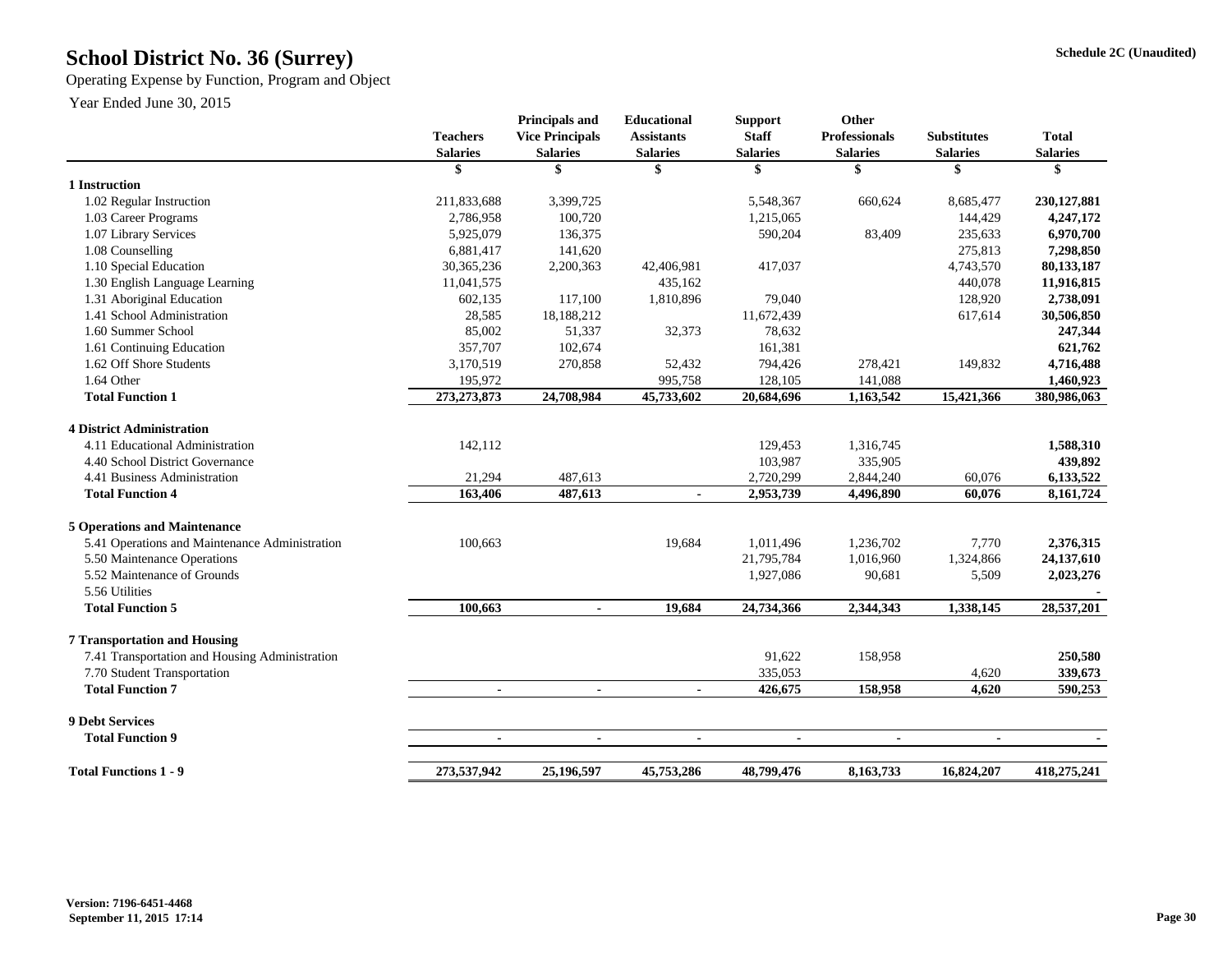## **Schedule 2C (Unaudited) School District No. 36 (Surrey)**

Operating Expense by Function, Program and Object

|                                                |                 |                 |                       |                     | 2015           | 2015                     | 2014          |
|------------------------------------------------|-----------------|-----------------|-----------------------|---------------------|----------------|--------------------------|---------------|
|                                                | <b>Total</b>    | <b>Employee</b> | <b>Total Salaries</b> | <b>Services and</b> | <b>Actual</b>  | <b>Budget</b>            | Actual        |
|                                                | <b>Salaries</b> | <b>Benefits</b> | and Benefits          | <b>Supplies</b>     |                | (Note 21)                |               |
|                                                |                 |                 | \$                    |                     | \$             | \$                       | \$            |
| 1 Instruction                                  |                 |                 |                       |                     |                |                          |               |
| 1.02 Regular Instruction                       | 230, 127, 881   | 57,212,810      | 287,340,691           | 11,696,666          | 299,037,357    | 321,003,637              | 286,770,365   |
| 1.03 Career Programs                           | 4,247,172       | 1,082,973       | 5,330,145             | 1,033,280           | 6,363,425      | 7,012,757                | 6,432,336     |
| 1.07 Library Services                          | 6,970,700       | 1,737,820       | 8,708,520             | 3,973,428           | 12,681,948     | 13,648,097               | 12,069,691    |
| 1.08 Counselling                               | 7,298,850       | 1,851,829       | 9,150,679             |                     | 9,150,679      | 9,168,204                | 8,703,787     |
| 1.10 Special Education                         | 80,133,187      | 21,219,928      | 101,353,115           | 1,345,224           | 102,698,339    | 105,291,692              | 103,083,212   |
| 1.30 English Language Learning                 | 11,916,815      | 3,031,735       | 14,948,550            |                     | 14,948,550     | 15,100,961               | 14,383,112    |
| 1.31 Aboriginal Education                      | 2,738,091       | 664,424         | 3,402,515             | 393,899             | 3,796,414      | 4, 144, 785              | 3,602,157     |
| 1.41 School Administration                     | 30,506,850      | 7,420,877       | 37,927,727            | 1,147,029           | 39,074,756     | 40,198,304               | 39, 355, 476  |
| 1.60 Summer School                             | 247,344         | 49,583          | 296,927               | 20,588              | 317,515        | 311,380                  | 2,373,180     |
| 1.61 Continuing Education                      | 621,762         | 85,594          | 707,356               | 288,109             | 995,465        | 1,470,607                | 1,297,235     |
| 1.62 Off Shore Students                        | 4,716,488       | 1,145,022       | 5,861,510             | 2,561,676           | 8,423,186      | 9,101,025                | 7,298,819     |
| 1.64 Other                                     | 1,460,923       | 348,510         | 1,809,433             | 264,442             | 2,073,875      | 2,276,806                | 2,300,327     |
| <b>Total Function 1</b>                        | 380,986,063     | 95,851,105      | 476,837,168           | 22,724,341          | 499,561,509    | 528,728,255              | 487,669,697   |
| <b>4 District Administration</b>               |                 |                 |                       |                     |                |                          |               |
| 4.11 Educational Administration                | 1,588,310       | 360,326         | 1,948,636             | 442,146             | 2,390,782      | 2,563,836                | 2,624,161     |
| 4.40 School District Governance                | 439,892         | 53,048          | 492,940               | 250,575             | 743,515        | 799,195                  | 681,052       |
| 4.41 Business Administration                   | 6,133,522       | 1,340,837       | 7,474,359             | 1,618,397           | 9,092,756      | 9,040,654                | 8,629,343     |
| <b>Total Function 4</b>                        | 8,161,724       | 1,754,211       | 9,915,935             | 2,311,118           | 12,227,053     | 12,403,685               | 11,934,556    |
|                                                |                 |                 |                       |                     |                |                          |               |
| <b>5 Operations and Maintenance</b>            |                 |                 |                       |                     |                |                          |               |
| 5.41 Operations and Maintenance Administration | 2,376,315       | 447,195         | 2,823,510             | 3,118,339           | 5,941,849      | 5,959,236                | 5,713,887     |
| 5.50 Maintenance Operations                    | 24,137,610      | 5,925,872       | 30,063,482            | 11,358,576          | 41,422,058     | 43,166,529               | 40,064,995    |
| 5.52 Maintenance of Grounds                    | 2,023,276       | 491,628         | 2,514,904             | 939,910             | 3,454,814      | 3,632,198                | 3,379,763     |
| 5.56 Utilities                                 |                 |                 |                       | 9,027,575           | 9,027,575      | 10,626,812               | 9,942,186     |
| <b>Total Function 5</b>                        | 28,537,201      | 6,864,695       | 35,401,896            | 24,444,400          | 59,846,296     | 63, 384, 775             | 59,100,831    |
| <b>7 Transportation and Housing</b>            |                 |                 |                       |                     |                |                          |               |
| 7.41 Transportation and Housing Administration | 250,580         | 49,489          | 300,069               | 1,108               | 301,177        | 309,022                  | 276,828       |
| 7.70 Student Transportation                    | 339,673         | 85,198          | 424,871               | 4,142,941           | 4,567,812      | 4,967,582                | 4,495,881     |
| <b>Total Function 7</b>                        | 590,253         | 134,687         | 724,940               | 4,144,049           | 4,868,989      | 5,276,604                | 4,772,709     |
| <b>9 Debt Services</b>                         |                 |                 |                       |                     |                |                          |               |
| <b>Total Function 9</b>                        | $\sim$          | $\blacksquare$  | $\blacksquare$        | $\blacksquare$      | $\blacksquare$ | $\overline{\phantom{a}}$ |               |
| <b>Total Functions 1 - 9</b>                   | 418,275,241     | 104,604,698     | 522,879,939           | 53,623,908          | 576,503,847    | 609,793,319              | 563, 477, 793 |
|                                                |                 |                 |                       |                     |                |                          |               |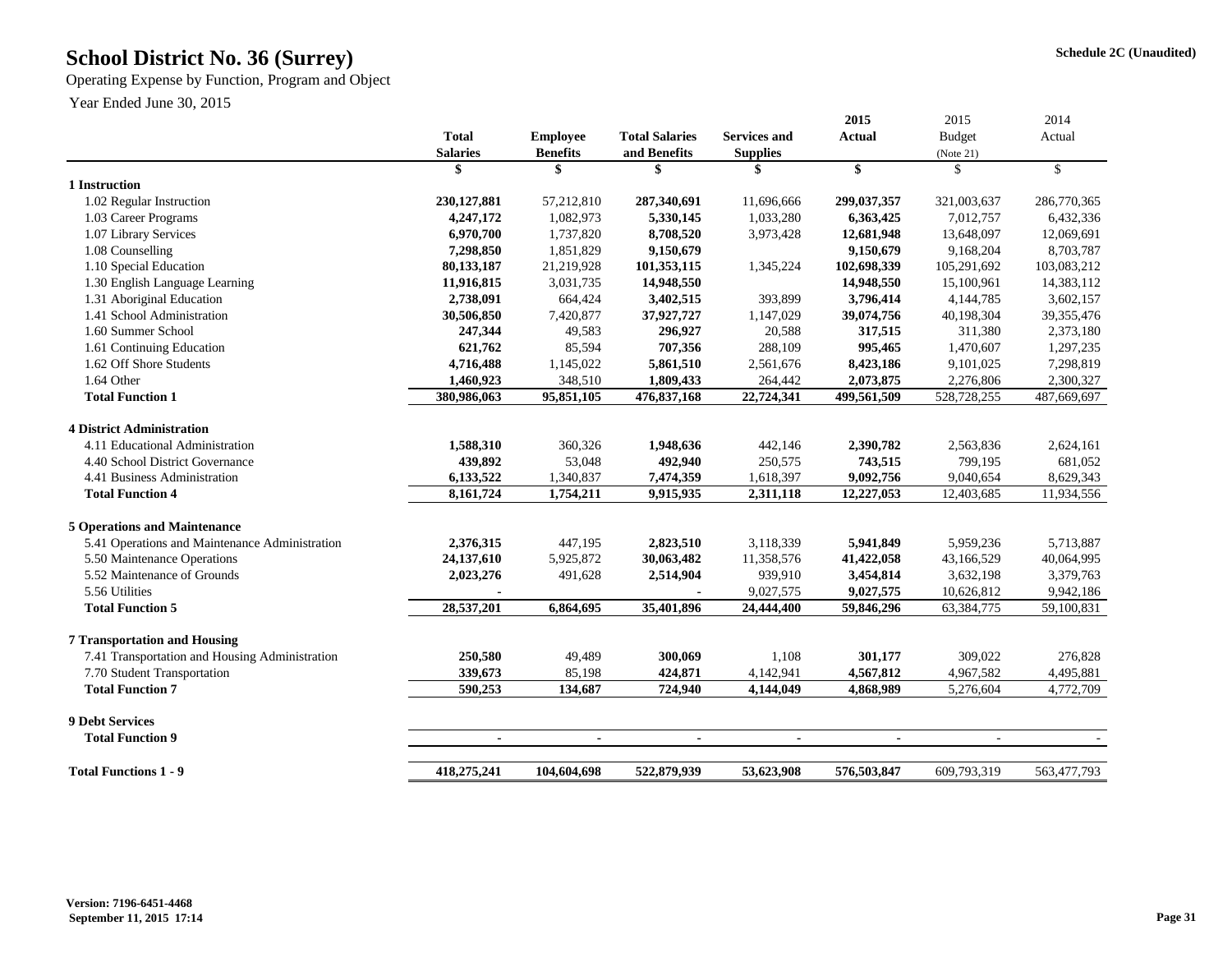|                                                             | 2015          | 2015           | 2014                      |  |
|-------------------------------------------------------------|---------------|----------------|---------------------------|--|
|                                                             | <b>Budget</b> | <b>Actual</b>  | Actual                    |  |
|                                                             | (Note 21)     |                |                           |  |
|                                                             | $\mathcal{S}$ | \$             | $\boldsymbol{\mathsf{S}}$ |  |
| <b>Revenues</b>                                             |               |                |                           |  |
| <b>Provincial Grants</b>                                    |               |                |                           |  |
| Ministry of Education                                       | 22,486,423    | 20,273,750     | 13,609,221                |  |
| Other                                                       | 39,375        | 2,625          | 104,219                   |  |
| <b>Federal Grants</b>                                       | 355,000       |                | 259,205                   |  |
| <b>Other Revenue</b>                                        | 14,286,080    | 15,213,936     | 16,288,172                |  |
| <b>Investment Income</b>                                    | 9,500         | 9,906          | 9,019                     |  |
| <b>Total Revenue</b>                                        | 37,176,378    | 35,500,217     | 30,269,836                |  |
| <b>Expenses</b>                                             |               |                |                           |  |
| Instruction                                                 | 34, 271, 413  | 32,615,540     | 28,925,320                |  |
| <b>Operations and Maintenance</b>                           | 2,565,590     | 2,565,664      | 994,970                   |  |
| <b>Total Expense</b>                                        | 36,837,003    | 35, 181, 204   | 29,920,290                |  |
| Special Purpose Surplus (Deficit) for the year              | 339,375       | 319,013        | 349,546                   |  |
| <b>Net Transfers (to) from other funds</b>                  |               |                |                           |  |
| <b>Tangible Capital Assets Purchased</b>                    | (339, 375)    | (319, 013)     | (349, 546)                |  |
| <b>Total Net Transfers</b>                                  | (339, 375)    | (319, 013)     | (349, 546)                |  |
| <b>Total Special Purpose Surplus (Deficit) for the year</b> |               |                |                           |  |
| Special Purpose Surplus (Deficit), beginning of year        |               |                |                           |  |
| Special Purpose Surplus (Deficit), end of year              |               | $\blacksquare$ |                           |  |

Year Ended June 30, 2015 Schedule of Special Purpose Operations

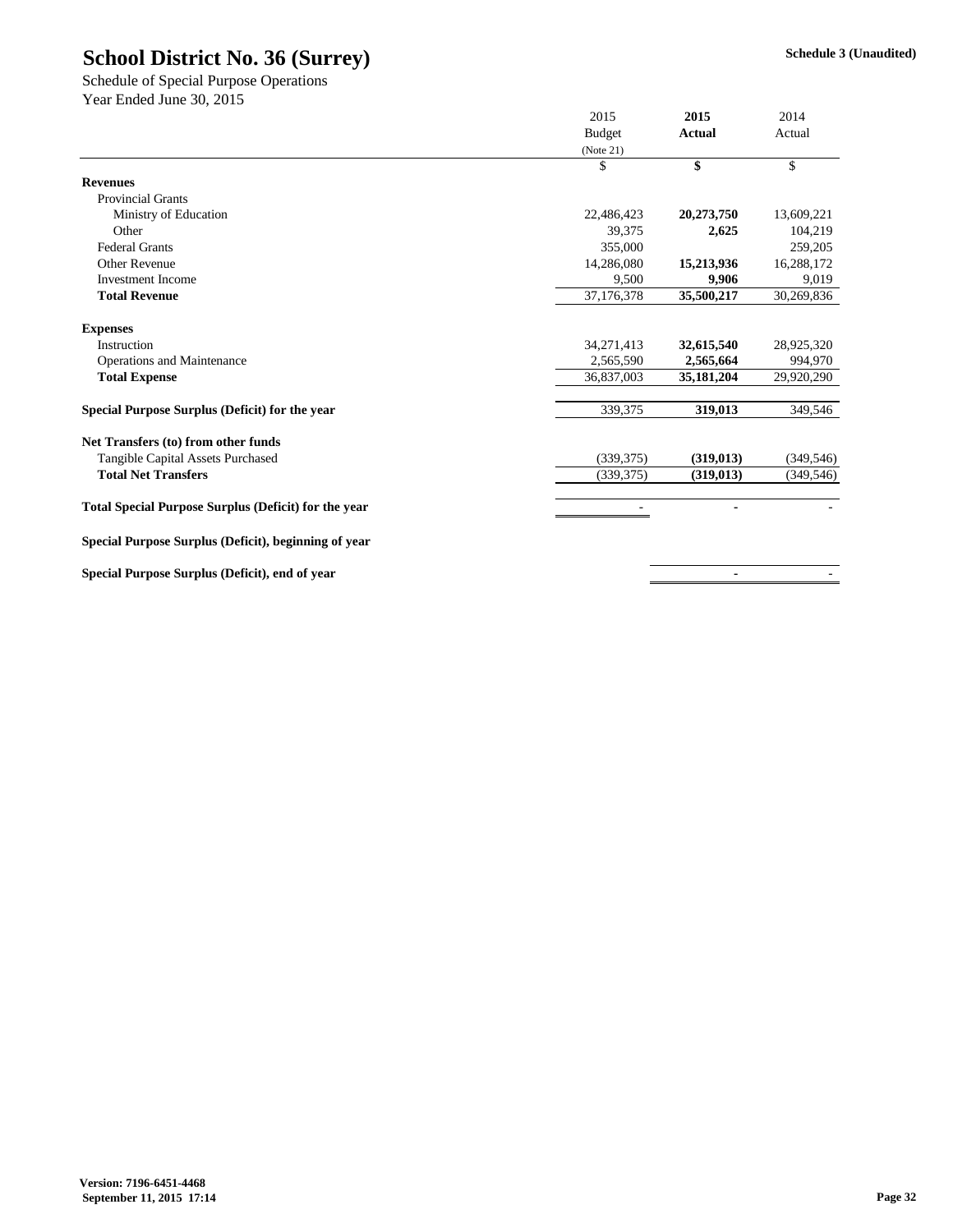## **Schedule 3A (Unaudited) School District No. 36 (Surrey)**

Changes in Special Purpose Funds and Expense by Object

|                                                                 | <b>Annual</b><br><b>Facility</b><br>Grant | <b>Learning</b><br>Improvement<br><b>Fund</b> | <b>Special</b><br><b>Education</b><br><b>Equipment</b> | <b>Scholarships</b><br>and<br><b>Bursaries</b> | <b>School</b><br><b>Generated</b><br><b>Funds</b> | <b>Strong</b><br><b>Start</b> | <b>Adult</b><br>Ready,<br>Psychiatric<br>Set,<br>Unit<br>Learn<br>-\$ | <b>School</b><br><b>Meals</b> |           |
|-----------------------------------------------------------------|-------------------------------------------|-----------------------------------------------|--------------------------------------------------------|------------------------------------------------|---------------------------------------------------|-------------------------------|-----------------------------------------------------------------------|-------------------------------|-----------|
|                                                                 | \$                                        |                                               |                                                        |                                                | <sup>\$</sup>                                     |                               |                                                                       |                               | \$        |
| Deferred Revenue, beginning of year                             |                                           | 315,112                                       | 45,745                                                 | 506,756                                        | 2,775,436                                         | 44,000                        | 31,149                                                                | 599                           |           |
| <b>Add:</b> Restricted Grants                                   |                                           |                                               |                                                        |                                                |                                                   |                               |                                                                       |                               |           |
| Provincial Grants - Ministry of Education                       | 2,563,090                                 | 11,397,093                                    | 148,816                                                |                                                |                                                   | 736,000                       | 247,450                                                               | 140,280                       | 2,136,000 |
| Other                                                           |                                           |                                               |                                                        | 324,029                                        | 14,625,754                                        |                               |                                                                       |                               | 220,381   |
| <b>Investment Income</b>                                        | 2,574                                     |                                               |                                                        | 7,332                                          |                                                   |                               |                                                                       |                               |           |
|                                                                 | 2,565,664                                 | 11,397,093                                    | 148,816                                                | 331,361                                        | 14,625,754                                        | 736,000                       | 247,450                                                               | 140,280                       | 2,356,381 |
| Less: Allocated to Revenue                                      | 2,565,664                                 | 11,662,031                                    | 127,204                                                | 399,035                                        | 13,130,186                                        | 741,112                       | 212,368                                                               | 119,402                       | 2,356,381 |
| Deferred Revenue, end of year                                   | $\sim$                                    | 50,174                                        | 67,357                                                 | 439,082                                        | 4,271,004                                         | 38,888                        | 66,231                                                                | 21,477                        |           |
| <b>Revenues</b>                                                 |                                           |                                               |                                                        |                                                |                                                   |                               |                                                                       |                               |           |
| Provincial Grants - Ministry of Education                       | 2,563,090                                 | 11,662,031                                    | 127,204                                                |                                                |                                                   | 741,112                       | 212,368                                                               | 119,402                       | 2,136,000 |
| Provincial Grants - Other                                       |                                           |                                               |                                                        |                                                |                                                   |                               |                                                                       |                               |           |
| <b>Other Revenue</b>                                            |                                           |                                               |                                                        | 391,703                                        | 13,130,186                                        |                               |                                                                       |                               | 220,381   |
| <b>Investment Income</b>                                        | 2,574                                     |                                               |                                                        | 7,332                                          |                                                   |                               |                                                                       |                               |           |
|                                                                 | 2,565,664                                 | 11,662,031                                    | 127,204                                                | 399,035                                        | 13,130,186                                        | 741,112                       | 212,368                                                               | 119,402                       | 2,356,381 |
| <b>Expenses</b>                                                 |                                           |                                               |                                                        |                                                |                                                   |                               |                                                                       |                               |           |
| Salaries                                                        |                                           |                                               |                                                        |                                                |                                                   |                               |                                                                       |                               |           |
| Teachers                                                        |                                           | 6,974,170                                     |                                                        |                                                |                                                   |                               | 75,268                                                                | 68,002                        |           |
| <b>Educational Assistants</b>                                   |                                           | 1,854,862                                     |                                                        |                                                |                                                   |                               | 207                                                                   | 15,255                        |           |
| <b>Support Staff</b>                                            | 116,688                                   | 21,595                                        |                                                        |                                                |                                                   | 473,155                       | 5,111                                                                 |                               | 560,207   |
| <b>Other Professionals</b>                                      |                                           |                                               |                                                        |                                                |                                                   | 53,716                        |                                                                       |                               | 68,907    |
| Substitutes                                                     |                                           | 416,778                                       |                                                        |                                                |                                                   | 7,463                         |                                                                       |                               | 36,168    |
|                                                                 | 116,688                                   | 9,267,405                                     |                                                        |                                                |                                                   | 534,334                       | 80,586                                                                | 83,257                        | 665,282   |
| <b>Employee Benefits</b>                                        | 23,830                                    | 2,394,626                                     |                                                        |                                                |                                                   | 159,886                       | 1,097                                                                 | 20,979                        | 150,602   |
| Services and Supplies                                           | 2,425,146                                 |                                               | 127,204                                                | 399,035                                        | 13,130,186                                        | 46,892                        | 130,685                                                               | 15,166                        | 1,540,497 |
|                                                                 | 2,565,664                                 | 11,662,031                                    | 127,204                                                | 399,035                                        | 13,130,186                                        | 741,112                       | 212,368                                                               | 119,402                       | 2,356,381 |
| <b>Net Revenue (Expense) before Interfund Transfers</b>         | $\sim$                                    | $\sim$                                        | $\sim$                                                 | $\sim$                                         | $\sim$                                            | $\sim$                        | $\sim$                                                                | $\sim$                        |           |
| <b>Interfund Transfers</b><br>Tangible Capital Assets Purchased |                                           |                                               |                                                        |                                                |                                                   |                               |                                                                       |                               |           |
|                                                                 |                                           |                                               |                                                        |                                                |                                                   |                               |                                                                       |                               |           |
| <b>Net Revenue (Expense)</b>                                    |                                           |                                               |                                                        |                                                |                                                   |                               |                                                                       |                               |           |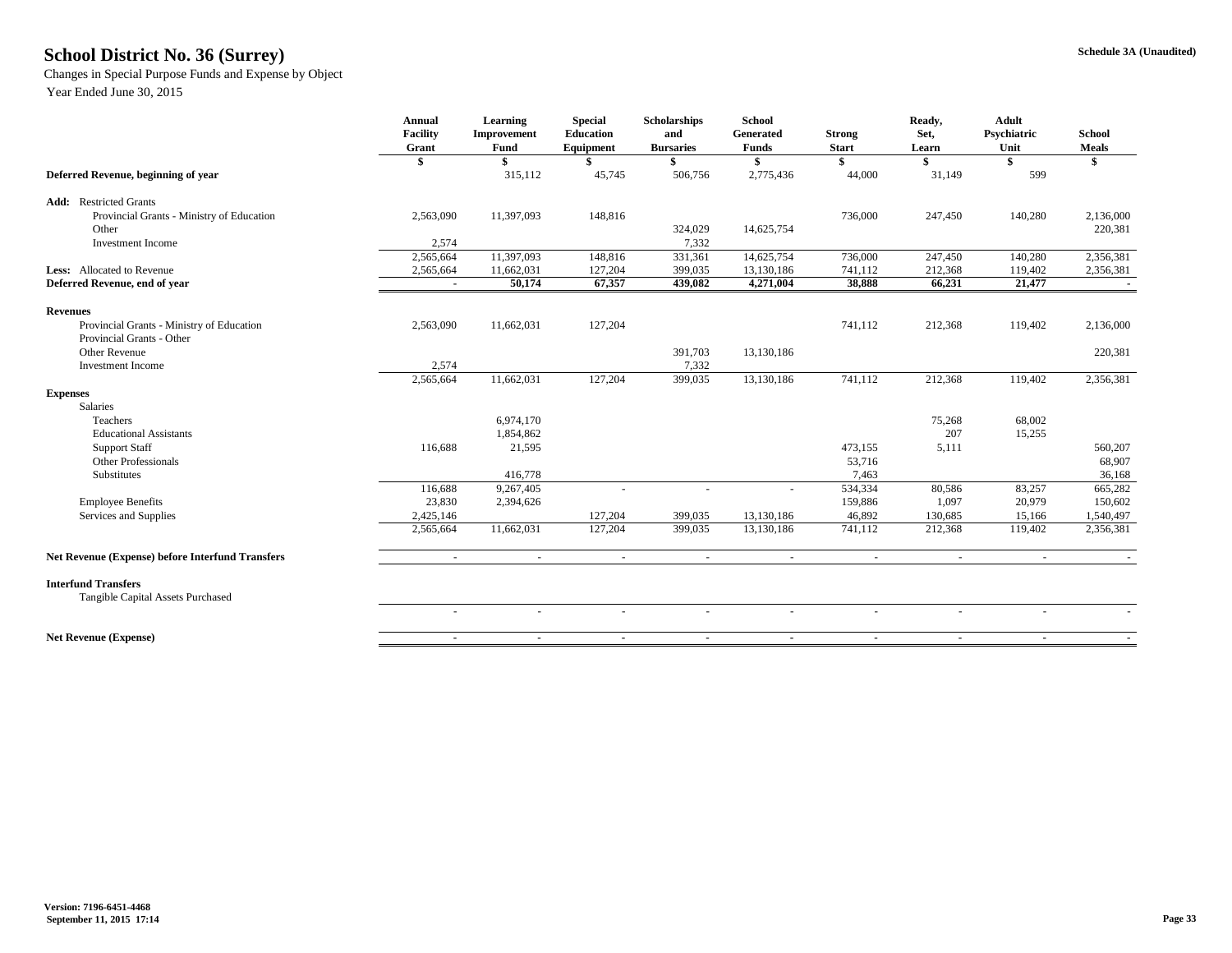## **Schedule 3A (Unaudited) School District No. 36 (Surrey)**

### Changes in Special Purpose Funds and Expense by Object

|                                                                 | <b>Adolescent</b><br><b>Day Treatment</b> | Daughters &<br>Sisters P.L.E.A. | Waypoint<br><b>Substance</b> |          | <b>Literacy</b>   | <b>Community Link</b><br><b>Community</b> | <b>Intensive</b>                     | <b>Community Link</b><br><b>Innercity</b> |                  |
|-----------------------------------------------------------------|-------------------------------------------|---------------------------------|------------------------------|----------|-------------------|-------------------------------------------|--------------------------------------|-------------------------------------------|------------------|
|                                                                 | <b>Program</b>                            | <b>Program</b>                  | House                        | French   | <b>Innovation</b> | <b>Schools</b>                            | <b>Schools</b><br><b>Core French</b> |                                           | <b>Donations</b> |
|                                                                 | \$                                        | \$                              |                              |          | \$                | \$                                        |                                      |                                           |                  |
| Deferred Revenue, beginning of year                             | 6,140                                     |                                 | 22,184                       | 170,578  | 230,724           | 1,248,191                                 | 31,420                               | 309,949                                   | 449,335          |
| <b>Add:</b> Restricted Grants                                   |                                           |                                 |                              |          |                   |                                           |                                      |                                           |                  |
| Provincial Grants - Ministry of Education                       | 274,670                                   | 115,680                         | 81,476                       | 527,735  |                   | 1,594,563                                 | 26,670                               | 99,277                                    |                  |
| Other                                                           |                                           |                                 |                              | 506      |                   | 795,389                                   |                                      |                                           | 584,783          |
| <b>Investment Income</b>                                        |                                           |                                 |                              |          |                   |                                           |                                      |                                           |                  |
|                                                                 | 274,670                                   | 115,680                         | 81,476                       | 528,241  |                   | 2,389,952                                 | 26,670                               | 99,277                                    | 584,783          |
| Less: Allocated to Revenue                                      | 259,992                                   | 87,251                          | 75,707                       | 582,895  | 4,927             | 2,330,067                                 | 24,191                               | 96,042                                    | 452,853          |
| Deferred Revenue, end of year                                   | 20,818                                    | 28,429                          | 27,953                       | 115,924  | 225,797           | 1,308,076                                 | 33,899                               | 313,184                                   | 581,265          |
| <b>Revenues</b>                                                 |                                           |                                 |                              |          |                   |                                           |                                      |                                           |                  |
| Provincial Grants - Ministry of Education                       | 259,992                                   | 87,251                          | 75,707                       | 582,389  | 4,927             | 1,534,678                                 | 24,191                               | 96,042                                    |                  |
| Provincial Grants - Other                                       |                                           |                                 |                              |          |                   |                                           |                                      |                                           |                  |
| Other Revenue                                                   |                                           |                                 |                              | 506      |                   | 795,389                                   |                                      |                                           | 452,853          |
| <b>Investment Income</b>                                        |                                           |                                 |                              |          |                   |                                           |                                      |                                           |                  |
|                                                                 | 259,992                                   | 87,251                          | 75,707                       | 582,895  | 4,927             | 2,330,067                                 | 24,191                               | 96,042                                    | 452,853          |
| <b>Expenses</b>                                                 |                                           |                                 |                              |          |                   |                                           |                                      |                                           |                  |
| Salaries                                                        |                                           |                                 |                              |          |                   |                                           |                                      |                                           |                  |
| Teachers                                                        | 163,593                                   | 59,842                          | 49,454                       | 99,286   | 744               | 15,700                                    | 7,301                                |                                           | 11,910           |
| <b>Educational Assistants</b>                                   | 17,678                                    |                                 |                              |          |                   | 3,374                                     |                                      |                                           |                  |
| <b>Support Staff</b>                                            |                                           |                                 |                              |          |                   | 1,130,533                                 |                                      |                                           |                  |
| <b>Other Professionals</b>                                      |                                           |                                 |                              |          |                   | 232,109                                   |                                      |                                           |                  |
| Substitutes                                                     |                                           |                                 |                              |          |                   |                                           |                                      |                                           |                  |
|                                                                 | 181,271                                   | 59,842                          | 49,454                       | 99,286   | 744               | 1,381,716                                 | 7,301                                |                                           | 11,910           |
| <b>Employee Benefits</b>                                        | 48,761                                    | 13,692                          | 13,563                       | 10,350   |                   | 307,134                                   |                                      | 93                                        | 470              |
| Services and Supplies                                           | 29,960                                    | 13,717                          | 12,690                       | 473,259  | 4,183             | 641,217                                   | 16,890                               | 95,949                                    | 271,609          |
|                                                                 | 259,992                                   | 87,251                          | 75,707                       | 582,895  | 4,927             | 2,330,067                                 | 24,191                               | 96,042                                    | 283,989          |
| <b>Net Revenue (Expense) before Interfund Transfers</b>         |                                           | $\sim$                          | $\sim$ .                     | $\sim$ . | $\sim$            | $\sim$                                    | $\overline{a}$                       | $\sim$                                    | 168,864          |
| <b>Interfund Transfers</b><br>Tangible Capital Assets Purchased |                                           |                                 |                              |          |                   |                                           |                                      |                                           | (168, 864)       |
|                                                                 |                                           |                                 |                              |          |                   |                                           |                                      |                                           | (168, 864)       |
| <b>Net Revenue (Expense)</b>                                    |                                           | $\sim$                          | $\sim$                       | $\sim$   | $\sim$            | $\sim$                                    | $\sim$                               | $\sim$                                    |                  |
|                                                                 |                                           |                                 |                              |          |                   |                                           |                                      |                                           |                  |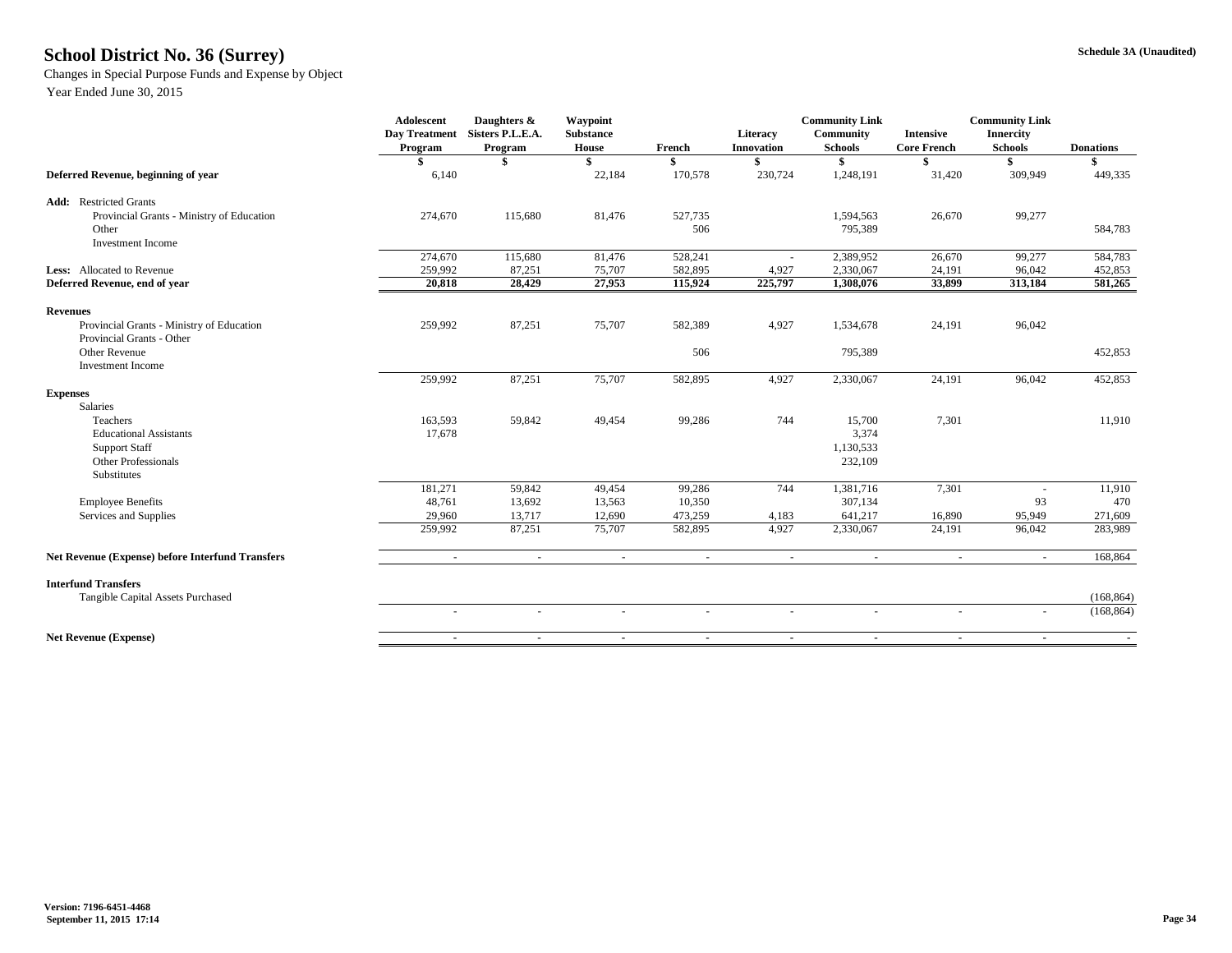## **Schedule 3A (Unaudited) School District No. 36 (Surrey)**

### Changes in Special Purpose Funds and Expense by Object

|                                                         | <b>PAC</b>           | <b>Coyote Creek</b>      |                          |                |              |
|---------------------------------------------------------|----------------------|--------------------------|--------------------------|----------------|--------------|
|                                                         | <b>Contributions</b> | <b>BEP</b>               | <b>IPE</b>               | <b>Support</b> | <b>TOTAL</b> |
|                                                         | \$                   | \$                       | \$                       | \$             | \$           |
| Deferred Revenue, beginning of year                     | 149,187              | 39,375                   |                          |                | 6,375,880    |
| <b>Add:</b> Restricted Grants                           |                      |                          |                          |                |              |
| Provincial Grants - Ministry of Education               |                      |                          | 1,319,664                | 435,161        | 21,843,625   |
| Other                                                   | 411,480              |                          |                          |                | 16,962,322   |
| <b>Investment Income</b>                                |                      |                          |                          |                | 9,906        |
|                                                         | 411,480              |                          | 1,319,664                | 435,161        | 38,815,853   |
| Less: Allocated to Revenue                              | 222,918              | 2,625                    | 21,862                   | 25,504         | 35,500,217   |
| Deferred Revenue, end of year                           | 337,749              | 36,750                   | 1,297,802                | 409,657        | 9,691,516    |
| <b>Revenues</b>                                         |                      |                          |                          |                |              |
| Provincial Grants - Ministry of Education               |                      |                          | 21,862                   | 25,504         | 20,273,750   |
| <b>Provincial Grants - Other</b>                        |                      | 2,625                    |                          |                | 2,625        |
| <b>Other Revenue</b>                                    | 222,918              |                          |                          |                | 15,213,936   |
| <b>Investment Income</b>                                |                      |                          |                          |                | 9,906        |
|                                                         | 222,918              | 2,625                    | 21,862                   | 25,504         | 35,500,217   |
| <b>Expenses</b>                                         |                      |                          |                          |                |              |
| Salaries                                                |                      |                          |                          |                |              |
| Teachers                                                |                      |                          |                          |                | 7,525,270    |
| <b>Educational Assistants</b>                           |                      |                          |                          |                | 1,891,376    |
| <b>Support Staff</b>                                    |                      |                          |                          |                | 2,307,289    |
| <b>Other Professionals</b>                              |                      |                          | 13,119                   | 20,934         | 388,785      |
| Substitutes                                             |                      |                          |                          |                | 460,409      |
|                                                         |                      |                          | 13,119                   | 20,934         | 12,573,129   |
| <b>Employee Benefits</b>                                |                      |                          | 5,219                    | 4,570          | 3,154,872    |
| Services and Supplies                                   | 72,769               | 2,625                    | 3,524                    |                | 19,453,203   |
|                                                         | 72,769               | 2,625                    | 21,862                   | 25,504         | 35,181,204   |
| <b>Net Revenue (Expense) before Interfund Transfers</b> | 150,149              | $\overline{\phantom{a}}$ | $\overline{\phantom{a}}$ |                | 319,013      |
| <b>Interfund Transfers</b>                              |                      |                          |                          |                |              |
| Tangible Capital Assets Purchased                       | (150, 149)           |                          |                          |                | (319,013)    |
|                                                         | (150, 149)           |                          |                          |                | (319,013)    |
| <b>Net Revenue (Expense)</b>                            | $\blacksquare$       | $\blacksquare$           |                          | $\blacksquare$ |              |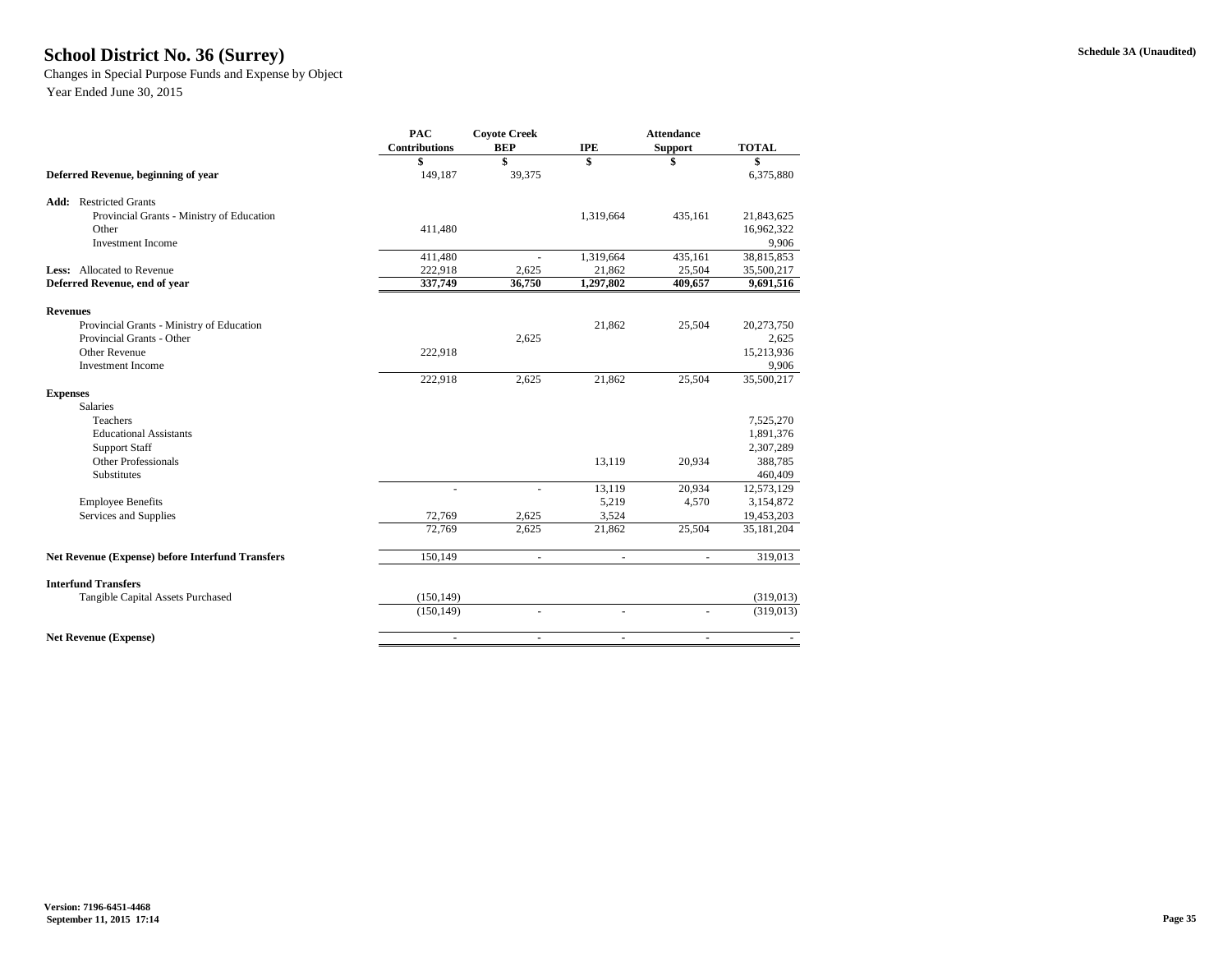|                                                          | 2015          | 2015 Actual                 | 2014           |                |               |  |
|----------------------------------------------------------|---------------|-----------------------------|----------------|----------------|---------------|--|
|                                                          | <b>Budget</b> | <b>Invested in Tangible</b> | Local          | Fund           | Actual        |  |
|                                                          | (Note 21)     | <b>Capital Assets</b>       | Capital        | <b>Balance</b> |               |  |
|                                                          | \$            | \$                          | \$             | \$             | \$            |  |
| <b>Revenues</b>                                          |               |                             |                |                |               |  |
| <b>Provincial Grants</b>                                 |               |                             |                |                |               |  |
| Ministry of Education                                    | 1,000,000     | 1,167,059                   |                | 1,167,059      | 2,831,786     |  |
| <b>Other Revenue</b>                                     |               |                             | 161,832        | 161,832        | 401,747       |  |
| <b>Investment Income</b>                                 | 500,000       |                             | 635,584        | 635,584        | 635,963       |  |
| Gain (Loss) on Disposal of Tangible Capital Assets       |               | (21,930)                    |                | (21,930)       | (89, 436)     |  |
| Amortization of Deferred Capital Revenue                 | 20,800,000    | 21,017,730                  |                | 21,017,730     | 21,011,415    |  |
| <b>Total Revenue</b>                                     | 22,300,000    | 22,162,859                  | 797,416        | 22,960,275     | 24,791,475    |  |
| <b>Expenses</b>                                          |               |                             |                |                |               |  |
| <b>Amortization of Tangible Capital Assets</b>           |               |                             |                |                |               |  |
| <b>Operations and Maintenance</b>                        | 31,000,000    | 31,008,327                  |                | 31,008,327     | 29,936,909    |  |
| <b>Total Expense</b>                                     | 31,000,000    | 31,008,327                  |                | 31,008,327     | 29,936,909    |  |
| Capital Surplus (Deficit) for the year                   | (8,700,000)   | (8, 845, 468)               | 797,416        | (8,048,052)    | (5, 145, 434) |  |
| Net Transfers (to) from other funds                      |               |                             |                |                |               |  |
| <b>Tangible Capital Assets Purchased</b>                 | 1,532,826     | 1,230,162                   |                | 1,230,162      | 1,319,033     |  |
| Local Capital                                            | 2,235,250     |                             | 19,955,762     | 19,955,762     | 9,971,009     |  |
| <b>Total Net Transfers</b>                               | 3,768,076     | 1,230,162                   | 19,955,762     | 21,185,924     | 11,290,042    |  |
| <b>Other Adjustments to Fund Balances</b>                |               |                             |                |                |               |  |
| District Portion of Proceeds on Disposal                 |               | (423,718)                   | 423,718        |                |               |  |
| Tangible Capital Assets Purchased from Local Capital     |               | 5,229,821                   | (5,229,821)    |                |               |  |
| Tangible Capital Assets WIP Purchased from Local Capital |               | 6,919,955                   | (6,919,955)    |                |               |  |
| <b>Total Other Adjustments to Fund Balances</b>          |               | 11,726,058                  | (11, 726, 058) | $\blacksquare$ |               |  |
| <b>Total Capital Surplus (Deficit) for the year</b>      | (4,931,924)   | 4,110,752                   | 9,027,120      | 13, 137, 872   | 6,144,608     |  |
| Capital Surplus (Deficit), beginning of year             |               | 396,249,827                 | 36,215,030     | 432,464,857    | 426,320,249   |  |
| Capital Surplus (Deficit), end of year                   |               | 400,360,579                 | 45,242,150     | 445,602,729    | 432,464,857   |  |

Schedule of Capital Operations

Year Ended June 30, 2015

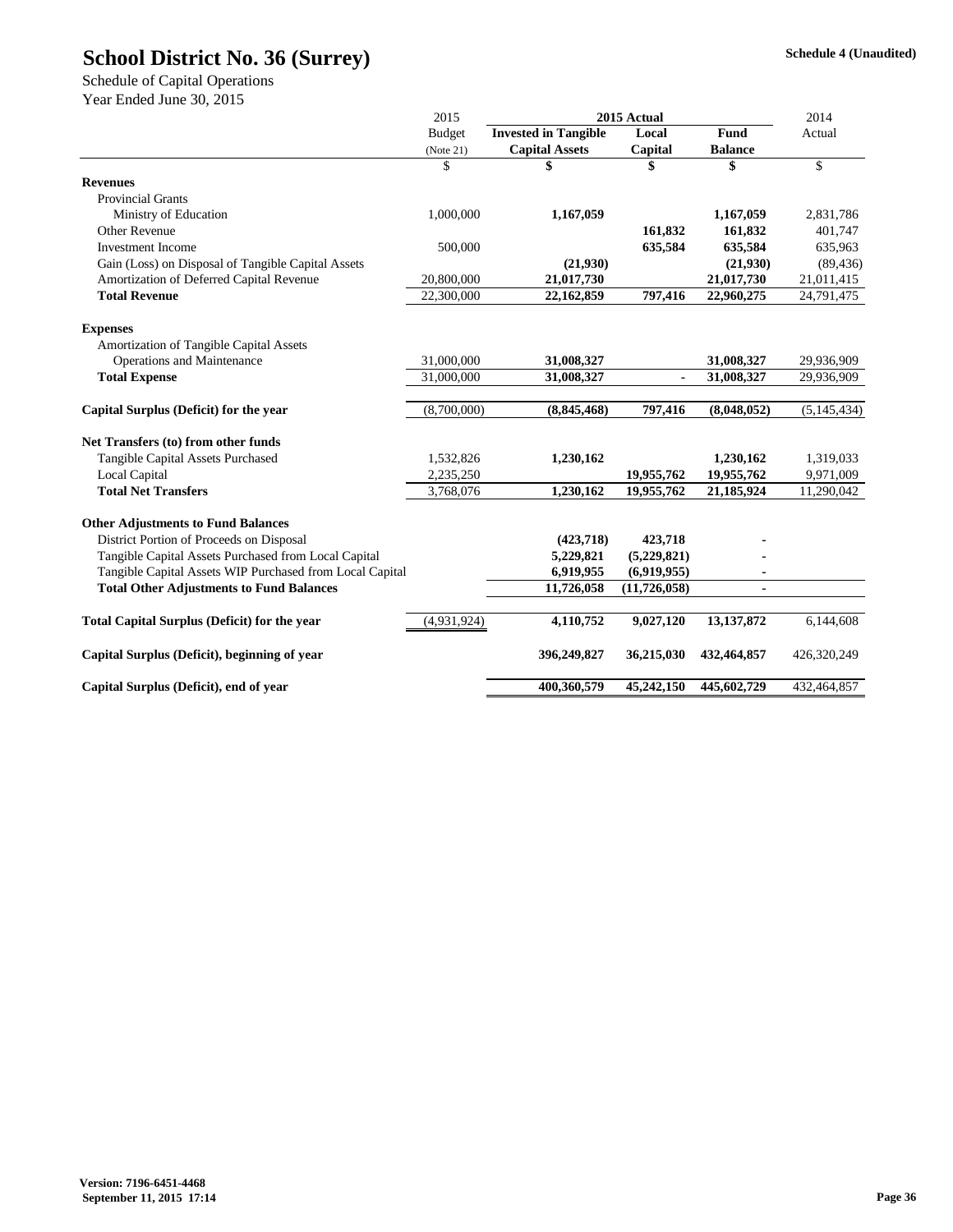### **Schedule 4A (Unaudited)**

|                                                    |               |                  | <b>Furniture and</b> |                 | Computer        | Computer        |               |
|----------------------------------------------------|---------------|------------------|----------------------|-----------------|-----------------|-----------------|---------------|
|                                                    | <b>Sites</b>  | <b>Buildings</b> | Equipment            | <b>Vehicles</b> | <b>Software</b> | <b>Hardware</b> | <b>Total</b>  |
|                                                    | \$            | \$               | S                    | \$              | \$              | \$              | \$            |
| Cost, beginning of year                            | 260,026,320   | 1,016,048,909    | 35, 367, 397         | 6,521,321       | 3,100,015       | 7,939,843       | 1,329,003,805 |
| <b>Changes for the Year</b>                        |               |                  |                      |                 |                 |                 |               |
| Increase:                                          |               |                  |                      |                 |                 |                 |               |
| Purchases from:                                    |               |                  |                      |                 |                 |                 |               |
| Deferred Capital Revenue - Bylaw                   | 1,153,927     | 9,352,620        | 288,802              | 113,939         |                 | 223,148         | 11,132,436    |
| Deferred Capital Revenue - Other                   | 13,132        | 2,202,665        | (1,201)              |                 |                 |                 | 2,214,596     |
| <b>Operating Fund</b>                              |               |                  |                      |                 | 751,390         | 159,759         | 911,149       |
| <b>Special Purpose Funds</b>                       | 319,013       |                  |                      |                 |                 |                 | 319,013       |
| <b>Local Capital</b>                               | 1,124,732     | 470,376          | 2,113,911            | 485,649         | 194,550         | 840,603         | 5,229,821     |
| Transferred from Work in Progress                  |               | 1,245,979        |                      |                 |                 |                 | 1,245,979     |
|                                                    | 2,610,804     | 13,271,640       | 2,401,512            | 599,588         | 945,940         | 1,223,510       | 21,052,994    |
| Decrease:                                          |               |                  |                      |                 |                 |                 |               |
| Disposed of                                        | 445,648       | 1,239,808        |                      |                 |                 |                 | 1,685,456     |
| Deemed Disposals                                   |               |                  | 2,939,165            | 746,373         | 1,308,537       | 371,420         | 5,365,495     |
|                                                    | 445,648       | 1,239,808        | 2,939,165            | 746,373         | 1,308,537       | 371,420         | 7,050,951     |
| Cost, end of year                                  | 262, 191, 476 | 1,028,080,741    | 34,829,744           | 6,374,536       | 2,737,418       | 8,791,933       | 1,343,005,848 |
| Work in Progress, end of year                      |               | 11,632,062       |                      |                 |                 |                 | 11,632,062    |
| Cost and Work in Progress, end of year             | 262, 191, 476 | 1,039,712,803    | 34,829,744           | 6,374,536       | 2,737,418       | 8,791,933       | 1,354,637,910 |
| <b>Accumulated Amortization, beginning of year</b> |               | 382,240,262      | 16,723,642           | 3,571,482       | 1,976,194       | 3,976,064       | 408,487,644   |
| <b>Changes for the Year</b>                        |               |                  |                      |                 |                 |                 |               |
| Increase: Amortization for the Year                |               | 24, 244, 423     | 3,656,876            | 682,111         | 714,598         | 1,710,319       | 31,008,327    |
| Decrease:                                          |               |                  |                      |                 |                 |                 |               |
| Disposed of                                        |               | 1,239,808        |                      |                 |                 |                 | 1,239,808     |
| Deemed Disposals                                   |               |                  | 2,939,165            | 746,373         | 1,308,537       | 371,420         | 5,365,495     |
|                                                    |               | 1,239,808        | 2,939,165            | 746,373         | 1,308,537       | 371,420         | 6,605,303     |
| <b>Accumulated Amortization, end of year</b>       |               | 405,244,877      | 17,441,353           | 3,507,220       | 1,382,255       | 5,314,963       | 432,890,668   |
| <b>Tangible Capital Assets - Net</b>               | 262, 191, 476 | 634,467,926      | 17,388,391           | 2,867,316       | 1,355,163       | 3,476,970       | 921,747,242   |

Tangible Capital Assets Year Ended June 30, 2015

## **School District No. 36 (Surrey)**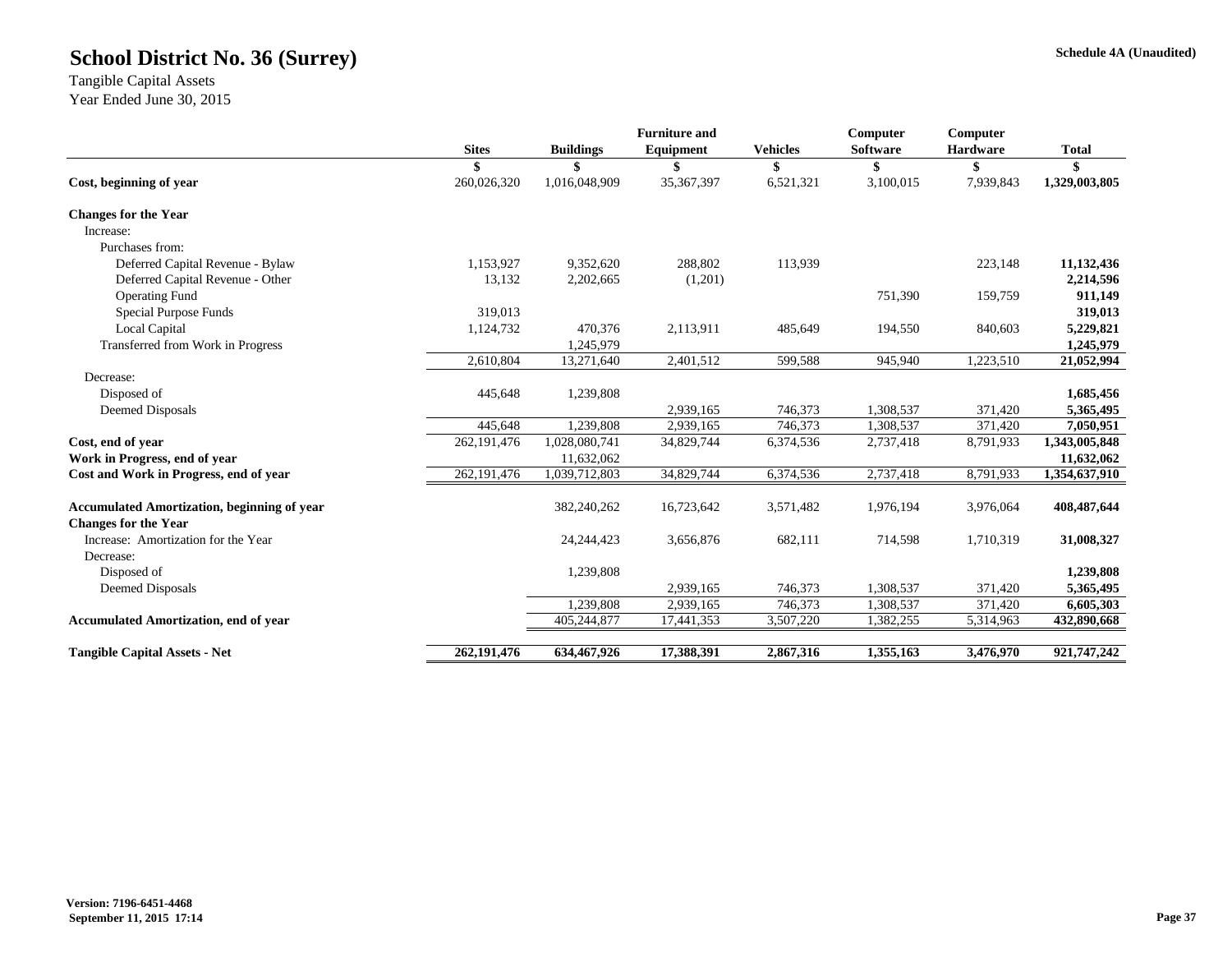|                                               |                  | <b>Furniture and</b>     | Computer                 | Computer        |              |
|-----------------------------------------------|------------------|--------------------------|--------------------------|-----------------|--------------|
|                                               | <b>Buildings</b> | Equipment                | <b>Software</b>          | <b>Hardware</b> | <b>Total</b> |
|                                               | \$               | \$                       | \$                       | \$              | \$           |
| Work in Progress, beginning of year           | 4,265,616        |                          |                          |                 | 4,265,616    |
| <b>Changes for the Year</b>                   |                  |                          |                          |                 |              |
| Increase:                                     |                  |                          |                          |                 |              |
| Deferred Capital Revenue - Bylaw              | 853,463          |                          |                          |                 | 853,463      |
| Deferred Capital Revenue - Other              | 839,007          |                          |                          |                 | 839,007      |
| Local Capital                                 | 6,919,955        |                          |                          |                 | 6,919,955    |
|                                               | 8,612,425        |                          |                          |                 | 8,612,425    |
| Decrease:                                     |                  |                          |                          |                 |              |
| <b>Transferred to Tangible Capital Assets</b> | 1,245,979        |                          |                          |                 | 1,245,979    |
|                                               | 1,245,979        | $\overline{\phantom{0}}$ |                          |                 | 1,245,979    |
| <b>Net Changes for the Year</b>               | 7,366,446        | $\overline{\phantom{a}}$ | $\overline{\phantom{a}}$ |                 | 7,366,446    |
| Work in Progress, end of year                 | 11,632,062       | $\blacksquare$           | $\blacksquare$           |                 | 11,632,062   |

Tangible Capital Assets - Work in Progress Year Ended June 30, 2015

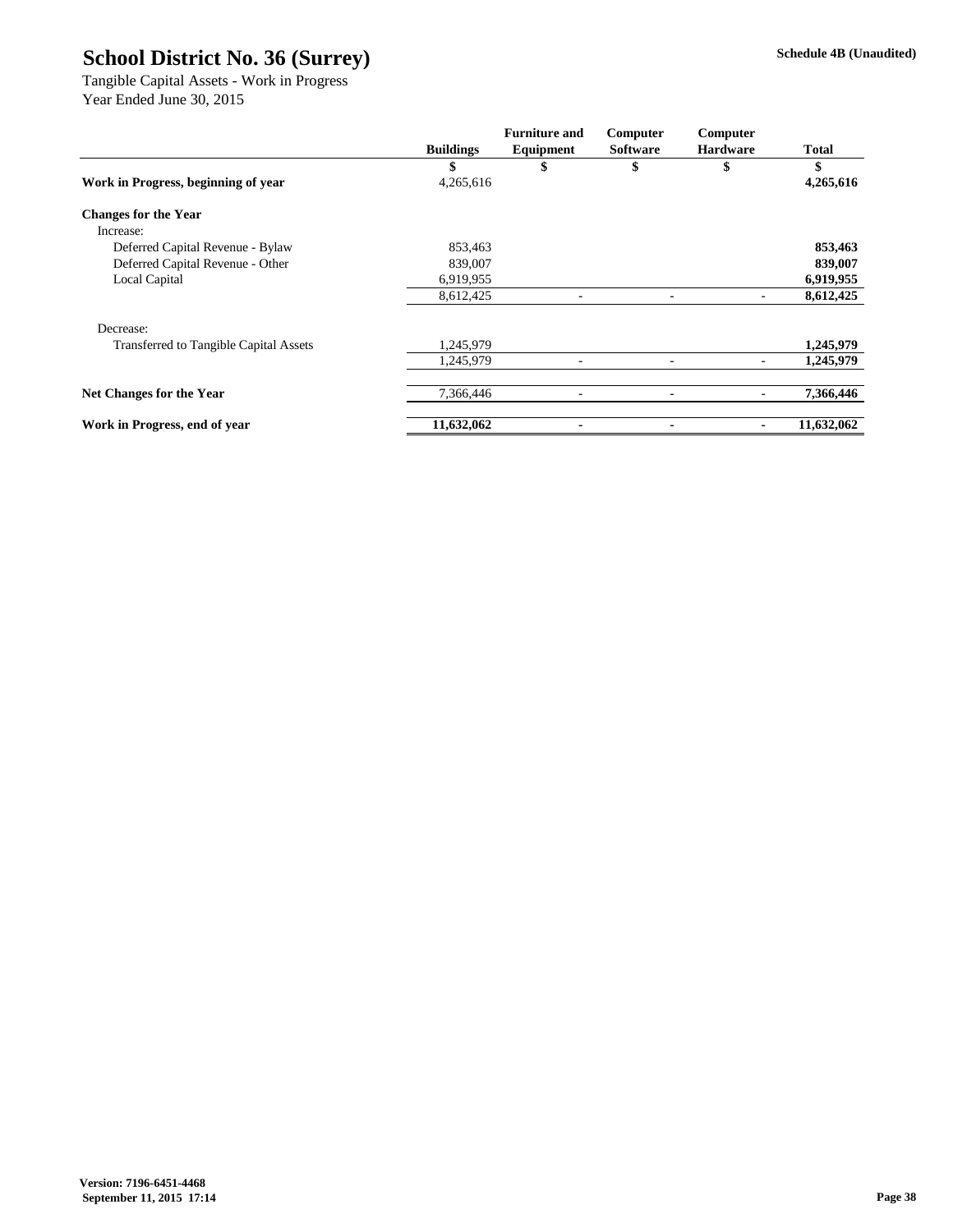| Deferred Capital Revenue, beginning of year           | 517,314,129 | 9,971,843  | 527,285,972                             |  |
|-------------------------------------------------------|-------------|------------|-----------------------------------------|--|
| <b>Changes for the Year</b>                           |             |            |                                         |  |
| Increase:                                             |             |            |                                         |  |
| Transferred from Deferred Revenue - Capital Additions | 9,978,509   | 2,201,464  | 12,179,973                              |  |
| Transferred from Work in Progress                     | 926,417     | 319,562    | 1,245,979                               |  |
|                                                       | 10,904,926  | 2,521,026  | 13,425,952<br>$\overline{\phantom{a}}$  |  |
| Decrease:                                             |             |            |                                         |  |
| Amortization of Deferred Capital Revenue              | 20,786,886  | 230,844    | 21,017,730                              |  |
|                                                       | 20,786,886  | 230,844    | 21,017,730<br>$\overline{\phantom{a}}$  |  |
| <b>Net Changes for the Year</b>                       | (9,881,960) | 2,290,182  | (7,591,778)<br>$\overline{\phantom{a}}$ |  |
| Deferred Capital Revenue, end of year                 | 507,432,169 | 12,262,025 | 519,694,194<br>$\overline{\phantom{a}}$ |  |
| Work in Progress, beginning of year                   | 926,417     | 319,562    | 1,245,979                               |  |
| <b>Changes for the Year</b><br>Increase               |             |            |                                         |  |
| Transferred from Deferred Revenue - Work in Progress  | 853,463     | 839,007    | 1,692,470                               |  |
|                                                       | 853,463     | 839,007    | 1,692,470<br>$\overline{a}$             |  |
| Decrease                                              |             |            |                                         |  |
| <b>Transferred to Deferred Capital Revenue</b>        | 926,417     | 319,562    | 1,245,979                               |  |
|                                                       | 926,417     | 319,562    | 1,245,979<br>$\overline{a}$             |  |
| Net Changes for the Year                              | (72, 954)   | 519,445    | 446,491<br>$\overline{\phantom{a}}$     |  |
| Work in Progress, end of year                         | 853,463     | 839,007    | 1,692,470<br>$\overline{\phantom{a}}$   |  |
| <b>Total Deferred Capital Revenue, end of year</b>    | 508,285,632 | 13,101,032 | 521,386,664<br>$\blacksquare$           |  |

Deferred Capital Revenue Year Ended June 30, 2015